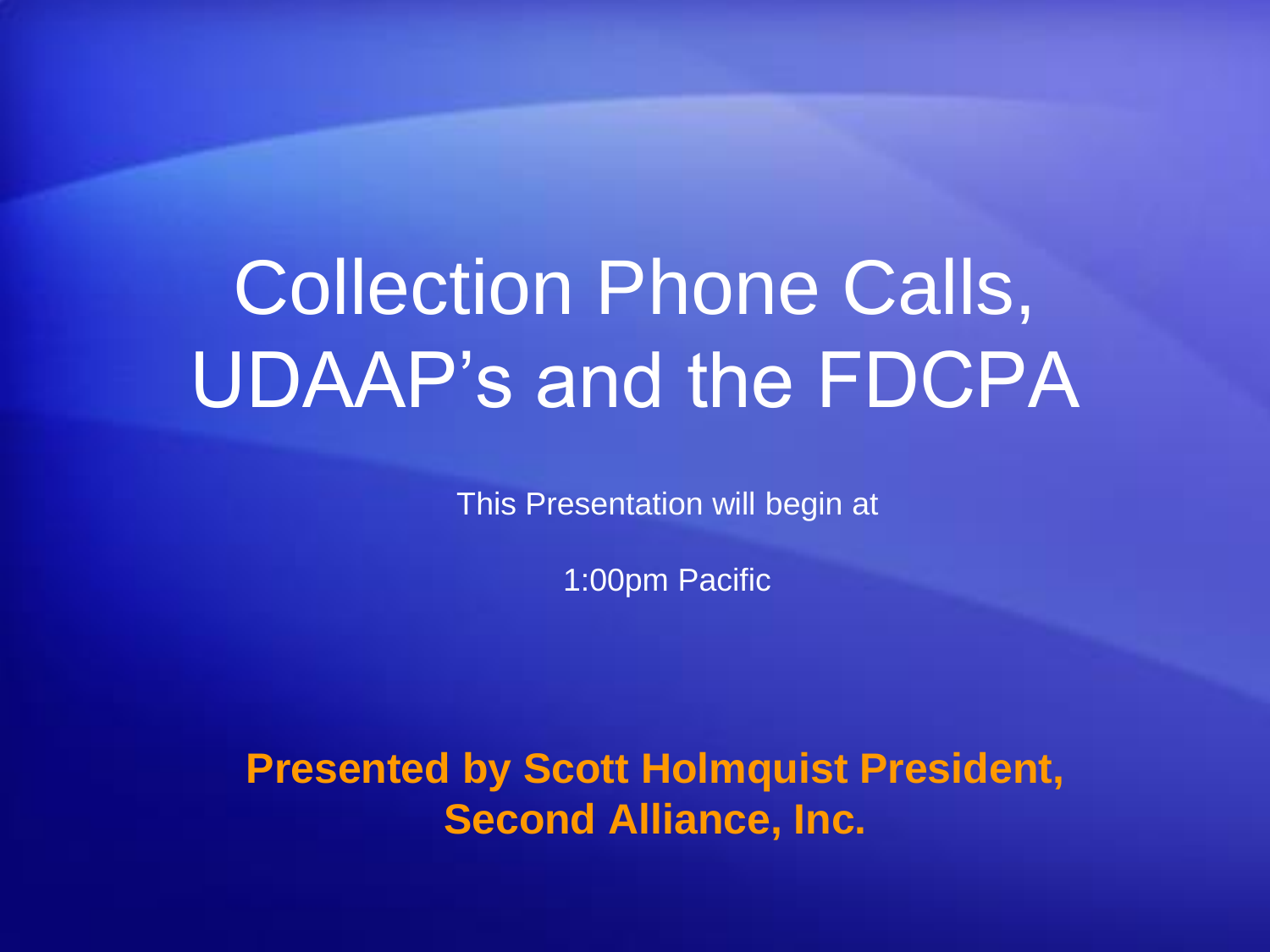The CFPB is addressing first-party debt collection practices through its authority under the Consumer Financial Protection Act to prevent unlawful, deceptive and abusive acts and practices.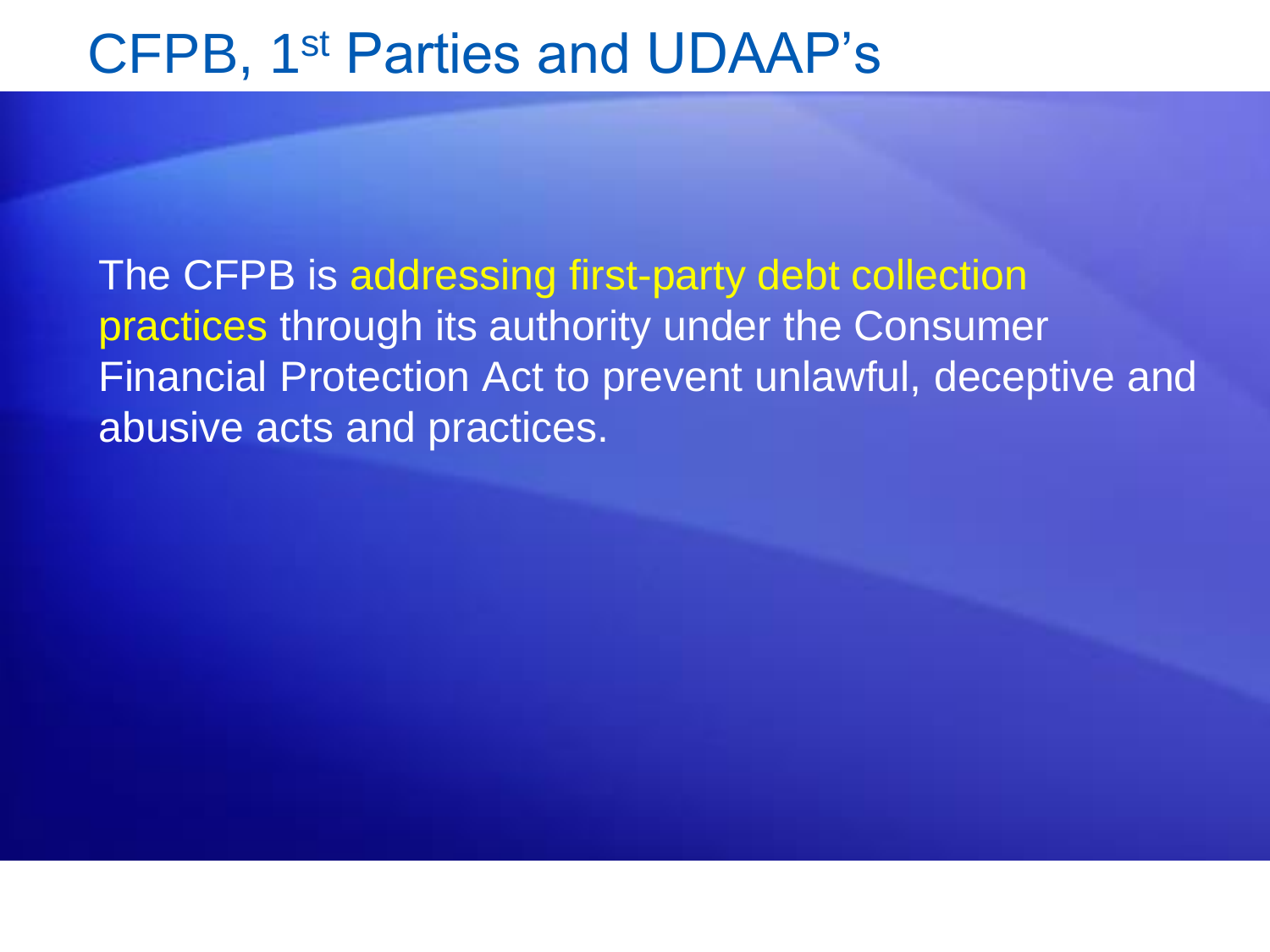The CFPB's growing reliance on its vague Unfair, Deceptive and Abusive Acts or Practices authority continues to cause concern in the credit and collection industry as the CFPB considers proposed rules for debt collection.

Enforcement of Unfair, Deceptive and Abusive Acts or Practices in the credit and collection industry is on the rise, and the Consumer Financial Protection Bureau is increasing its focus on this broad and vague enforcement mechanism.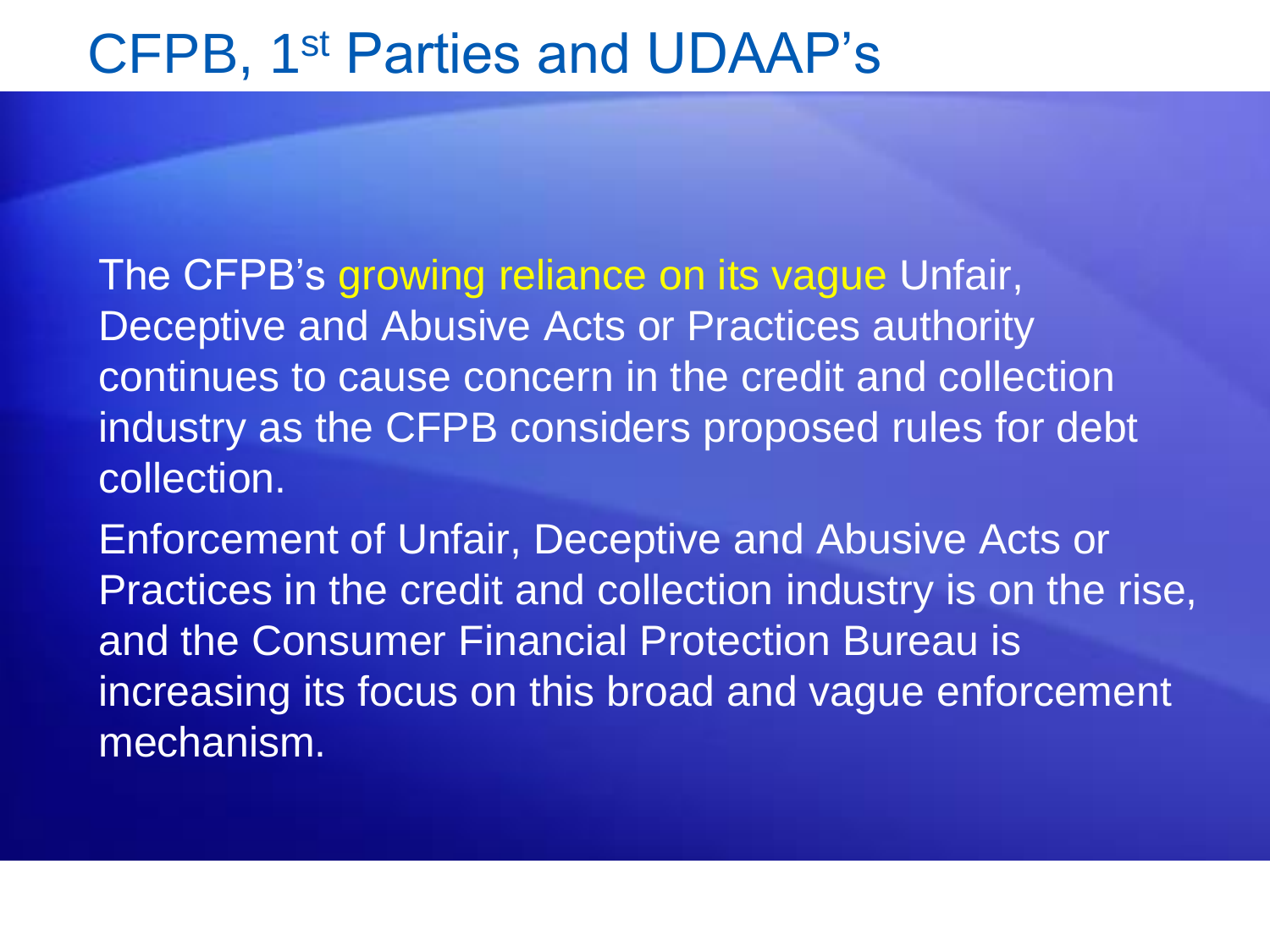In fact, of the more than 40 enforcement matters that the CFPB has made public so far, half have alleged violations of the UDAAP provision of the Dodd-Frank Act. These actions resulted in restitution to consumers totaling more than \$1.7 billion, as well as civil money penalties totaling more than \$142 billion.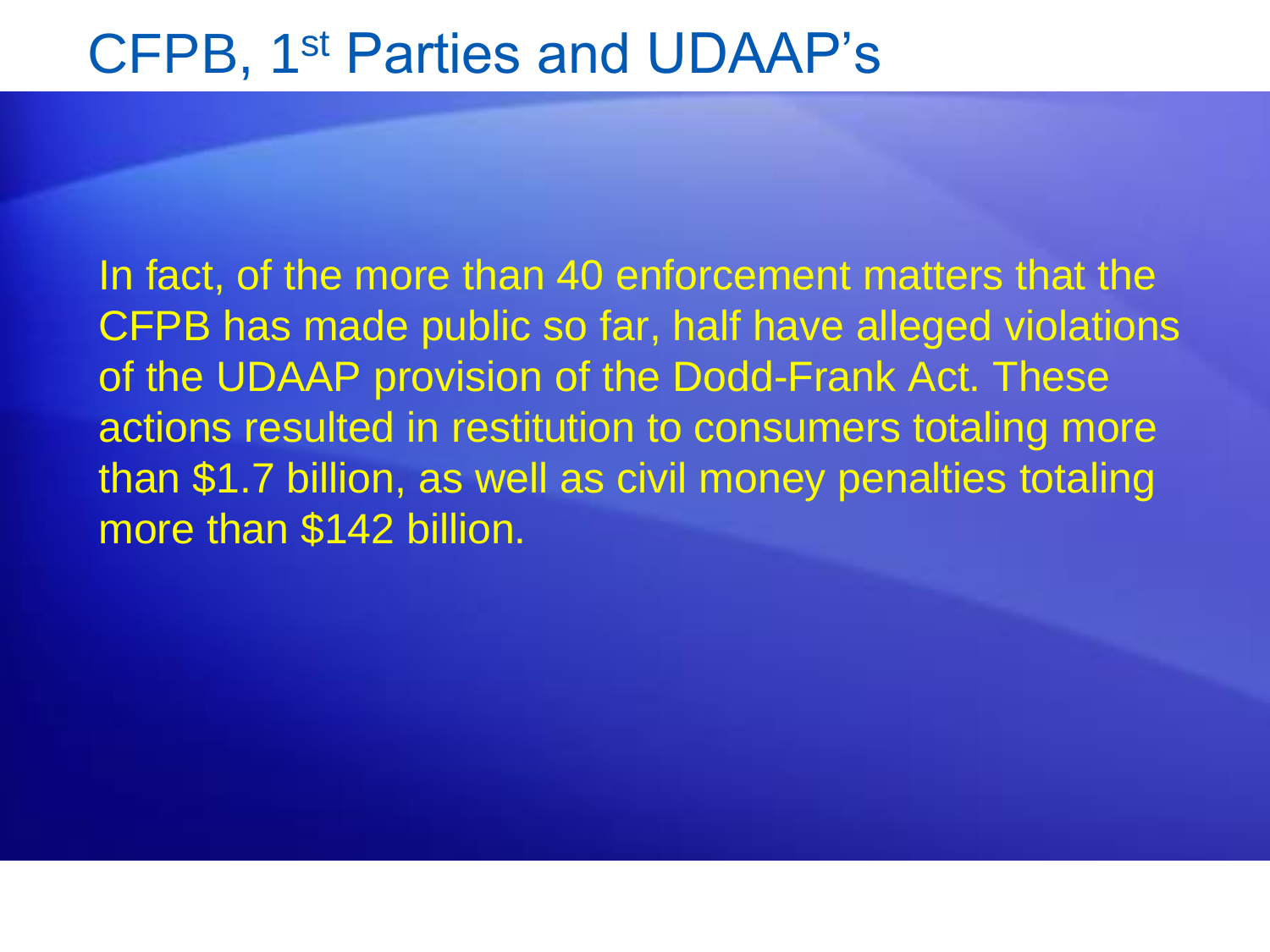Since 2013, the CFPB has published two bulletins on UDAAP that provide statutory definitions, non-exhaustive examples of UDAAPs and remind entities that are not subject to the Fair Debt Collection Practices Act, such as first party collectors, that they are nevertheless subject to the CFPB's UDAAP authority.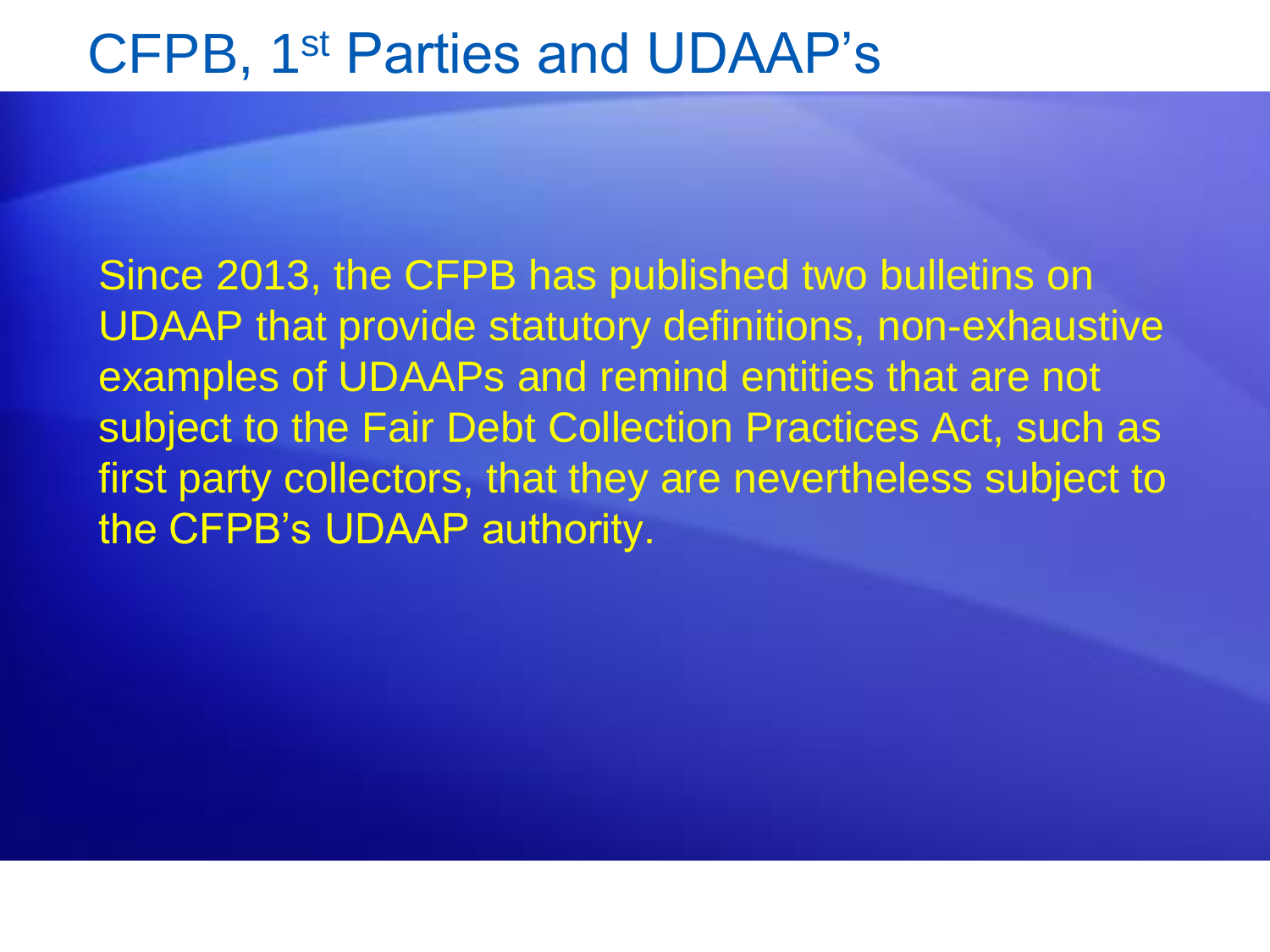As a result, a company must do its best to decipher how to avoid violations by examining the applicable standards for UDAAPs found in the Dodd-Frank Act, evaluating limited CFPB UDAAP guidance and analyzing the ever-growing number of enforcement actions in which UDAAP violations are the centerpiece.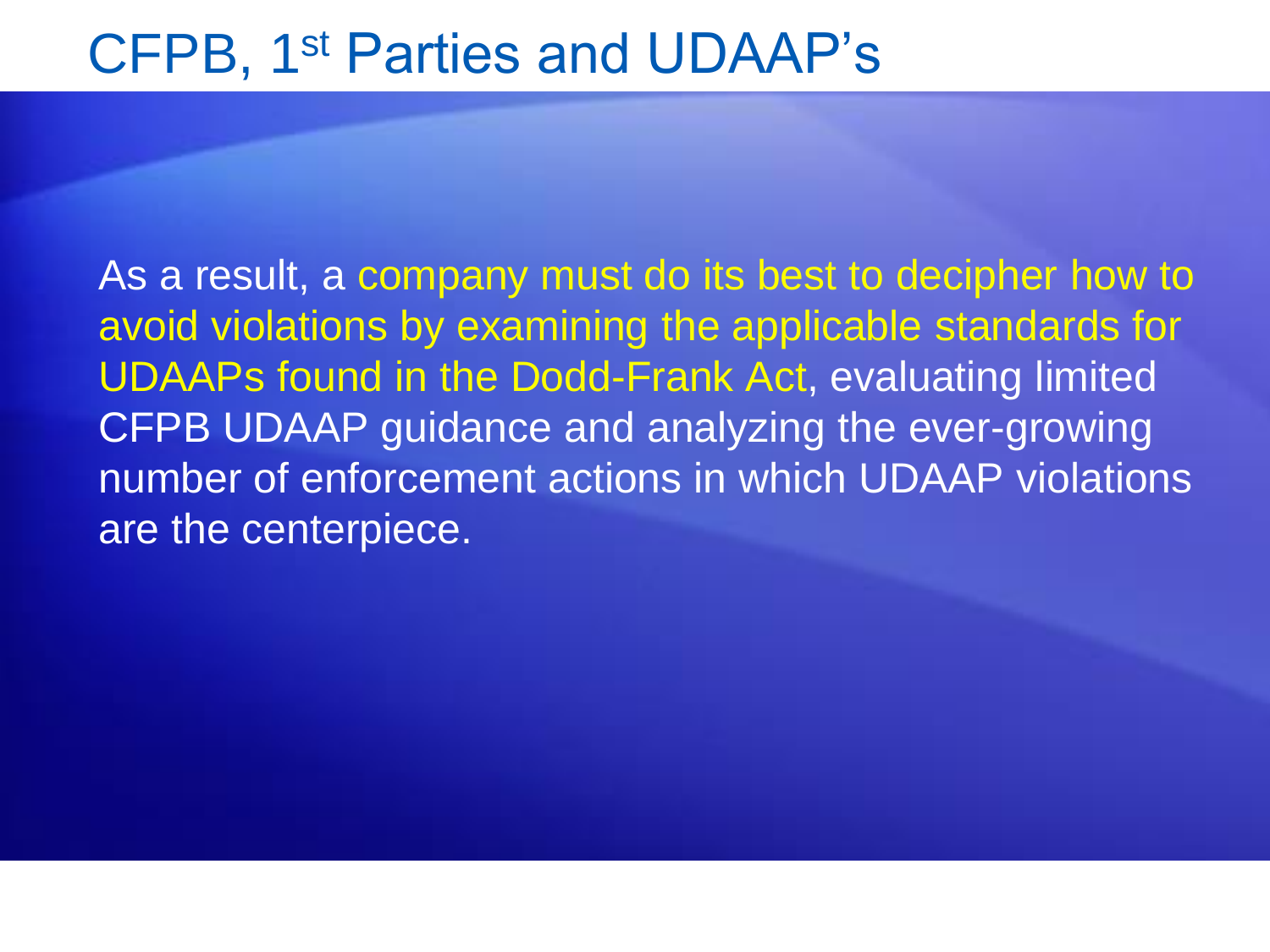This lack of clarity creates an enormous amount of angst among CFPB-regulated entities who have no assurance that they themselves might one day be the subject of a very public and hugely expensive enforcement action for activity that unbeknownst to them has been deemed a UDAAP by the CFPB.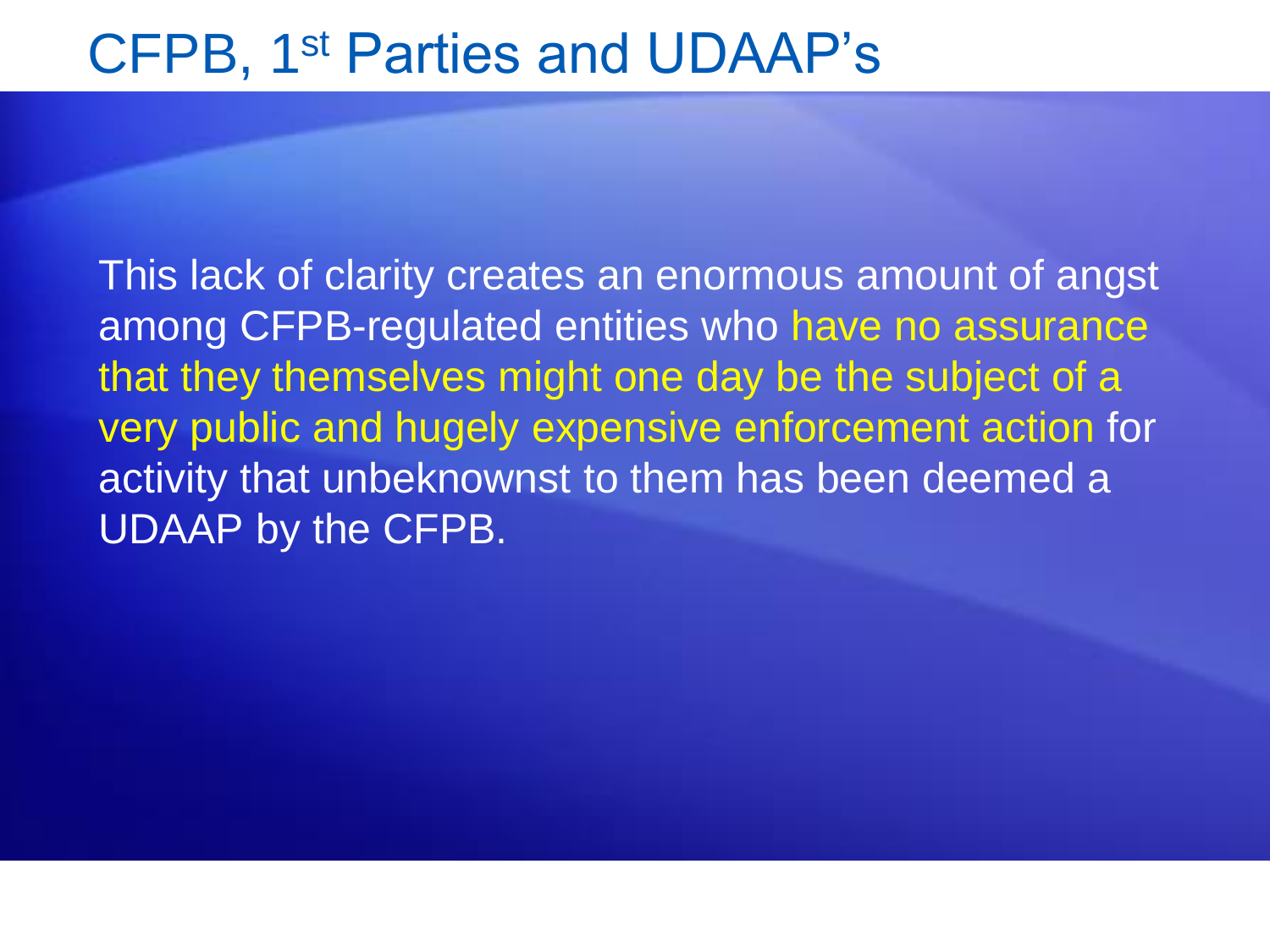Adding to this concern, penalties for a UDAAP violation can be severe, up to \$1 million per day for a knowing violation. Further, because there is also no safe harbor for UDAAP violations, collectors are left to defend themselves by pointing to what they did to try to avoid the UDAAP in the first place.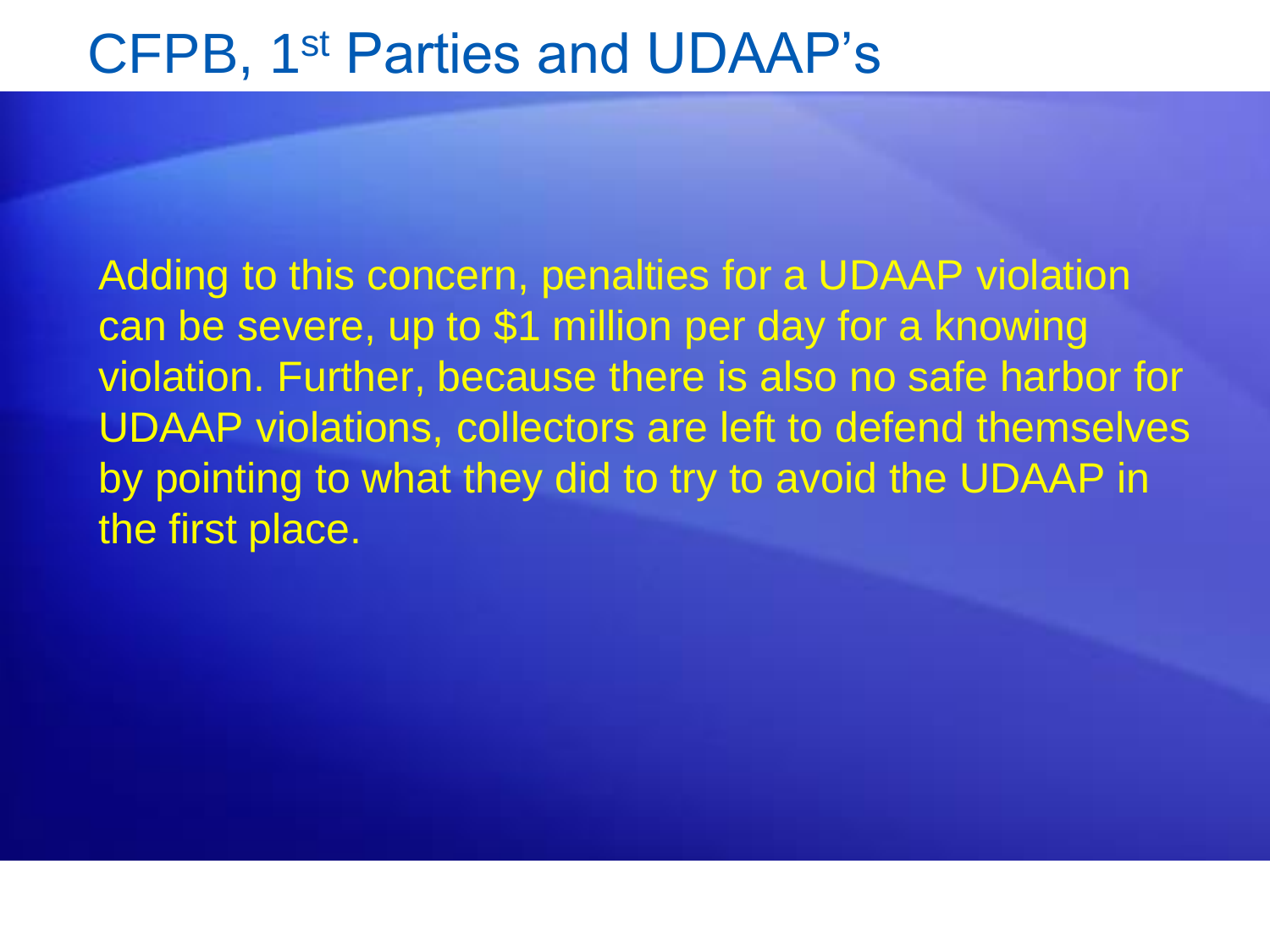### **Bridgepoint Education**

The CFPB today took action against for-profit college chain Bridgepoint Education, Inc. for deceiving students into taking out private student loans that cost more than advertised. The Bureau is ordering Bridgepoint to discharge all outstanding private loans the institution made to its students and to refund loan payments already made by borrowers. Loan forgiveness and refunds and will total over \$23.5 million in automatic consumer relief. Bridgepoint must also pay an \$8 million civil penalty to the Bureau.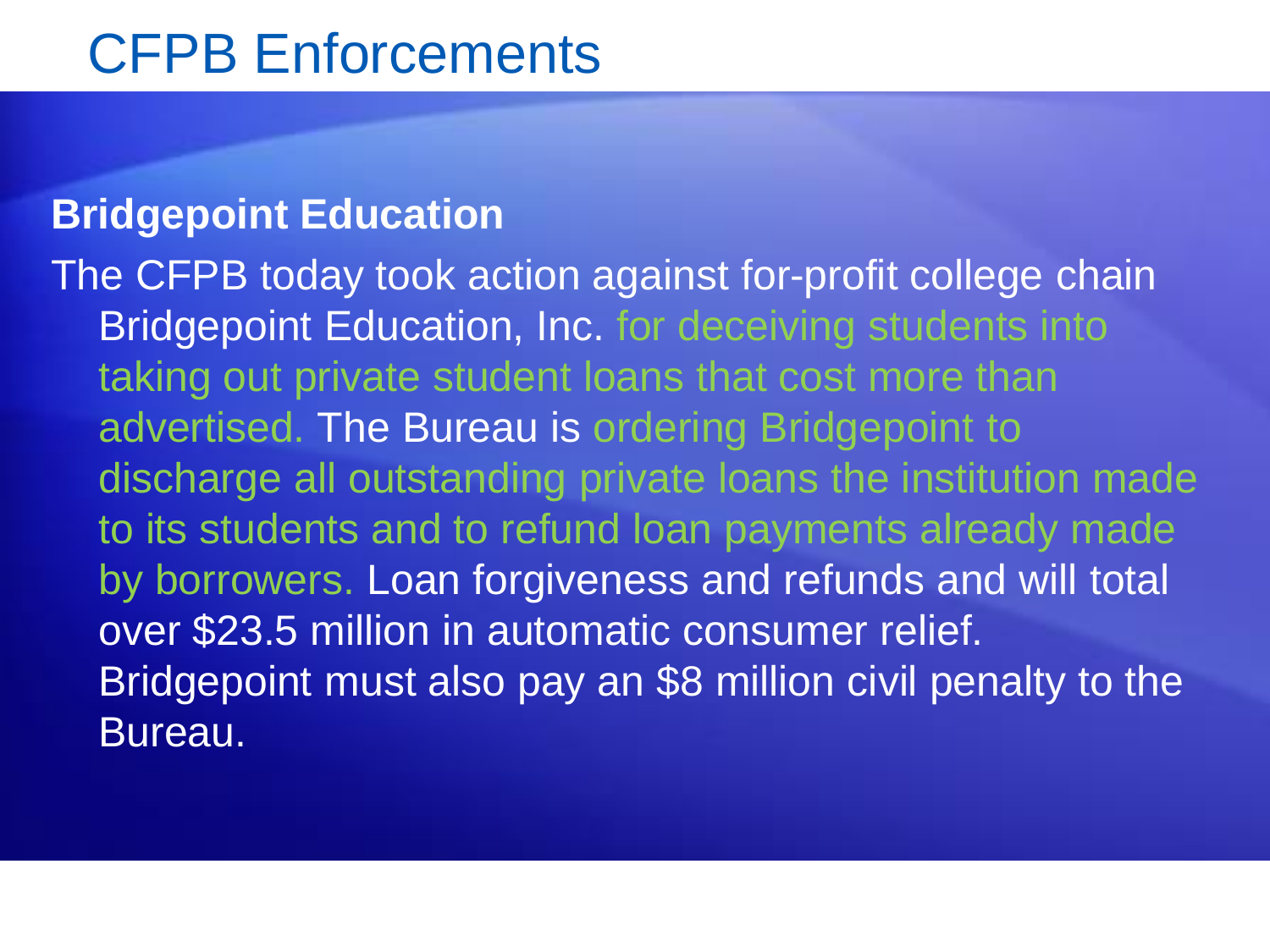### **Bridgepoint Education**

Loan forgiveness and refunds and will total over \$23.5 million in automatic consumer relief.

Bridgepoint must also pay an \$8 million civil penalty to the Bureau.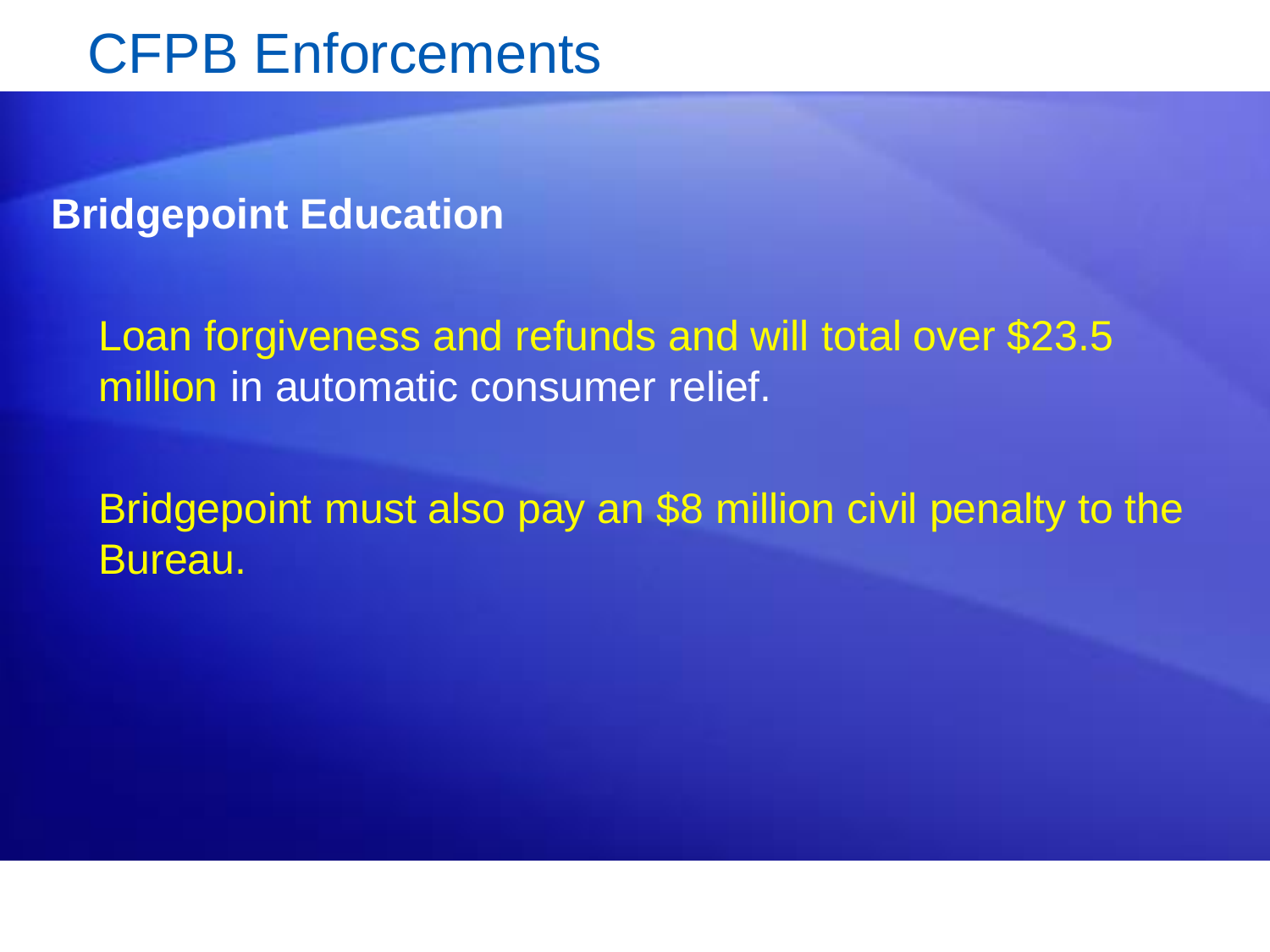Discover Bank, the Student Loan Corporation, and Discover Products, Inc.

The Consumer Financial Protection Bureau (Bureau) has reviewed certain student-loan-servicing activities of Discover Bank, The Student Loan Corporation, and Discover Products, Inc. The Bureau has identified the following violations of law: (1) unfair and deceptive acts and practices relating to Respondent's failure to furnish clear information regarding the student-loan interest consumers paid, (2) unfair acts and practices relating to Respondent initiating collection calls to consumers at inconvenient times, deceptive acts and practices relating to Respondent overstating the minimum amount due in student-loan billing statements, (4) violations of the Fair Debt Collection Practices Act, 15 U.S.C. § 1692, et seq., in Respondent's collection activities regarding defaulted student loans it acquired. Under§§ 1053 and 1055 of the CFPA, 12 U.S.C. §§ 5563,5565, the Bureau issues this Consent Order (Consent Order).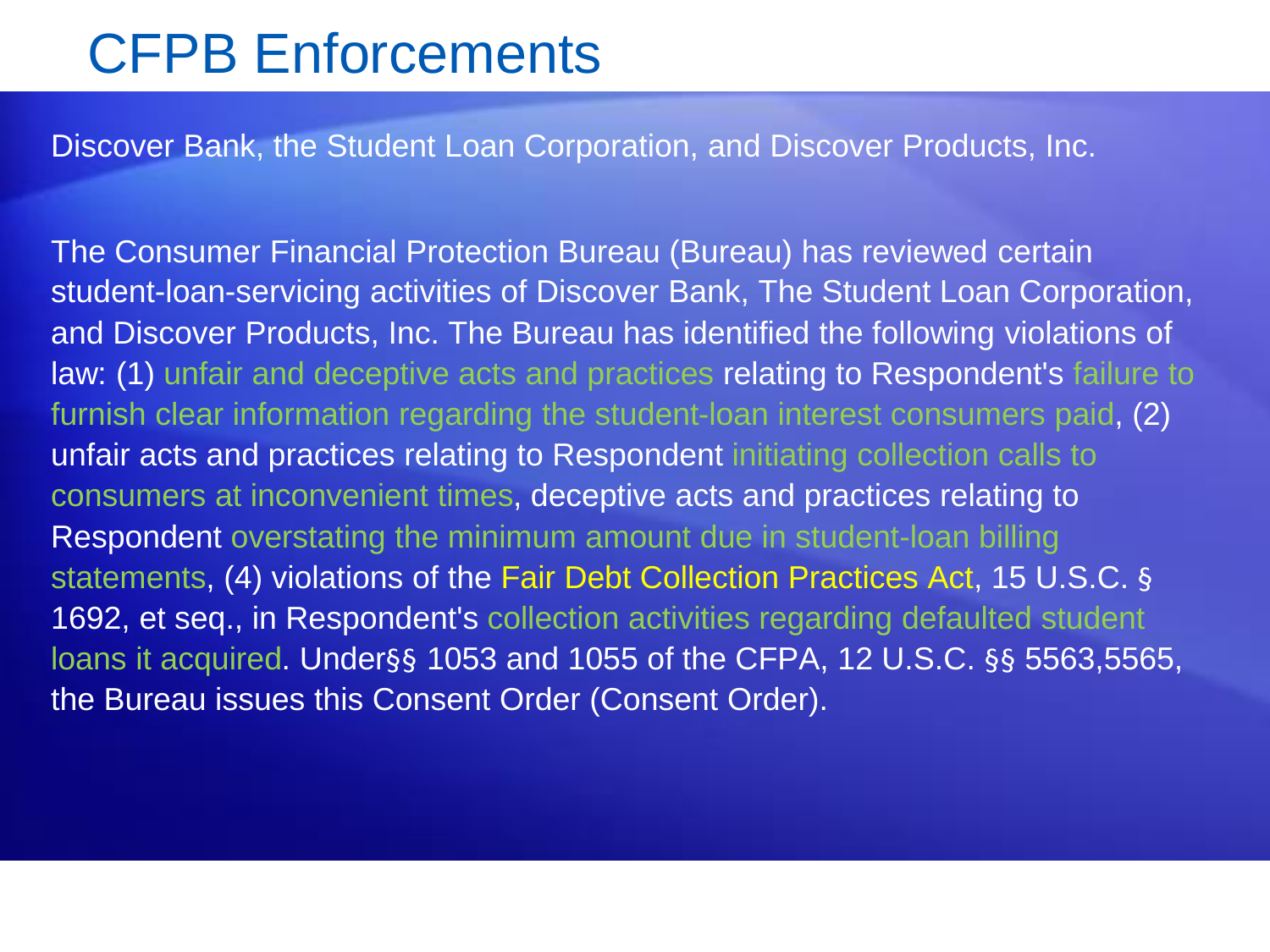Discover Bank, the Student Loan Corporation, and Discover Products, Inc.

CFPB Orders Discover Bank to Pay \$18.5 Million for Illegal Student Loan Servicing Practices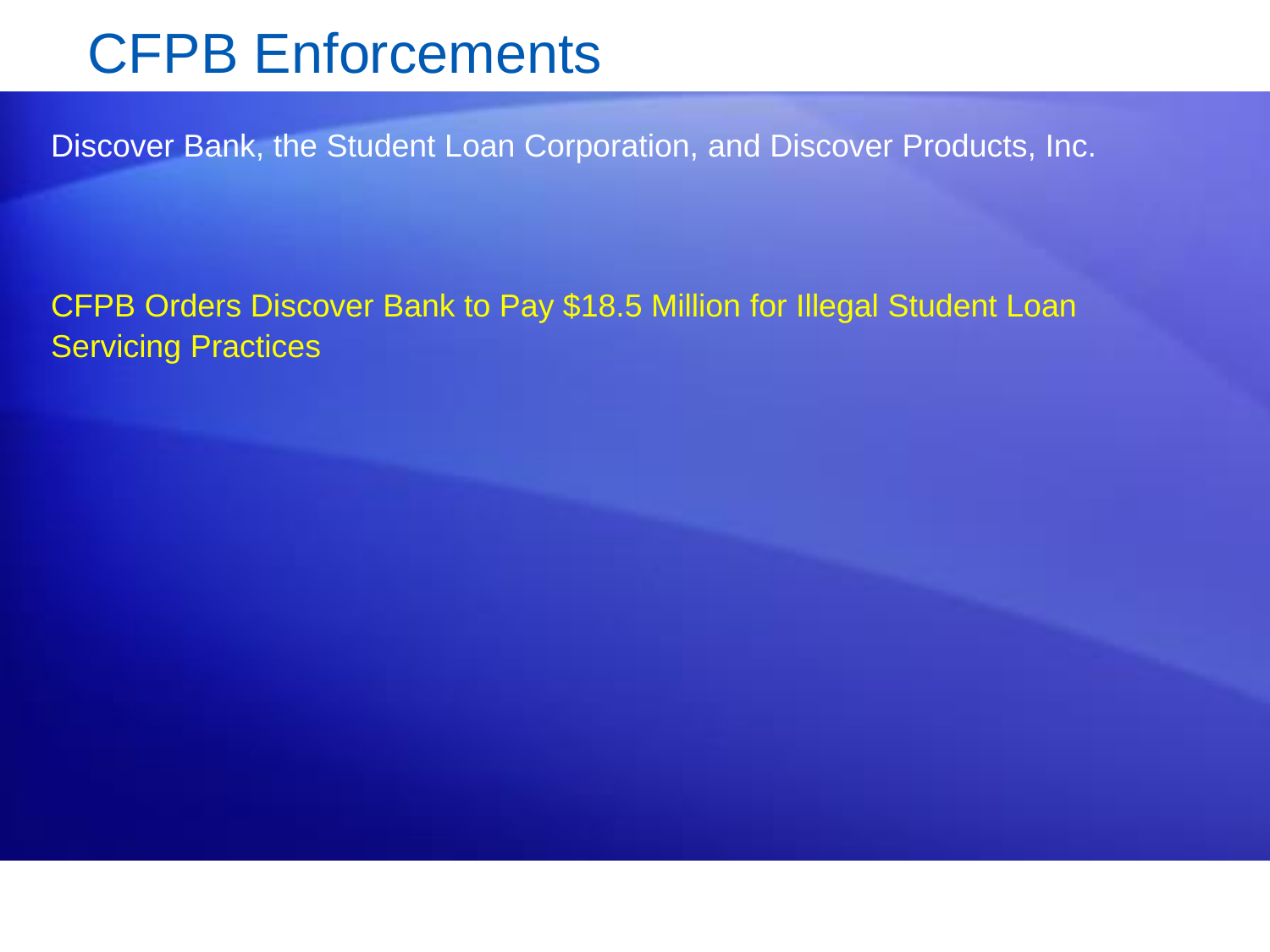#### Navient - Ongoing

U.S. District Judge Robert D. Mariani, a 2011 former-President Obama appointee, denied Navient's motion to dismiss the CFPB's case against it, saying the CFPB had authority to sue without first engaging in rulemaking to declare specific practices unfair, deceptive or abusive. The district court found that "the plain language of the CFP [Consumer Financial Protection] Act does not impose a requirement on the Bureau to engage in rulemaking before bringing an enforcement action." In so ruling, the district court rejected Navient's argument that the CFPB cannot impose penalties on industry actors for alleged UDAAP [Unfair, Deceptive, or Abusive Acts or Practices] violations by engaging in rulemaking through enforcement, "or that Navient lacked fair notice of what the CFP Act proscribes."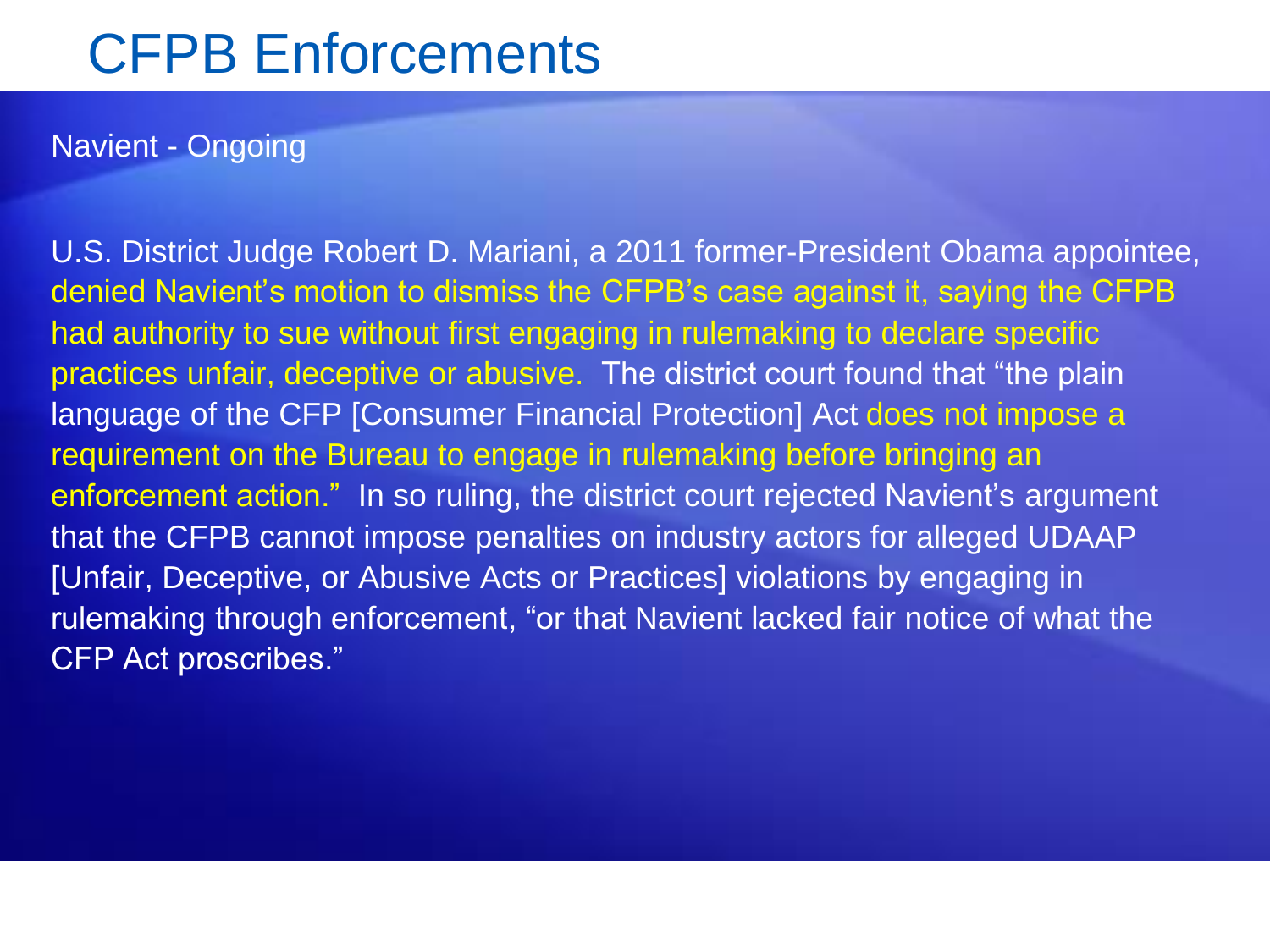#### Navient - Ongoing

In addition, the district court took issue with Navient's argument that the law does not impose an affirmative duty on it to "provide individualized financial counseling to borrowers" since it is a loan servicer and not a fiduciary. But based on Navient's previous public statements on its website to the contrary, the district court held that "Navient's active conduct created a duty to act in accordance with their own statements."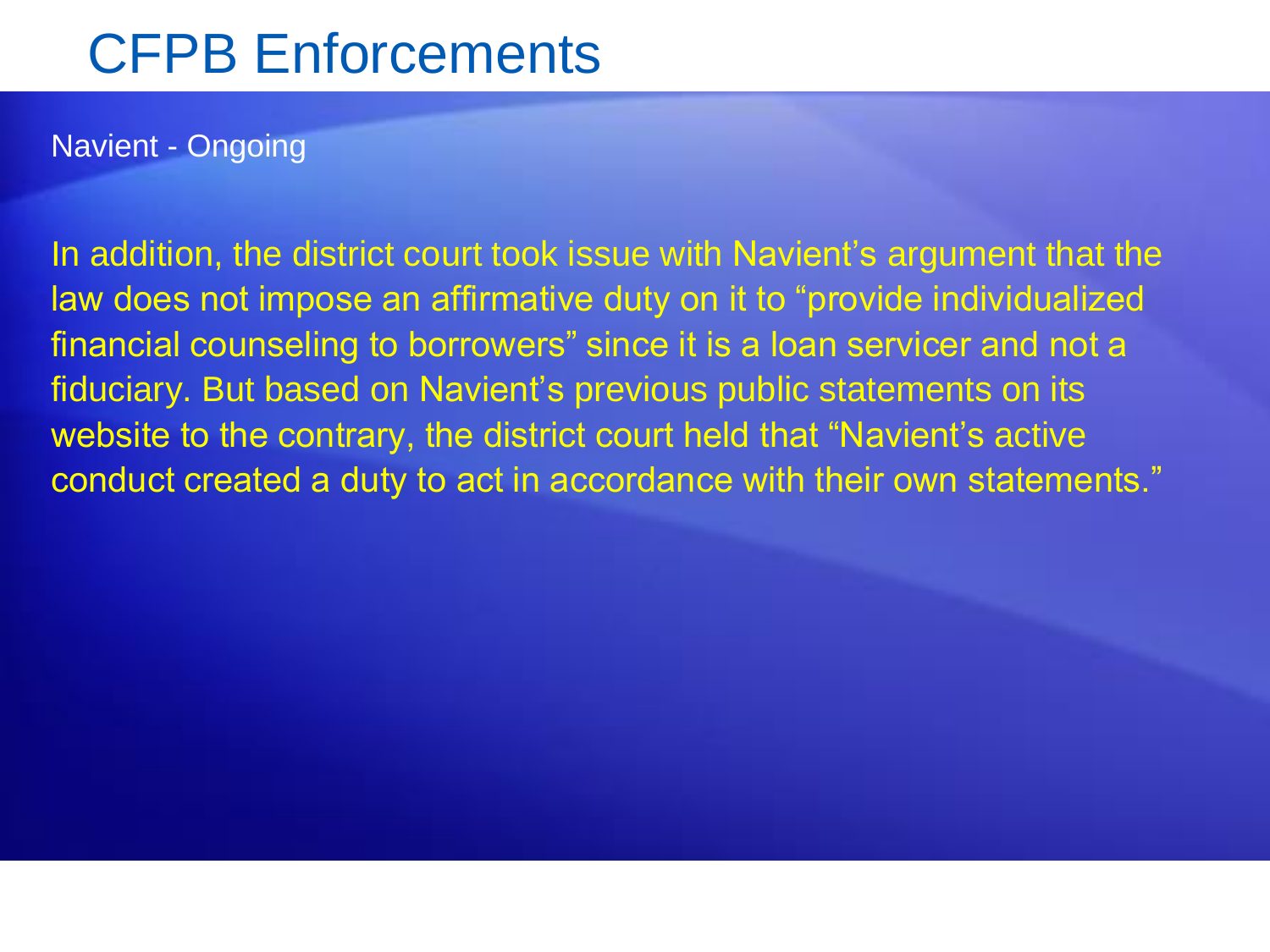UDAAPs are not an entirely new concept in the collection industry. The Federal Trade Commission Act, enforced by the Federal Trade Commission for many years, includes a section prohibiting "unfair or deceptive acts or practices." The CFPA, which is part of the Dodd-Frank Wall Street Reform and Consumer Protection Act and which created the CFPB, incorporated the FTC Act's concept of unfair or deceptive acts and practices, and added the term "abusive" to the previously existing standards.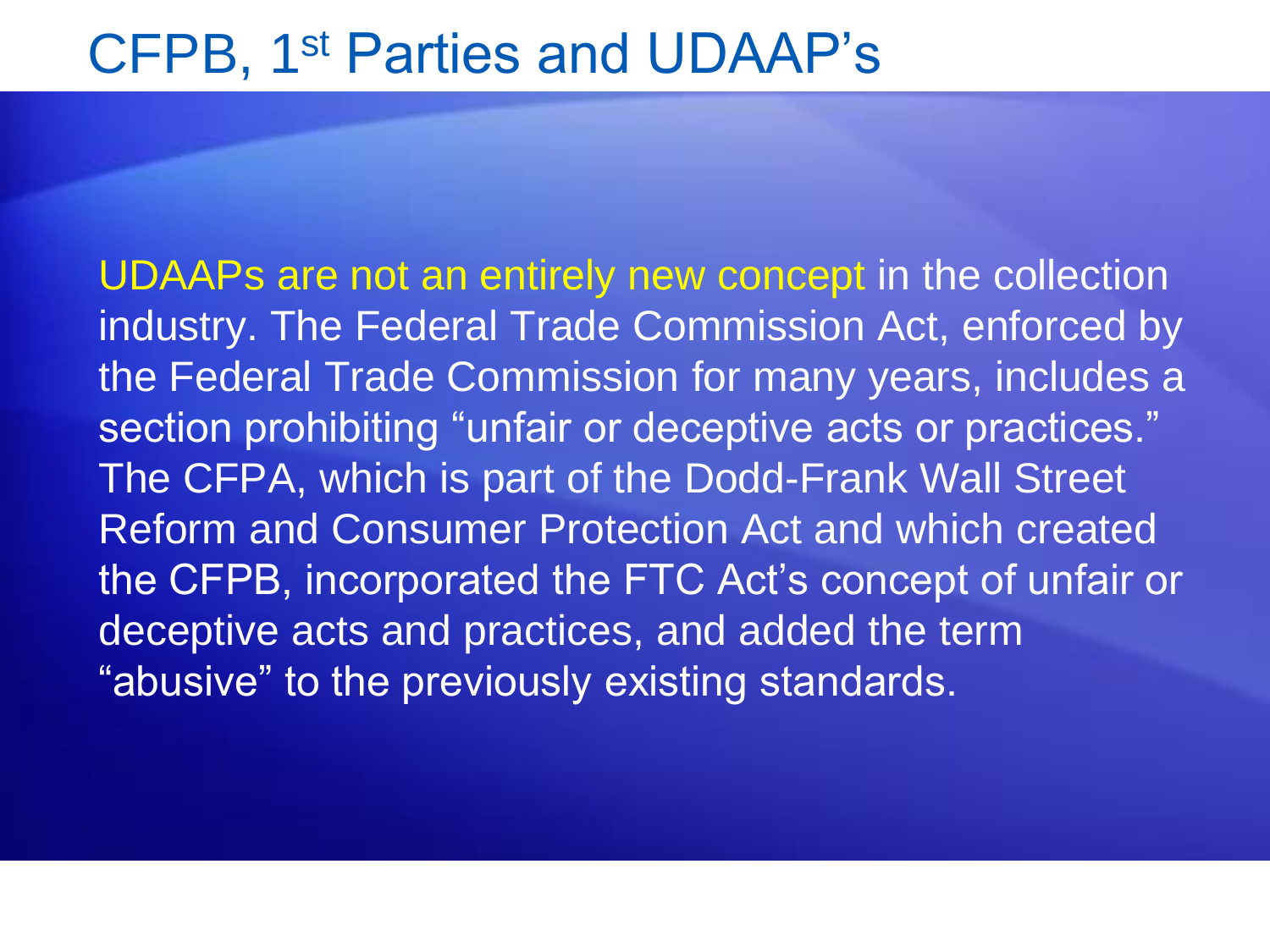By design, UDAAP laws can cover a broad range of conduct. The open-ended nature of these laws means that many practices that might not be specifically addressed in other areas of the law could be prohibited if they are deemed to be "unfair, deceptive or abusive." Conversely, the broad scope of UDAAP laws also means that conduct specifically prohibited under an existing law such as the Fair Debt Collection Practices Act may also be considered a UDAAP.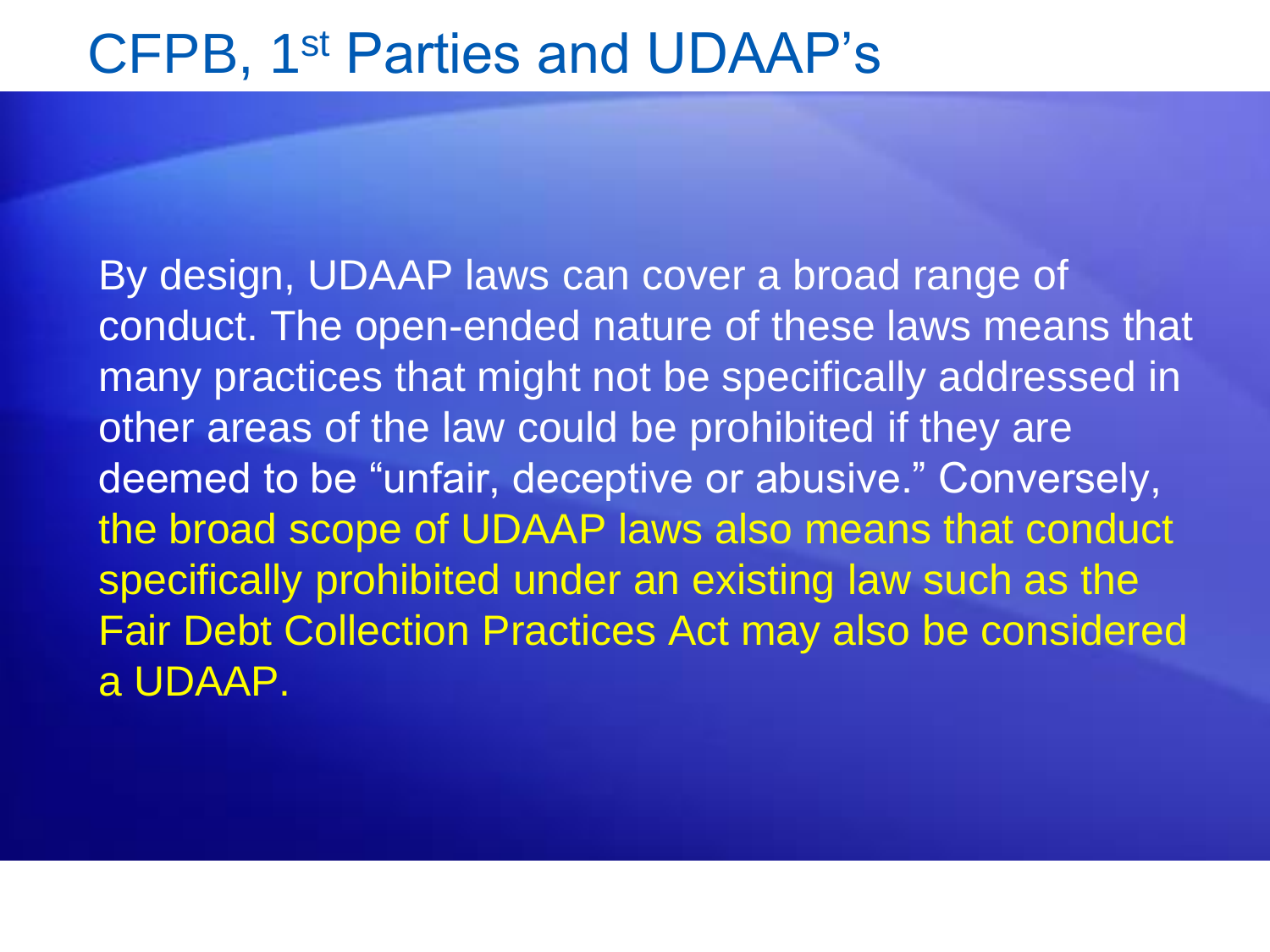### **Unfair, Deceptive, or Abusive Acts or Practices**

The Act also provides CFPB with rule-making authority and, with respect to entities within its jurisdiction, enforcement authority to prevent unfair, deceptive, or abusive acts or practices in connection with any transaction with a consumer for a consumer financial product or service, or the offering of a consumer financial product or service. In addition, CFPB has supervisory authority for detecting and assessing risks to consumers and to markets for consumer financial products and services.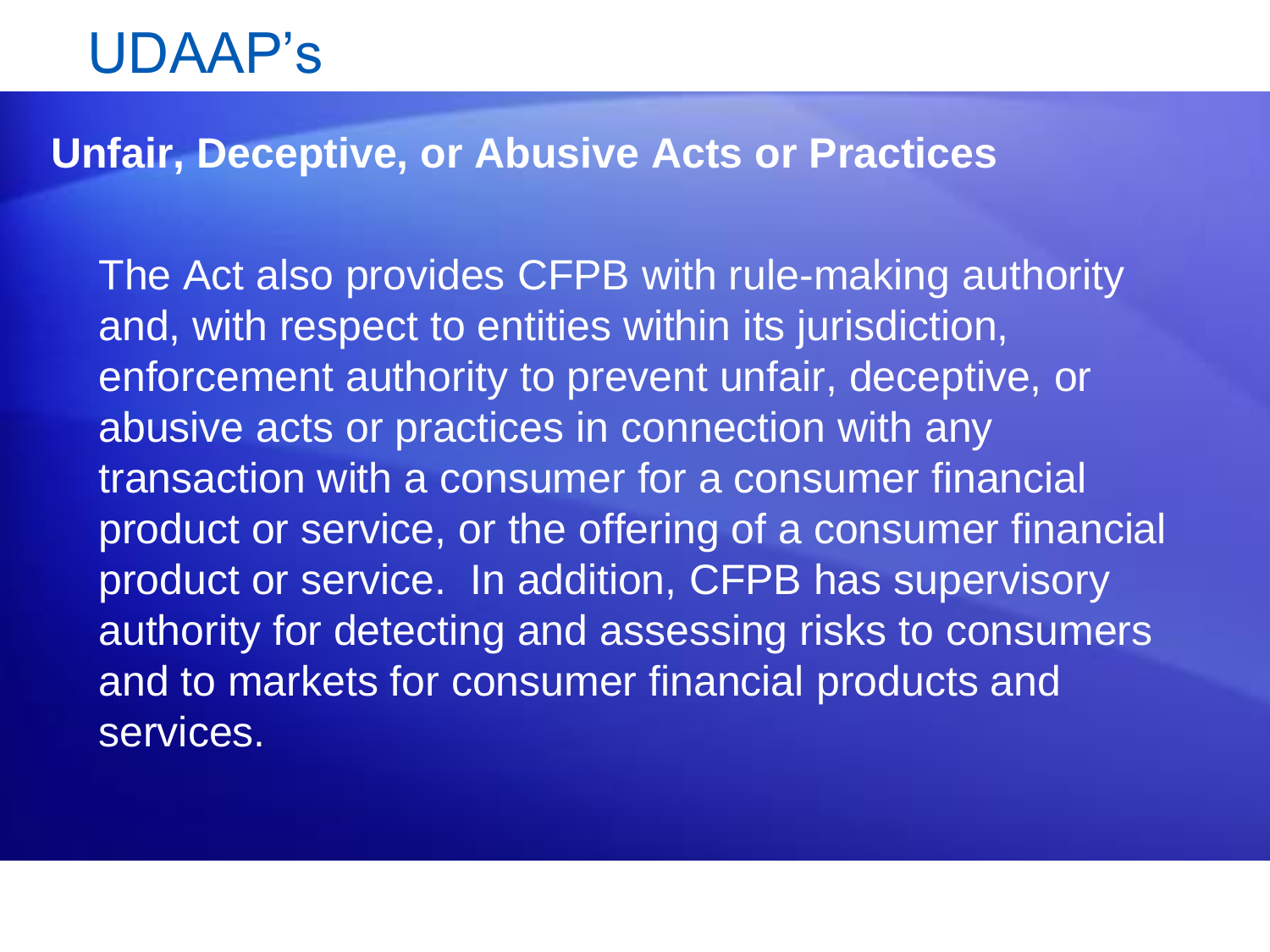### **Unfair, Deceptive, or Abusive Acts or Practices**

Unfair, deceptive, or abusive acts and practices (UDAAPs) can cause significant financial injury to consumers, erode consumer confidence, and undermine the financial marketplace. Under the Dodd-Frank Act, it is unlawful for any provider of consumer financial products or services or a service provider to engage in any unfair, deceptive or abusive act or practice.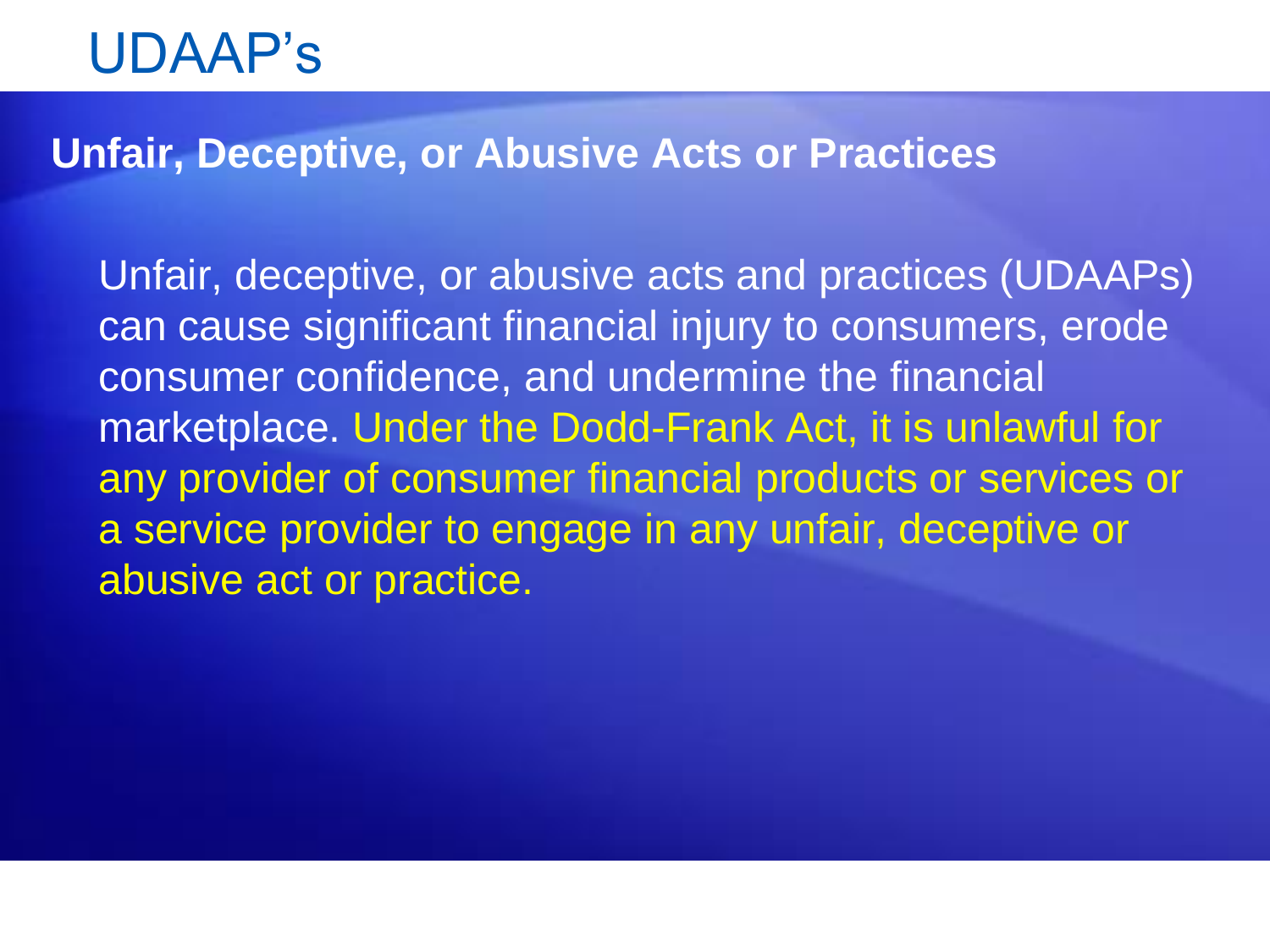### **Unfair Acts or Practices**

### **AN ACT OR PRACTICE IS UNFAIR WHEN:**

- It causes or is likely to cause substantial injury to consumers;
- The injury is not reasonably avoidable by consumers; and
- The injury is not outweighed by countervailing benefits to consumers or to competition.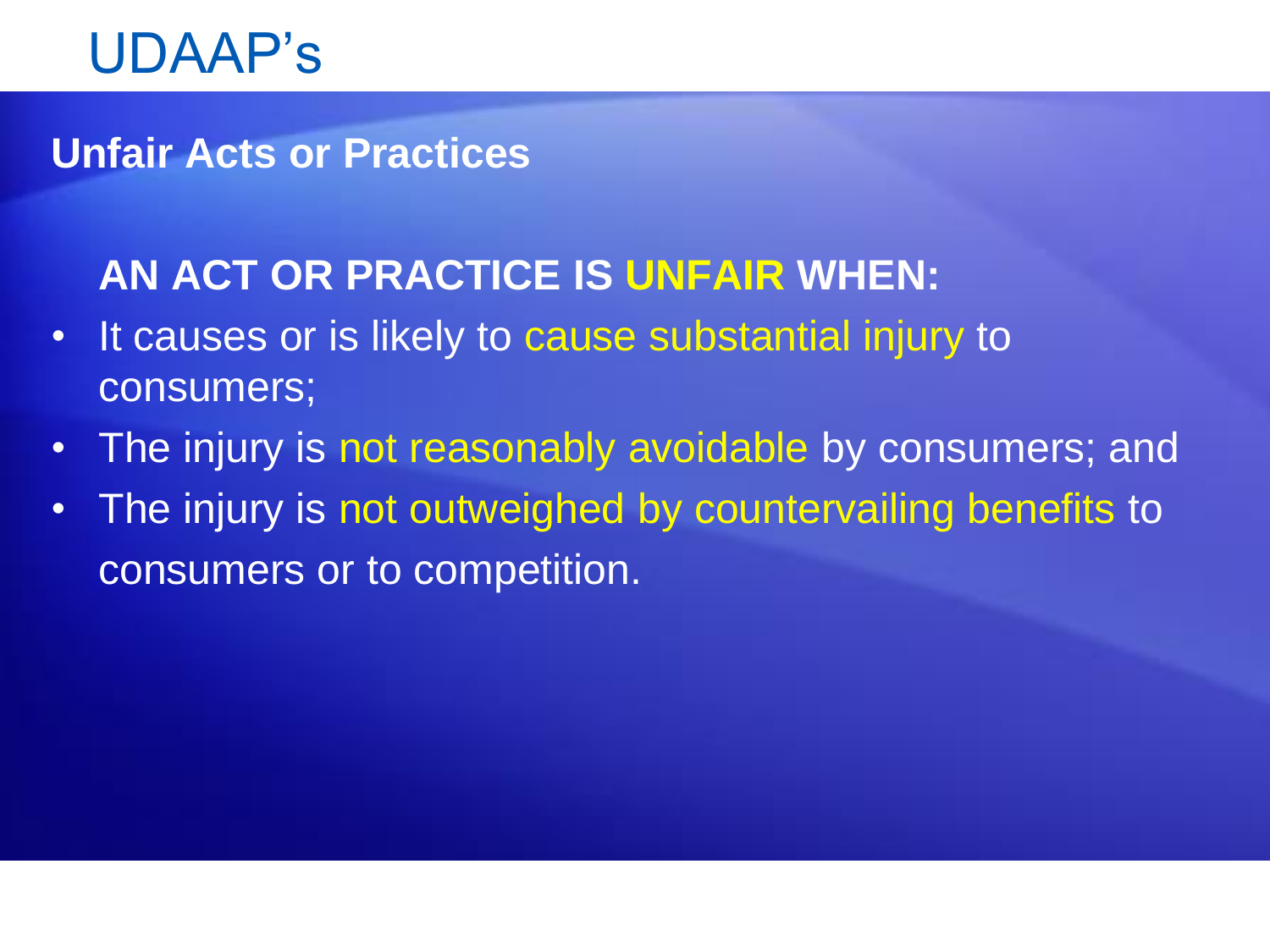### **Unfair Acts or Practices**

A "substantial injury" typically takes the form of monetary harm, such as fees or costs paid by consumers because of the unfair act or practice. However, the injury does not have to be monetary. Although emotional impact and other subjective types of harm will not ordinarily amount to substantial injury, in certain circumstances emotional impacts may amount to or contribute to substantial injury. In addition, actual injury is not required; a significant risk of concrete harm is sufficient.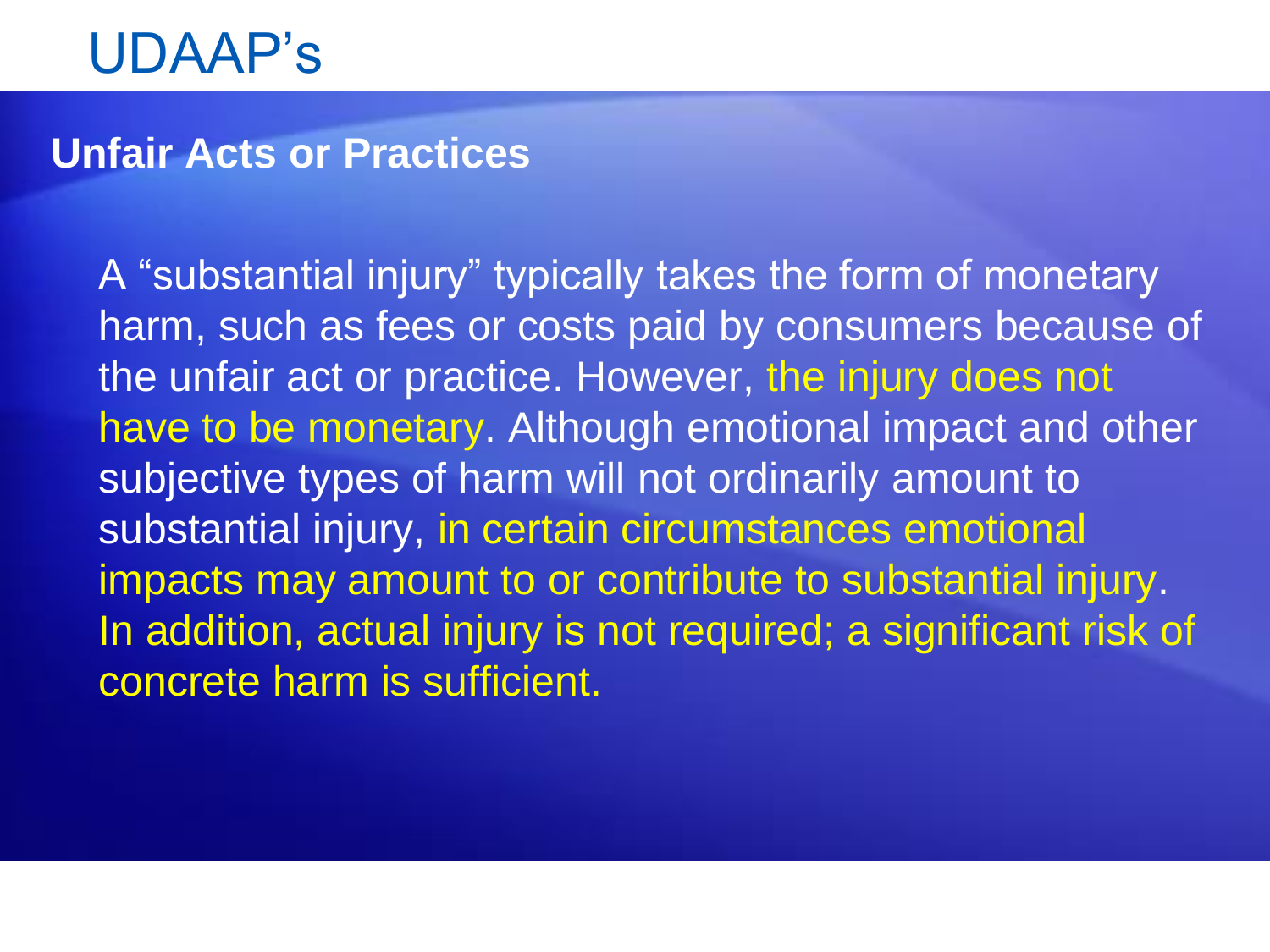### **Unfair Acts or Practices**

An injury is not reasonably avoidable by consumers when an act or practice interferes with or hinders a consumer's ability to make informed decisions or take action to avoid that injury. Injury caused by transactions that occur without a consumer's knowledge or consent is not reasonably avoidable. Injuries that can only be avoided by spending large amounts of money or other significant resources also may not be reasonably avoidable. Finally, an act or practice is not unfair if the injury it causes or is likely to cause is outweighed by its consumer or competitive benefits.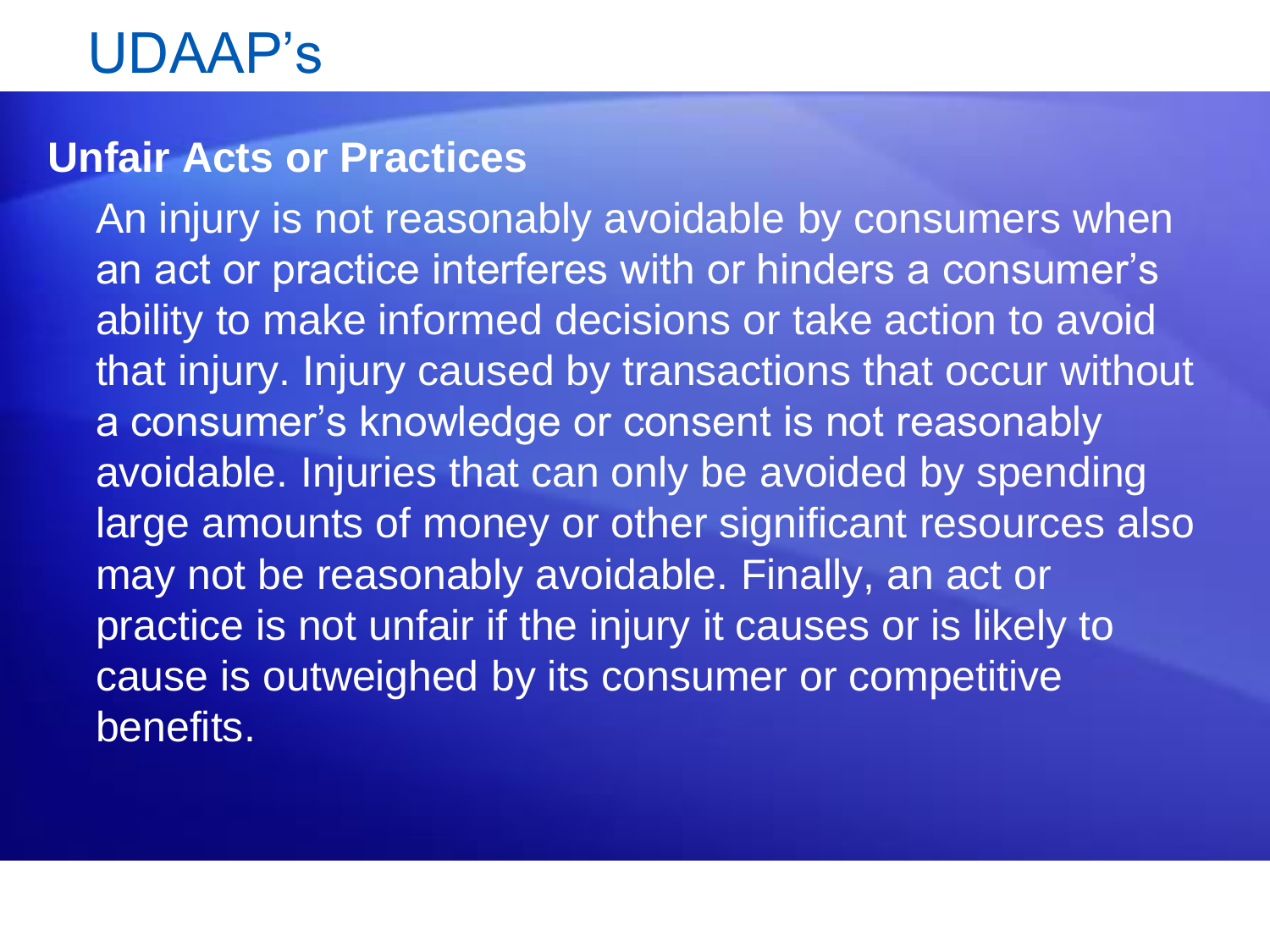### **AN ACT OR PRACTICE IS DECEPTIVE WHEN:**

- The act or practice misleads or is likely to mislead the consumer;
- The consumer's interpretation is reasonable under the circumstances; and
- The misleading act or practice is material.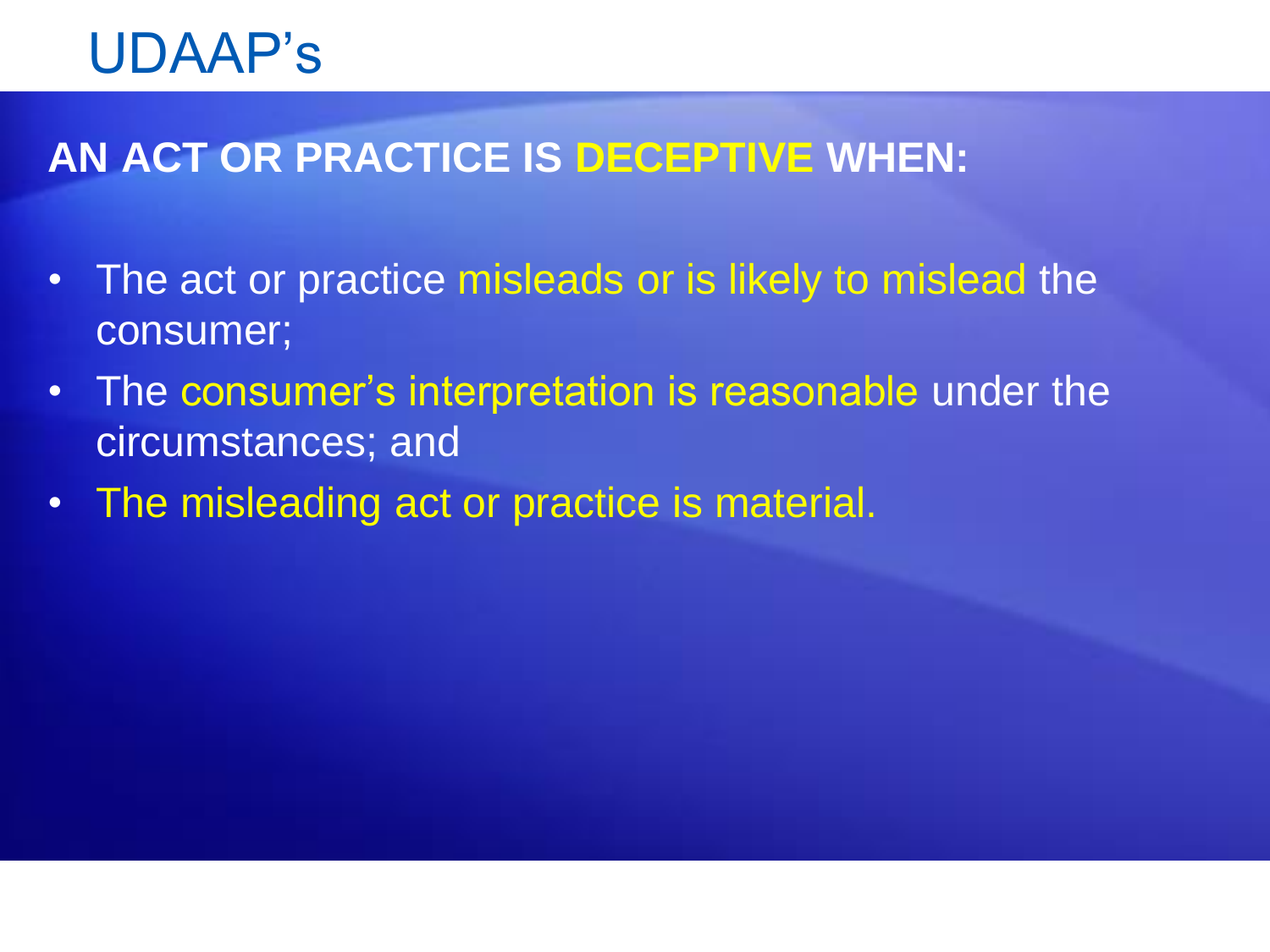**•** 

### **AN ACT OR PRACTICE IS DECEPTIVE WHEN:**

- **There must be a representation, omission, act, or practice that misleads or is likely to mislead the consumer.**
- **The representation, omission, act, or practice must be considered from the perspective of the reasonable consumer.**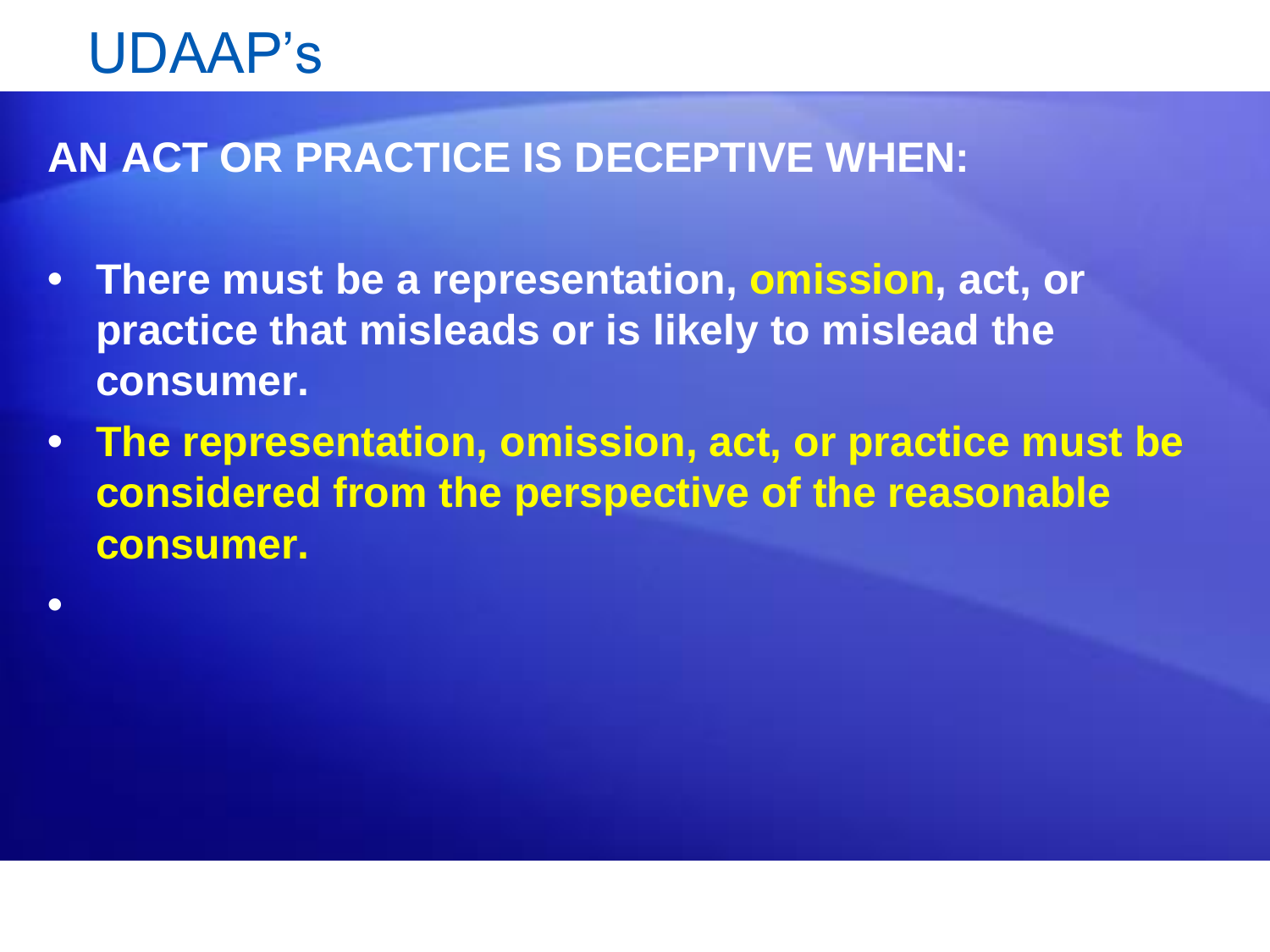### **AN ACT OR PRACTICE IS DECEPTIVE WHEN:**

To determine whether an act or practice has actually misled or is likely to mislead a consumer, the totality of the circumstances is considered. Deceptive acts or practices can take the form of a representation or omission. The Bureau also looks at implied representations, including any implications that statements about the consumer's debt can be supported. Ensuring that claims are supported before they are made will minimize the risk of omitting material information and/or making false statements that could mislead consumers.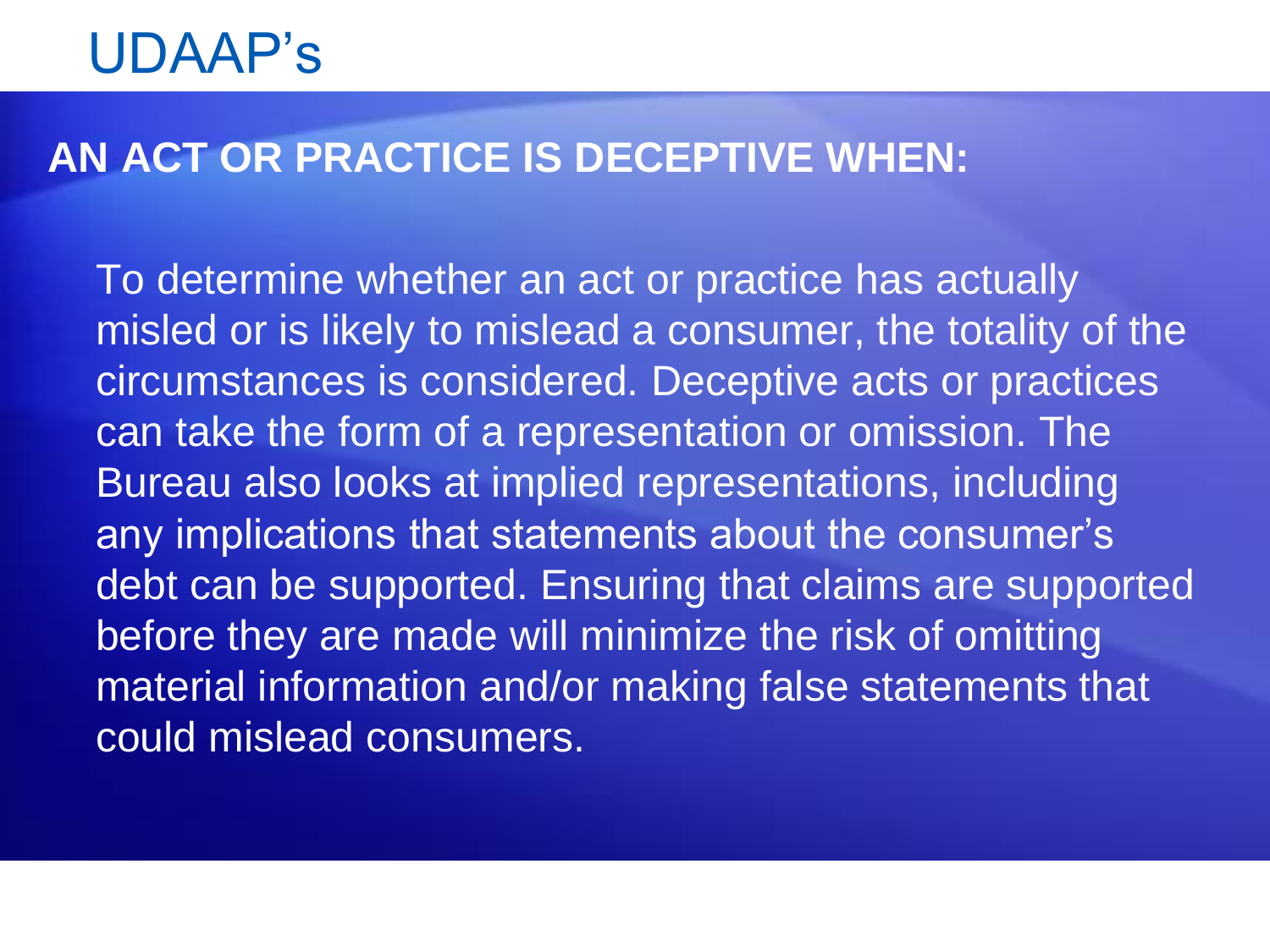### **AN ACT OR PRACTICE IS ABUSIVE WHEN IT:**

- Materially interferes with the ability of a consumer to understand a term or condition of a consumer financial product or service; or
- Takes unreasonable advantage of:
- A consumer's lack of understanding of the material risks, costs, or conditions of the product or service;
- A consumer's inability to protect his or her interests in selecting or using a consumer financial product or service; or
- A consumer's reasonable reliance on a covered person to act in his or her interests.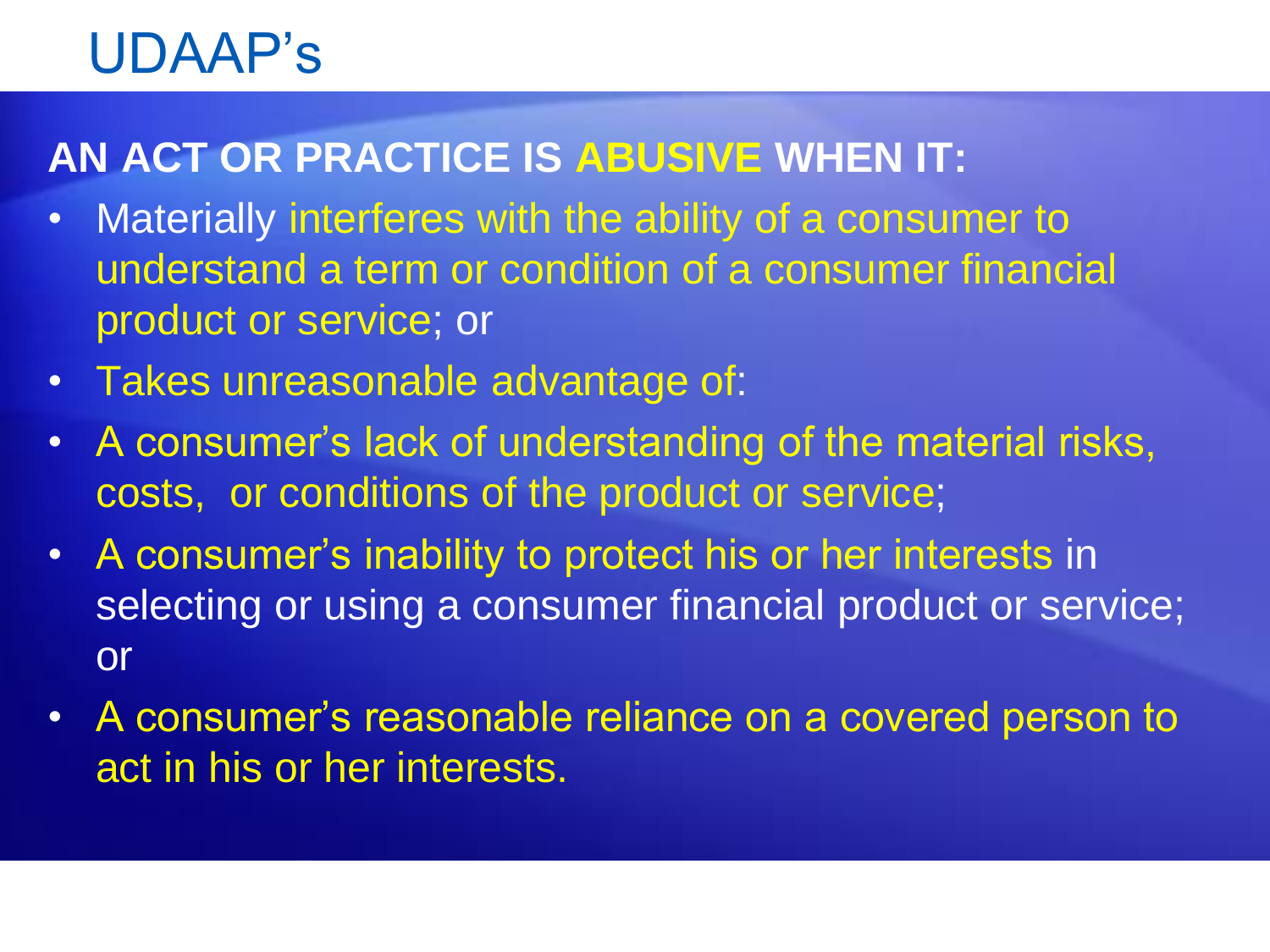### **AN ACT OR PRACTICE IS ABUSIVE WHEN IT:**

It is important to note that, although abusive acts or practices may also be unfair or deceptive, each of these prohibitions are separate and distinct, and are governed by separate legal standards.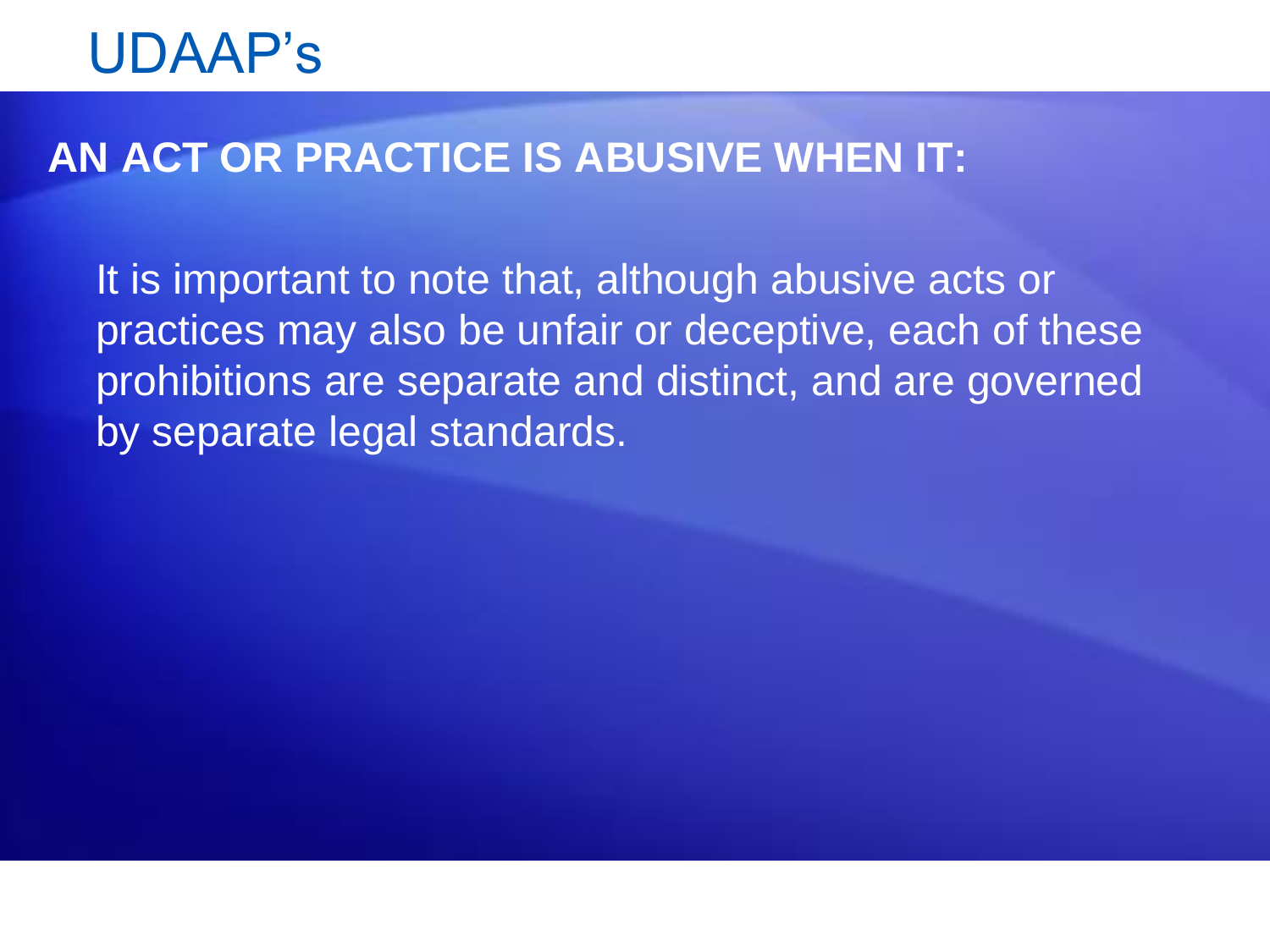### **Examples of Unfair, Deceptive and/or Abusive Acts or Practices**

Depending on the facts and circumstances, the following non-exhaustive list of examples of conduct related to the collection of consumer debt could constitute UDAAPs. Accordingly, the Bureau will be watching these practices closely.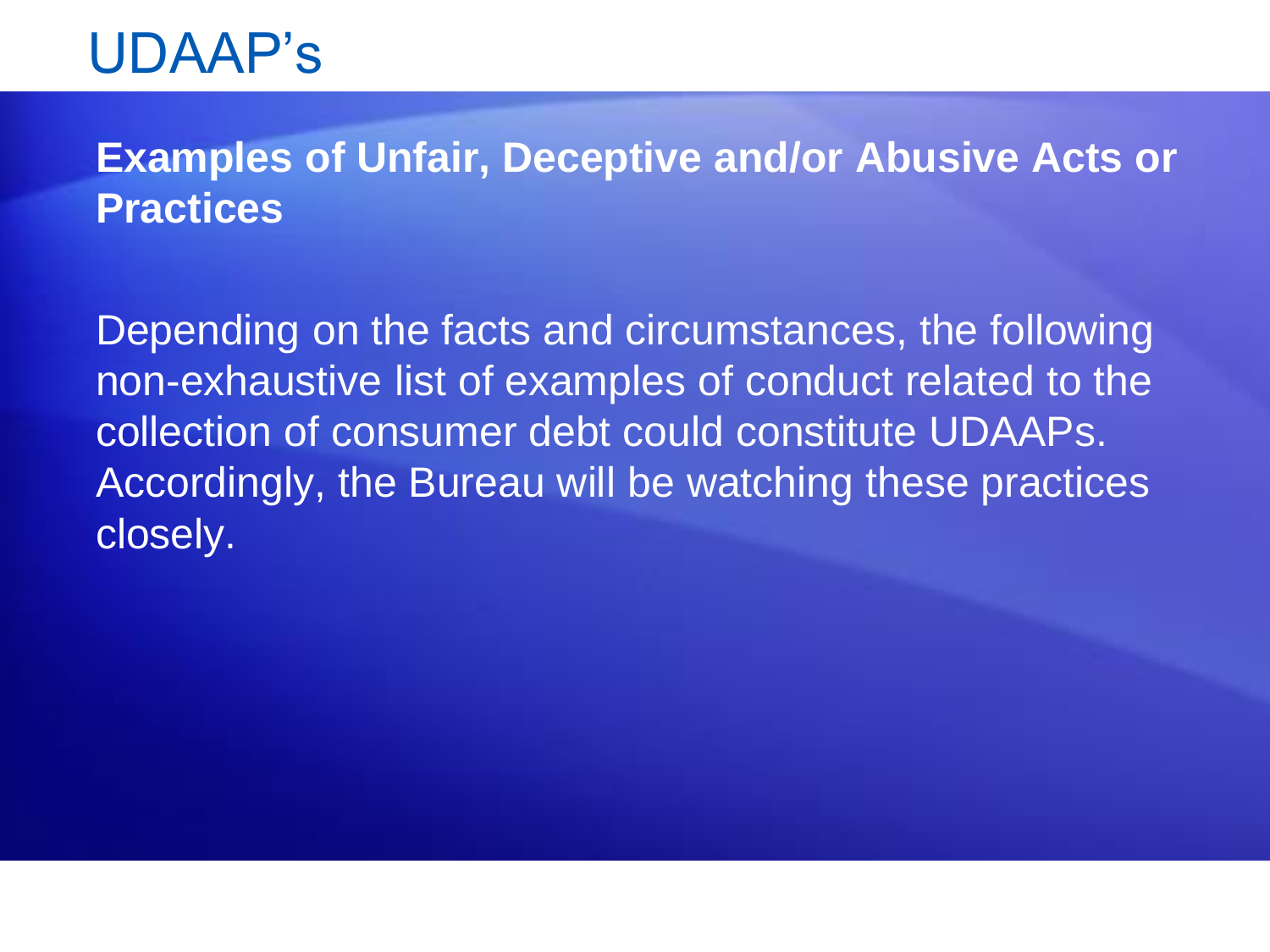### **Examples of Unfair, Deceptive and/or Abusive Acts or Practices**

- Collecting or assessing a debt and/or any additional amounts in connection with a debt (including interest, fees, and charges) not expressly authorized by the agreement creating the debt or permitted by law.
- Failing to post payments timely or properly or to credit a consumer's account with payments that the consumer submitted on time and then charging late fees to that consumer.
- Taking possession of property without the legal right to do so.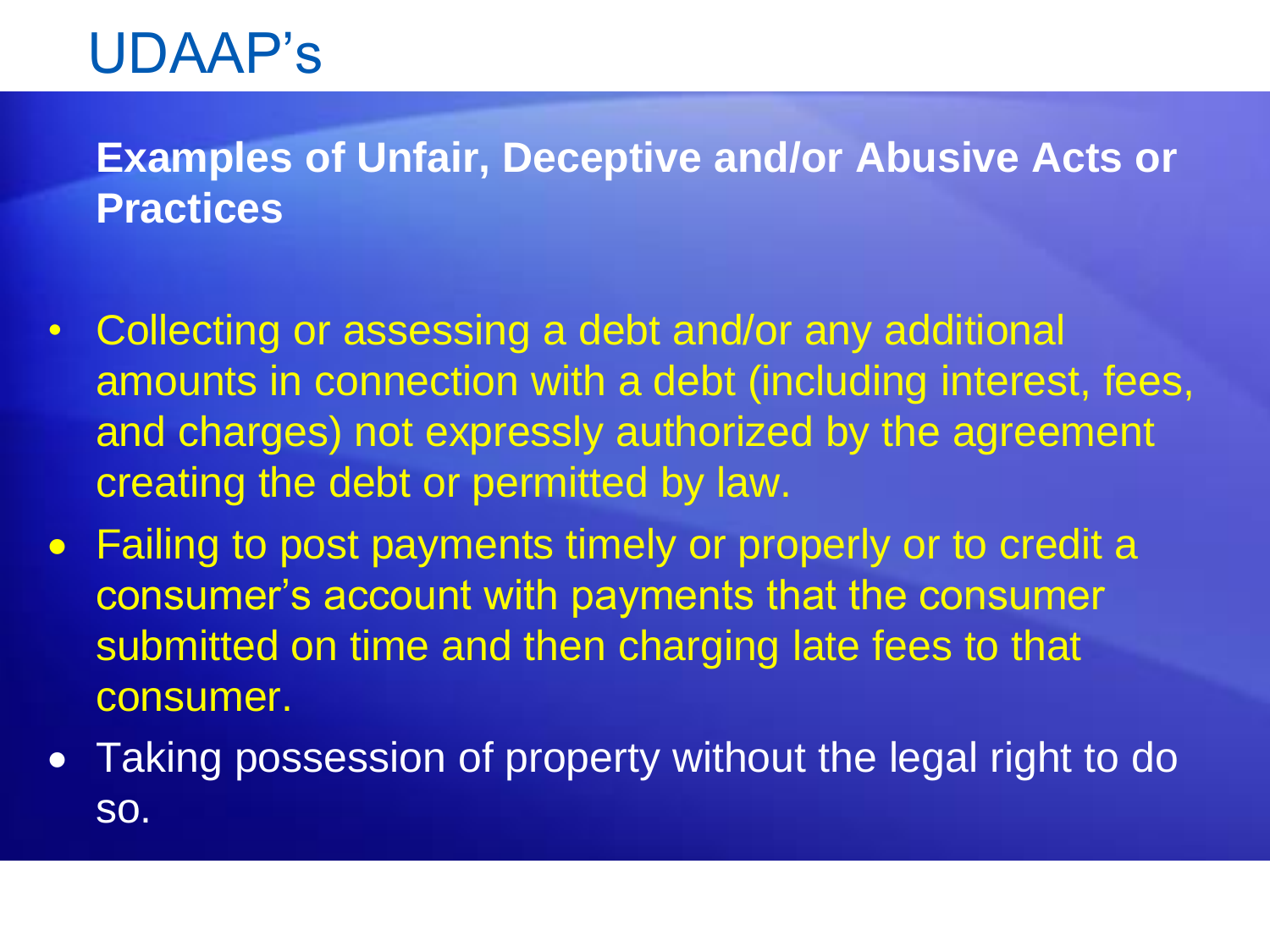### **Examples of Unfair, Deceptive and/or Abusive Acts or Practices**

- Revealing the consumer's debt, without the consumer's consent, to the consumer's employer and/or co-workers.
- Falsely representing the character, amount, or legal status of the debt.
- Misrepresenting that a debt collection communication is from an attorney.
- Misrepresenting that a communication is from a government source or that the source of the communication is affiliated with the government.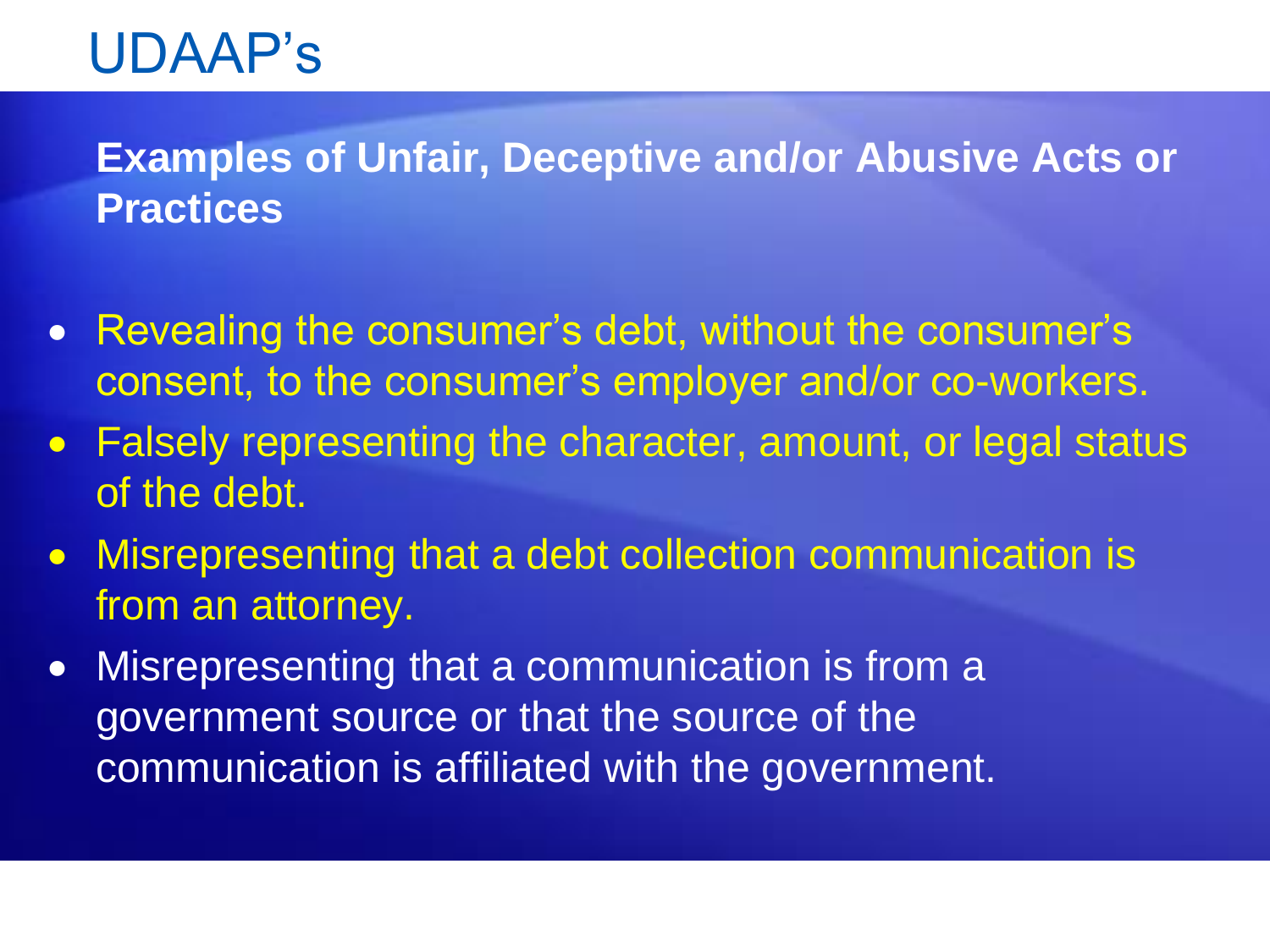Through regulatory guidance and enforcement actions, the CFPB and FTC are demonstrating that first-party debt collection practices will be held to many of the standards contained in the FDCPA. First-party debt collectors should review and update their policies and procedures to consider conduct prohibited by the FDCPA—paying special attention to oral and written communications with consumers, third-party communications, representations regarding consumer reports, handling of payments, settlement offers and threats or litigation.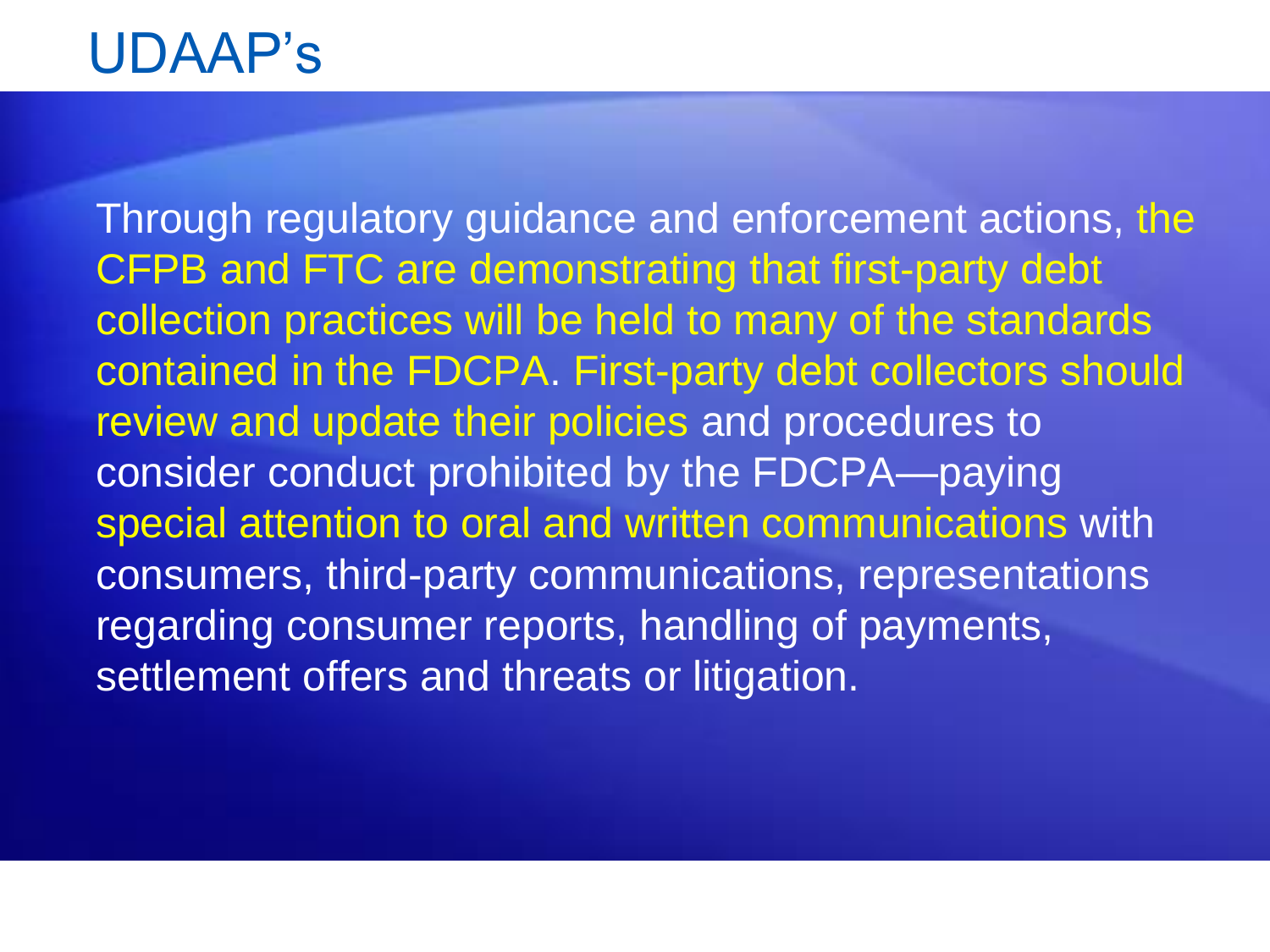When drafting policies, companies can rely on the CFPB's exam manual and UDAAPs bulletin for guidance. Aside from UDAAP concerns, creditors should also be aware that many state debt collection practices laws specifically apply to creditors. By taking steps now, companies can protect themselves from unwanted UDAAP claims associated with first-party debt collection efforts.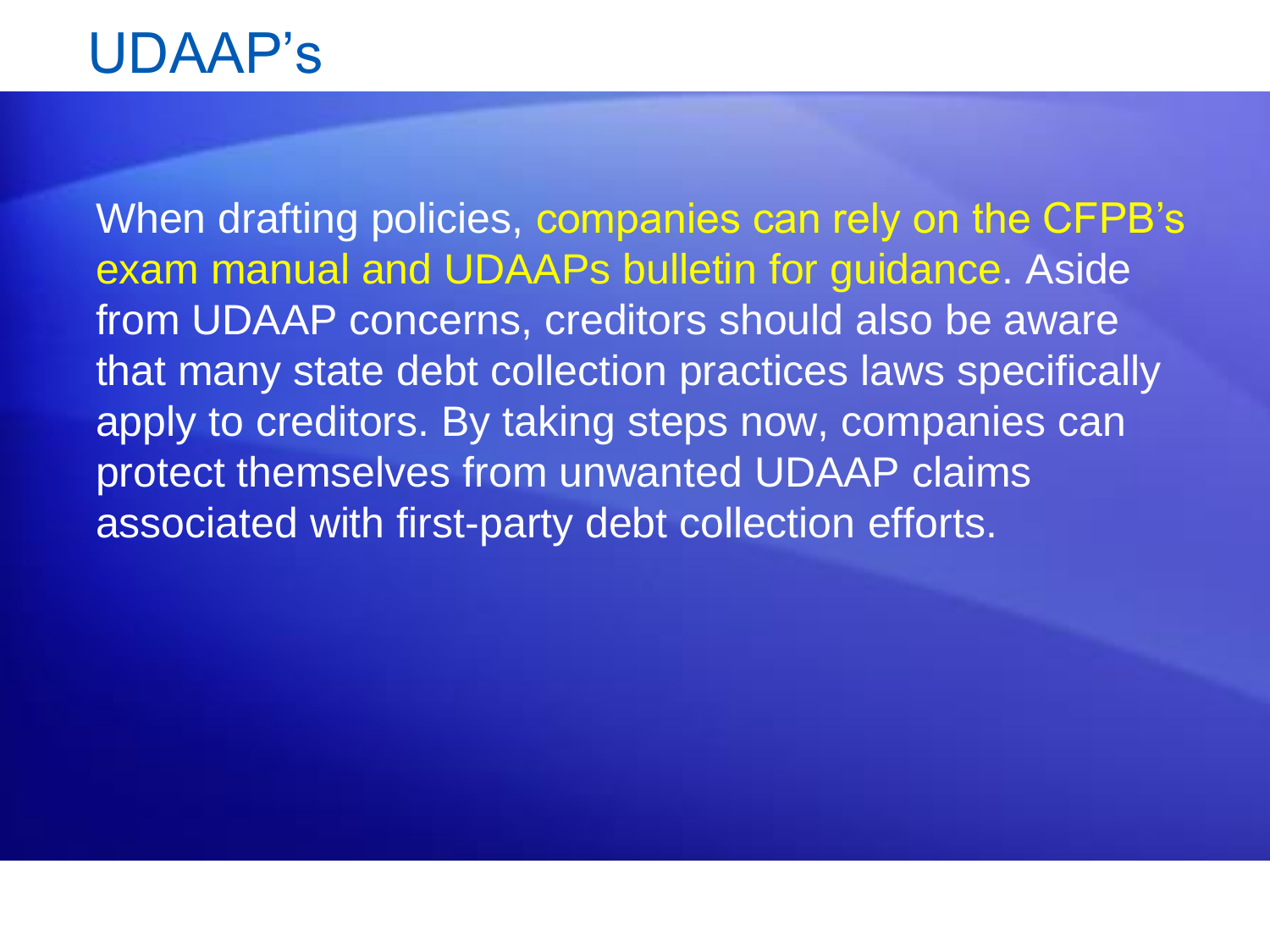Next, according to the CFPB's examination manual (page 34), all supervised entities must develop and maintain a compliance management system (CMS) that is integrated into the entity's framework for product design, delivery, and administration. Starting from the top, the CFPB expects a company's board and management to exercise oversight over the company's operations and to ensure that sufficient financial and staff resources are allocated to compliance efforts.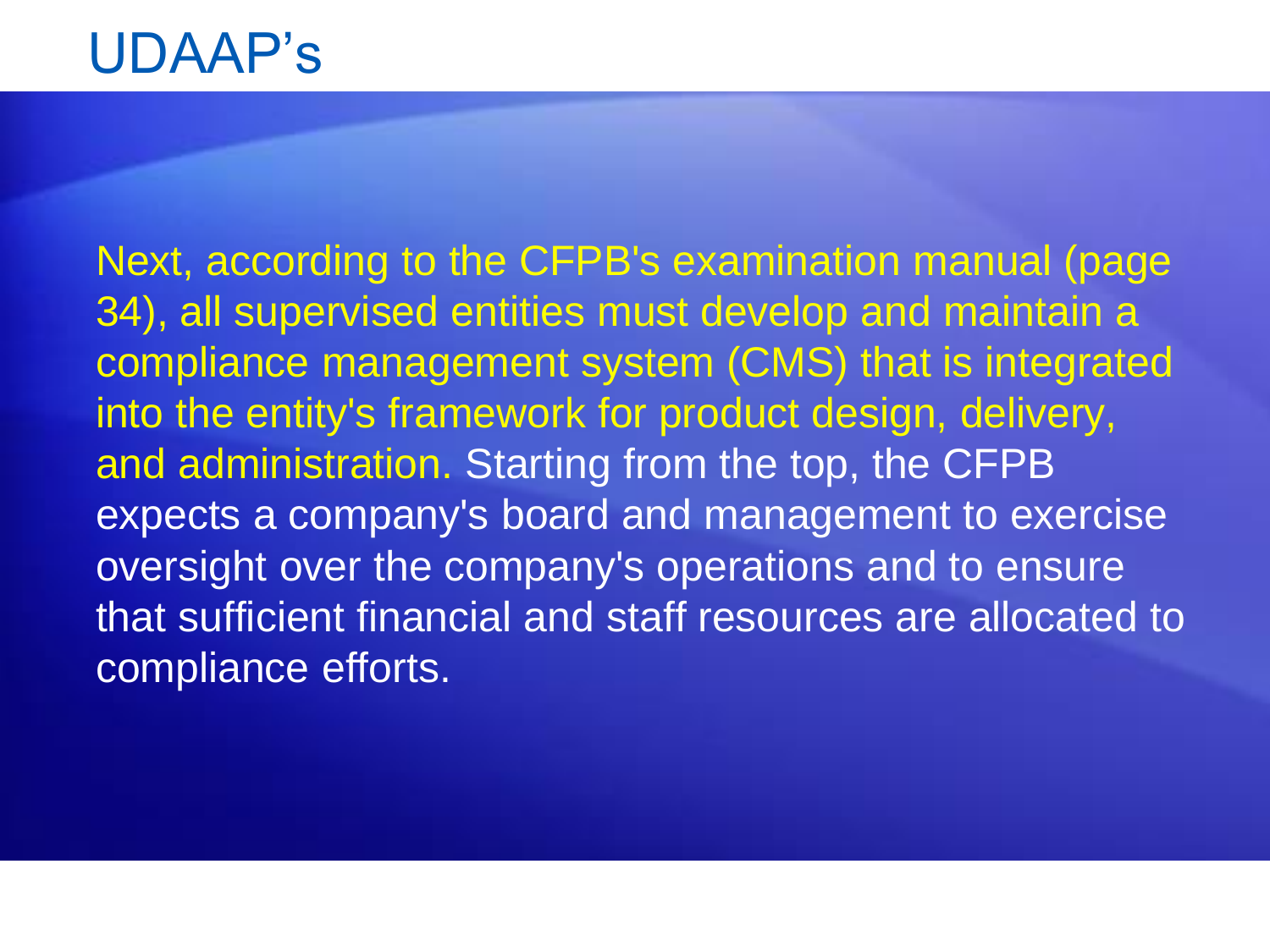### UDAAP's and the FDCPA

Recent enforcement actions by the CFPB and FTC have used the regulators' UDAAP authority to prohibit certain debt collection practices used by creditors. Many of these UDAAP claims involved conduct specifically prohibited by the FDCPA.

Though first-party debt collectors may not be directly subject to the FDCPA, if a first party's debt collection practice would violate the FDCPA, such a practice may constitute a UDAAP.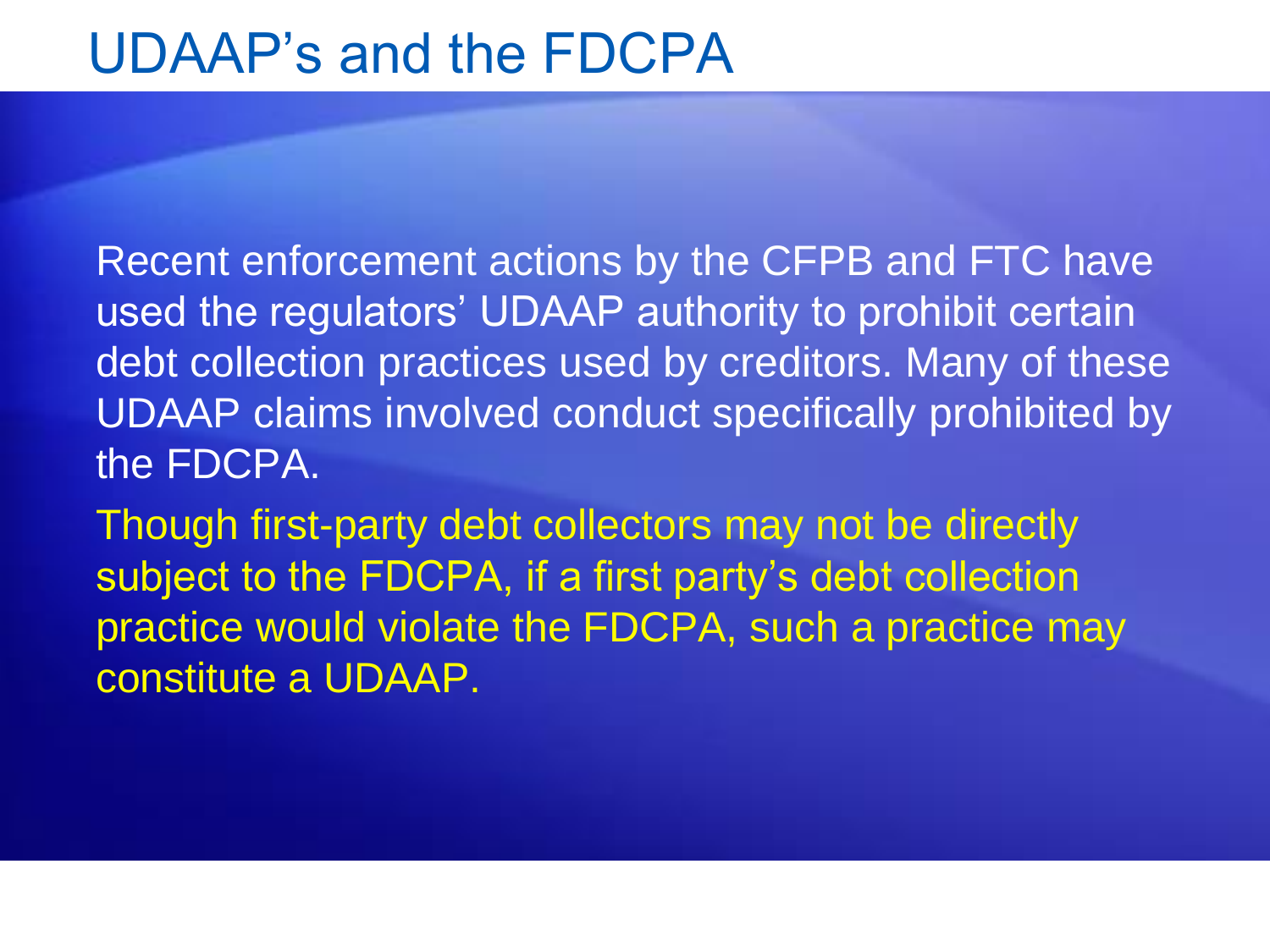#### **§ 802. Congressional findings and declarations of purpose**

#### **(a) Abusive practices**

There is abundant evidence of the use of abusive, deceptive, and unfair debt collection practices by many debt collectors. Abusive debt collection practices contribute to the number of personal bankruptcies, to marital instability, to the loss of jobs, and to invasions of individual privacy.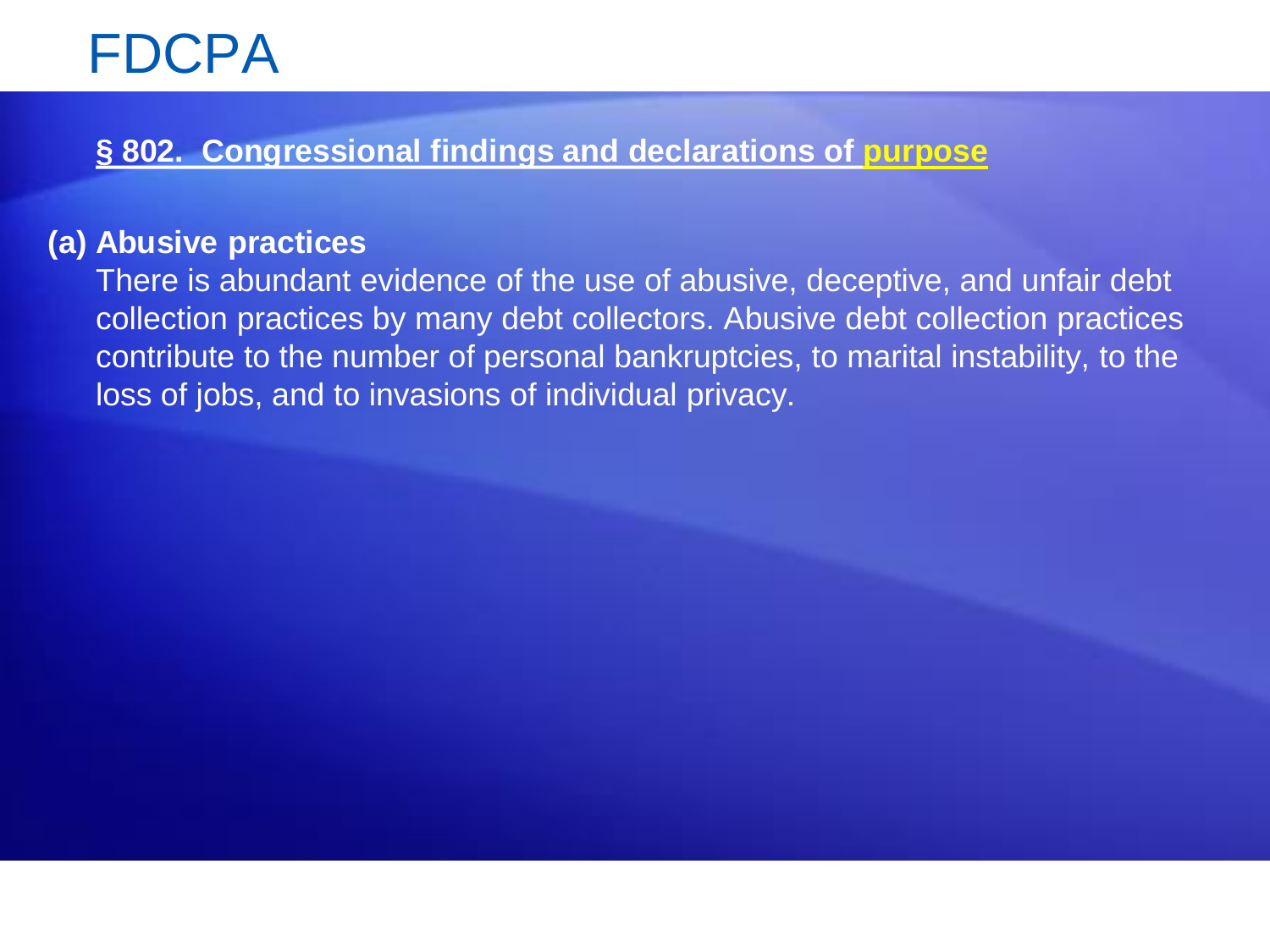**§ 804. Acquisition of location information**

Any debt collector communicating with any person other than the consumer for the purpose of acquiring location information about the consumer shall --

(1) identify himself, state that he is confirming or correcting location information concerning the consumer, and, only if expressly requested, identify his employer;

(2) not state that such consumer owes any debt;

(3) not communicate with any such person more than once unless requested to do so by such person or unless the debt collector reasonably believes that the earlier response of such person is erroneous or incomplete and that such person now has correct or complete location information;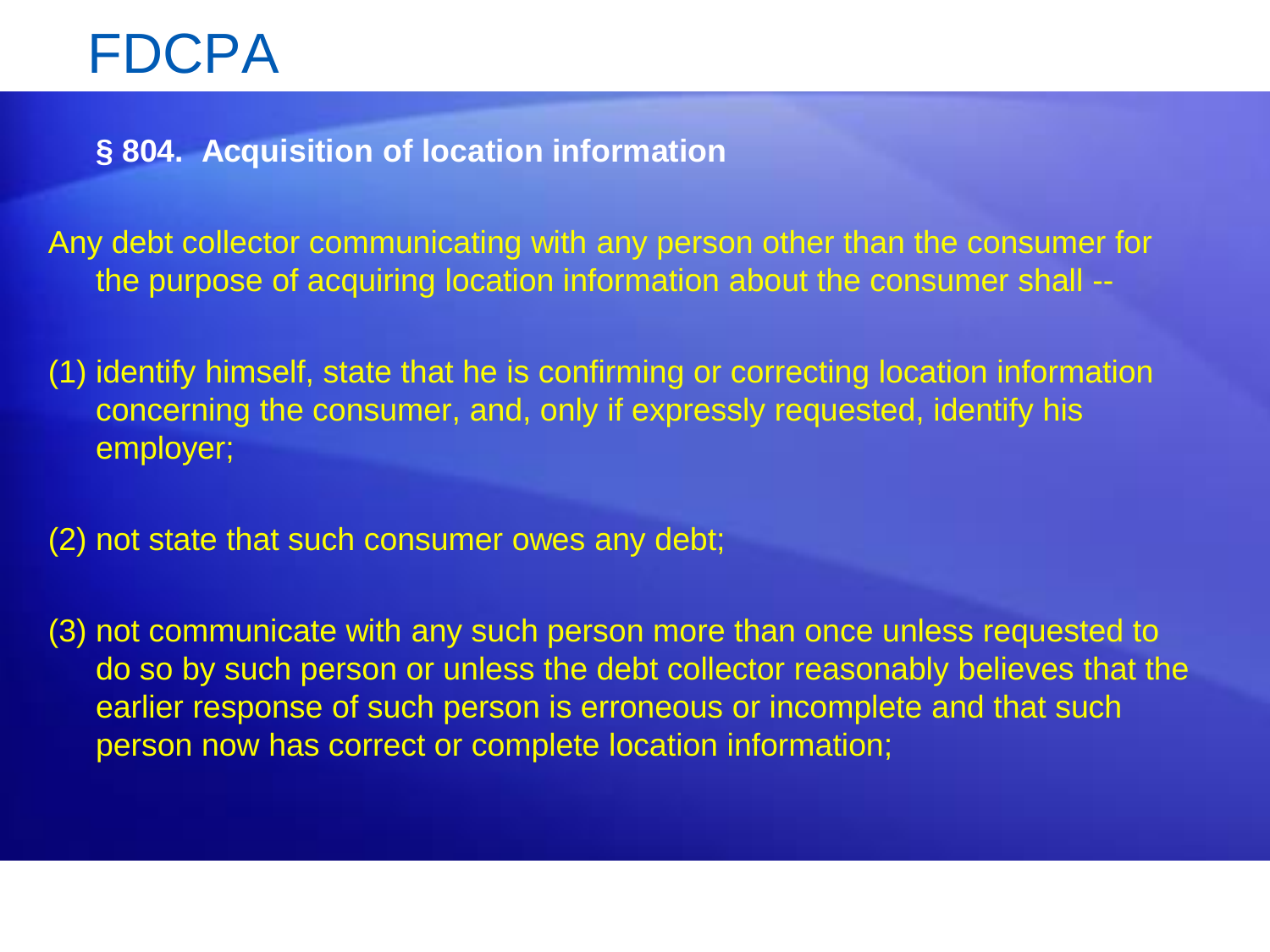**§ 804. Acquisition of location information**

#### (4) not communicate by post card;

(5) not use any language or symbol on any envelope or in the contents of any communication effected by the mails or telegram that indicates that the debt collector is in the debt collection business or that the communication relates to the collection of a debt; and

(6) after the debt collector knows the consumer is represented by an attorney with regard to the subject debt and has knowledge of, or can readily ascertain, such attorney's name and address, not communicate with any person other than that attorney, unless the attorney fails to respond within a reasonable period of time to communication from the debt collector.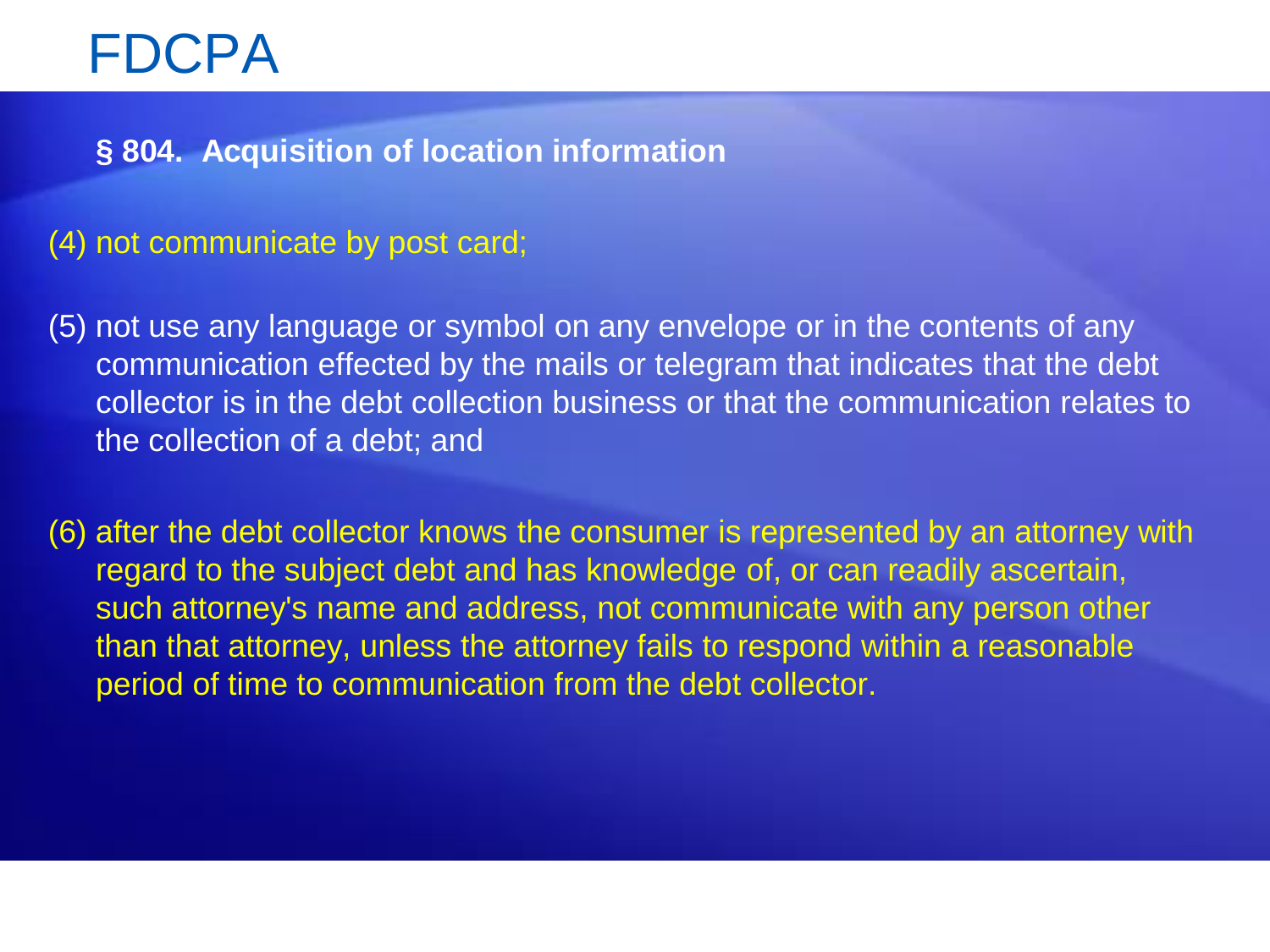#### **§ 805. Communication in connection with debt collection**

#### **(a) Communication with the consumer generally**

Without the prior consent of the consumer given directly to the debt collector or the express permission of a court of competent jurisdiction, a debt collector may not communicate with a consumer in connection with the collection of any debt --

(1) at any unusual time or place or a time or place known or which should be known to be inconvenient to the consumer. In the absence of knowledge of circumstances to the contrary, a debt collector shall assume that the convenient time for communicating with a consumer is after 8 o'clock antemeridian and before 9 o'clock postmeridian, local time at the consumer's location;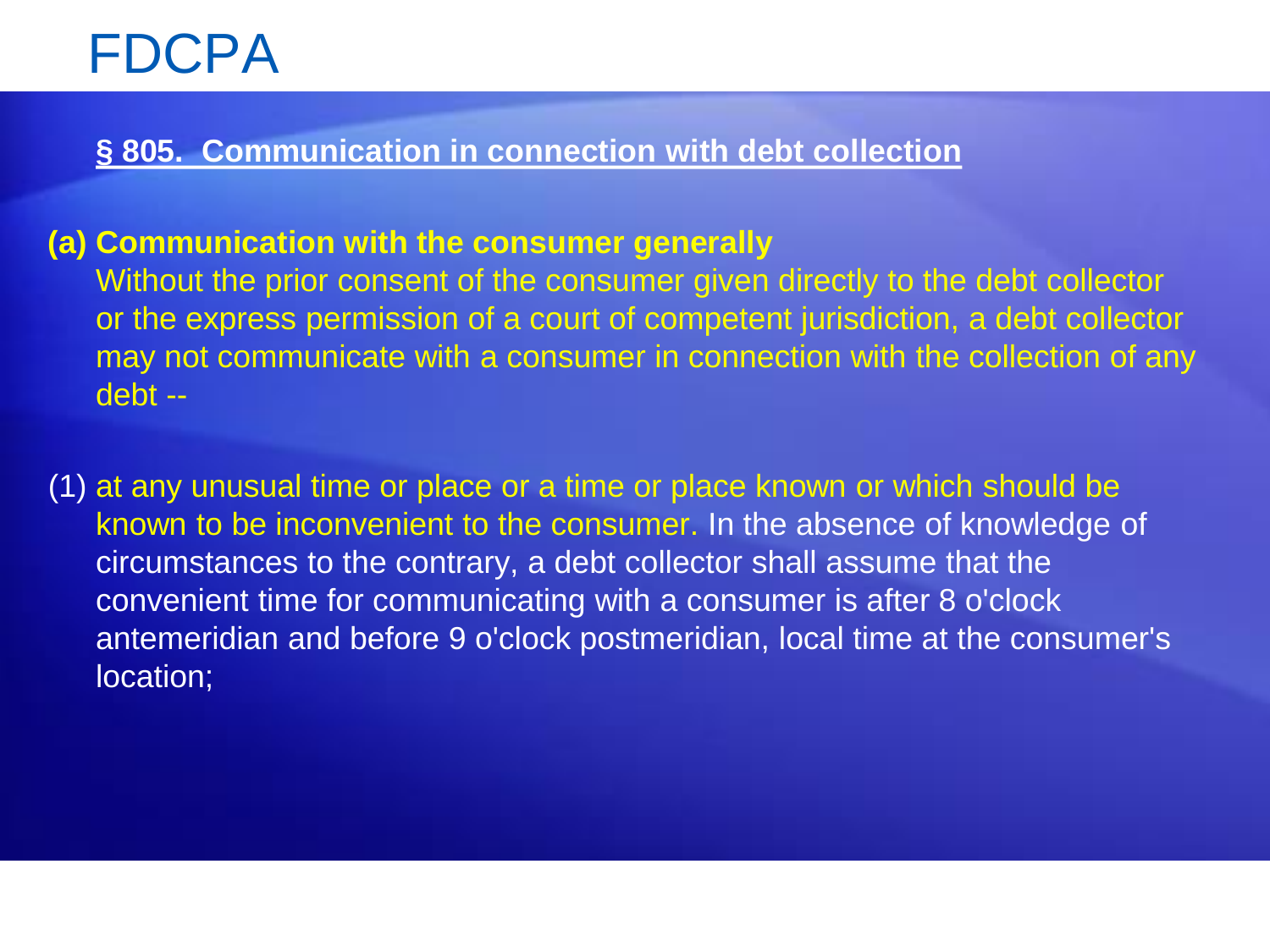#### **§ 805. Communication in connection with debt collection**

- (2) if the debt collector knows the consumer is represented by an attorney with respect to such debt and has knowledge of, or can readily ascertain, such attorney's name and address, unless the attorney fails to respond within a reasonable period of time to a communication from the debt collector or unless the attorney consents to direct communication with the consumer; or
- (3) at the consumer's place of employment if the debt collector knows or has reason to know that the consumer's employer prohibits the consumer from receiving such communication.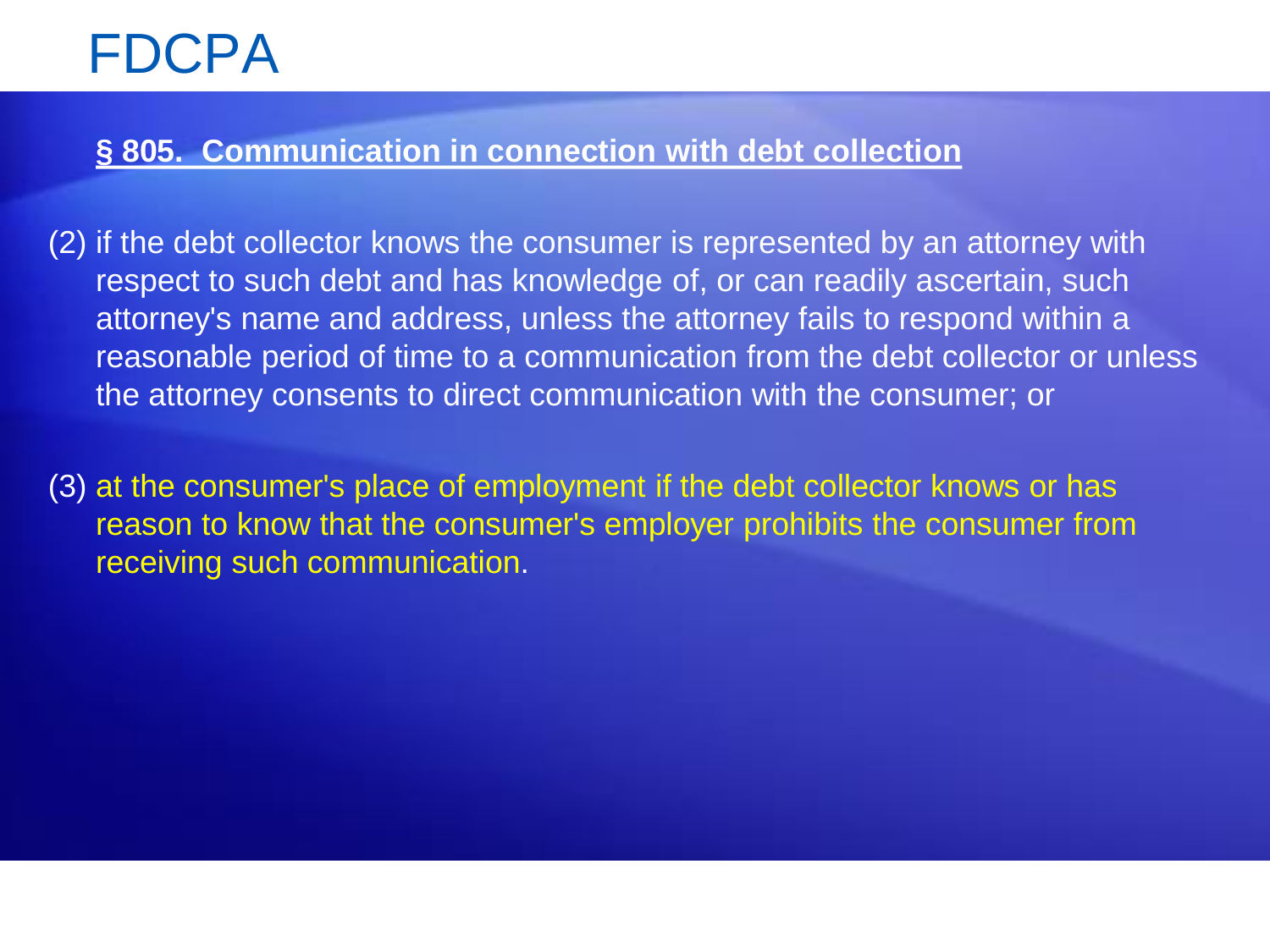#### **§ 805. Communication in connection with debt collection**

#### (b) Communication with third parties

Except as provided in section 1692b of this title, without the prior consent of the consumer given directly to the debt collector, or the express permission of a court of competent jurisdiction, or as reasonably necessary to effectuate a postjudgment judicial remedy, a debt collector may not communicate, in connection with the collection of any debt, with any person other than the consumer, his attorney, a consumer reporting agency if otherwise permitted by law, the creditor, the attorney of the creditor, or the attorney of the debt collector.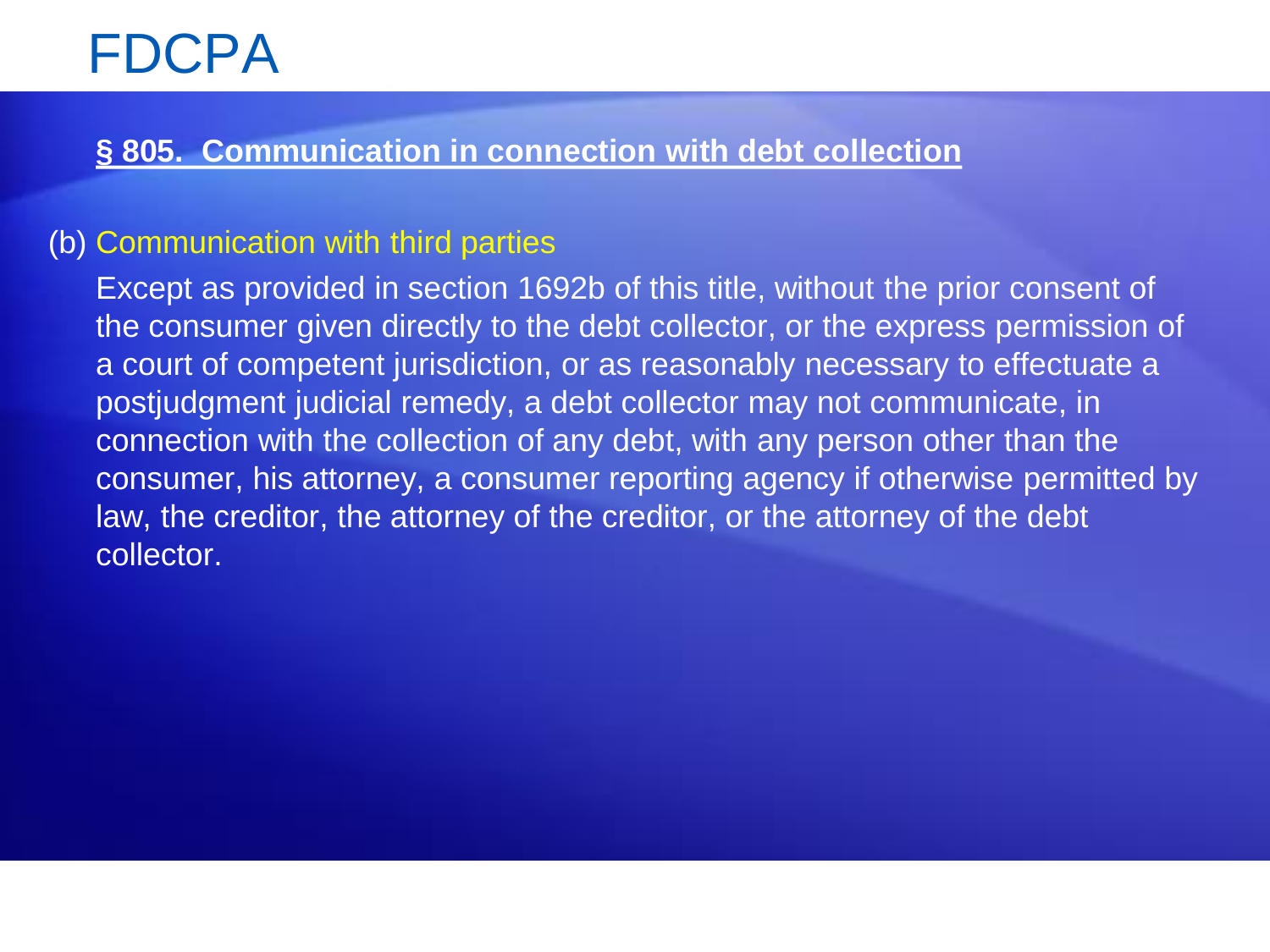#### **§ 805. Communication in connection with debt collection**

#### (c) Ceasing communication

If a consumer notifies a debt collector in writing that the consumer refuses to pay a debt or that the consumer wishes the debt collector to cease further communication with the consumer, the debt collector shall not communicate further with the consumer with respect to such debt, except --

(1) to advise the consumer that the debt collector's further efforts are being terminated;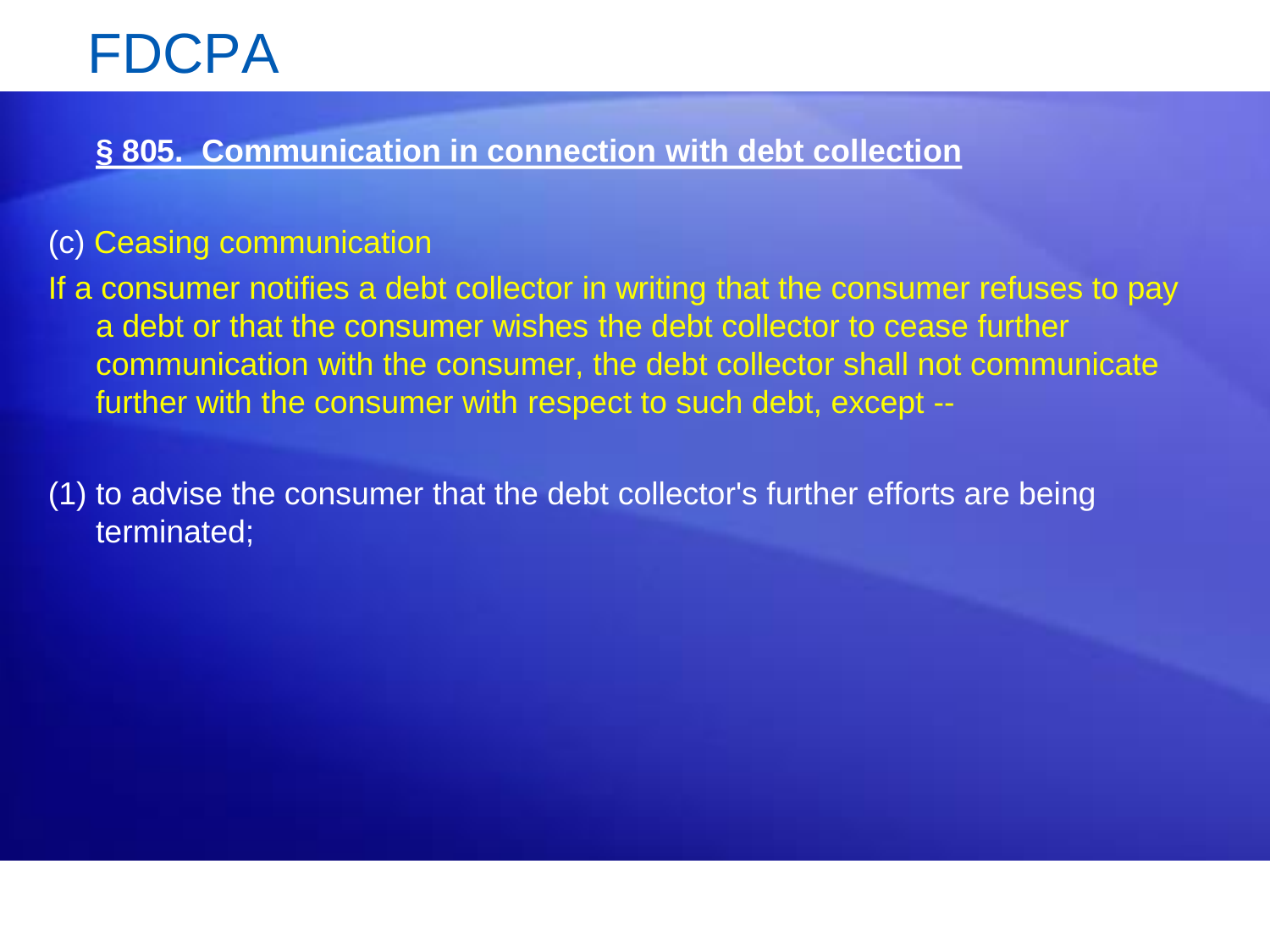#### **§ 805. Communication in connection with debt collection**

(2) to notify the consumer that the debt collector or creditor may invoke specified remedies which are ordinarily invoked by such debt collector or creditor; or

(3) where applicable, to notify the consumer that the debt collector or creditor intends to invoke a specified remedy.

If such notice from the consumer is made by mail, notification shall be complete upon receipt.

#### (d) "Consumer" defined

For the purpose of this section, the term "consumer" includes the consumer's spouse, parent (if the consumer is a minor), guardian, executor, or administrator.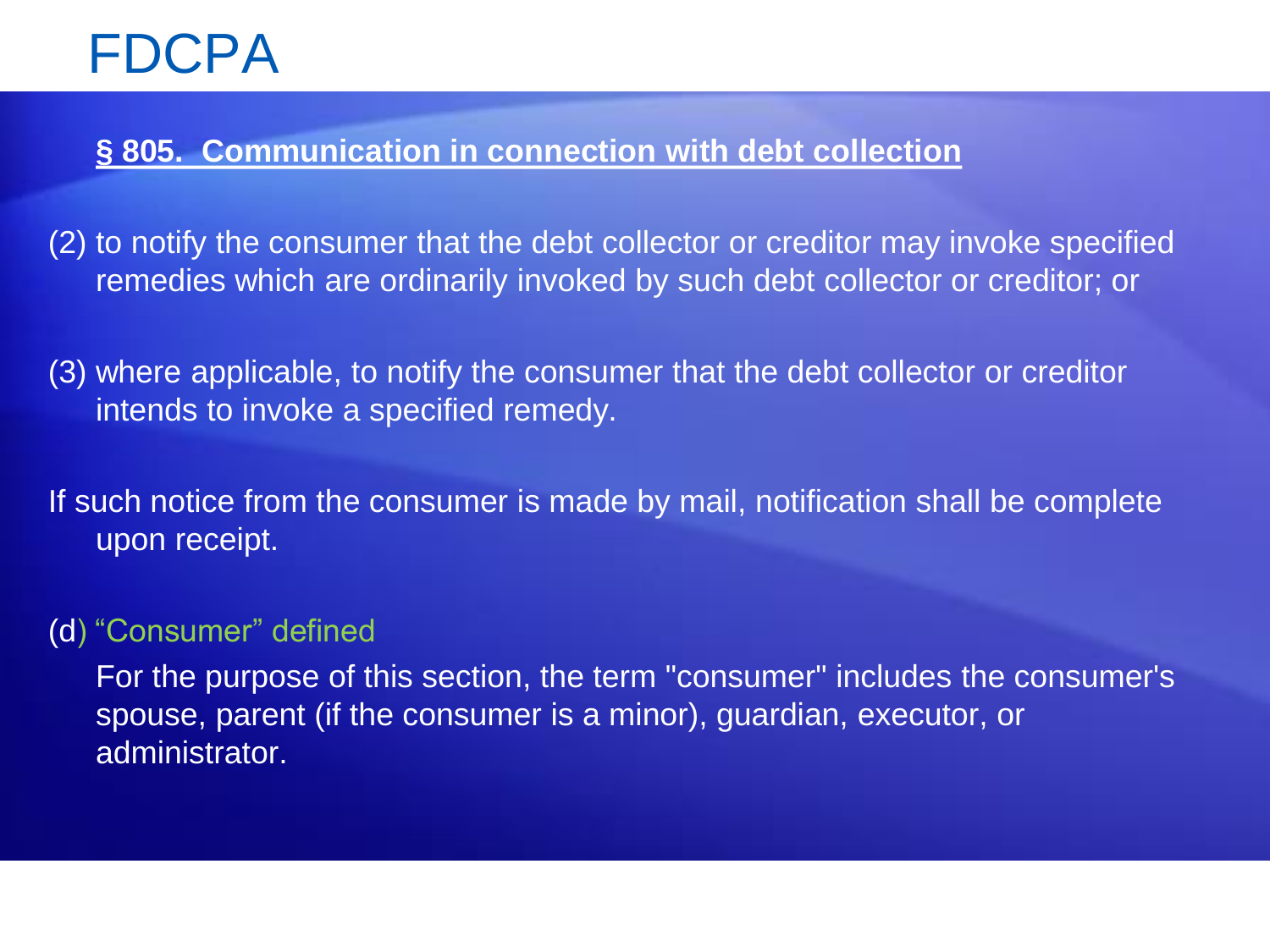#### **§ 806. Harassment or abuse**

A debt collector may not engage in any conduct the natural consequence of which is to harass, oppress, or abuse any person in connection with the collection of a debt. Without limiting the general application of the foregoing, the following conduct is a violation of this section:

(1) The use or threat of use of violence or other criminal means to harm the physical person, reputation, or property of any person.

(2) The use of obscene or profane language or language the natural consequence of which is to abuse the hearer or reader.

(3) The publication of a list of consumers who allegedly refuse to pay debts, except to a consumer reporting agency or to persons meeting the requirements of section 1681a(f) or 1681b(3)1 of this title.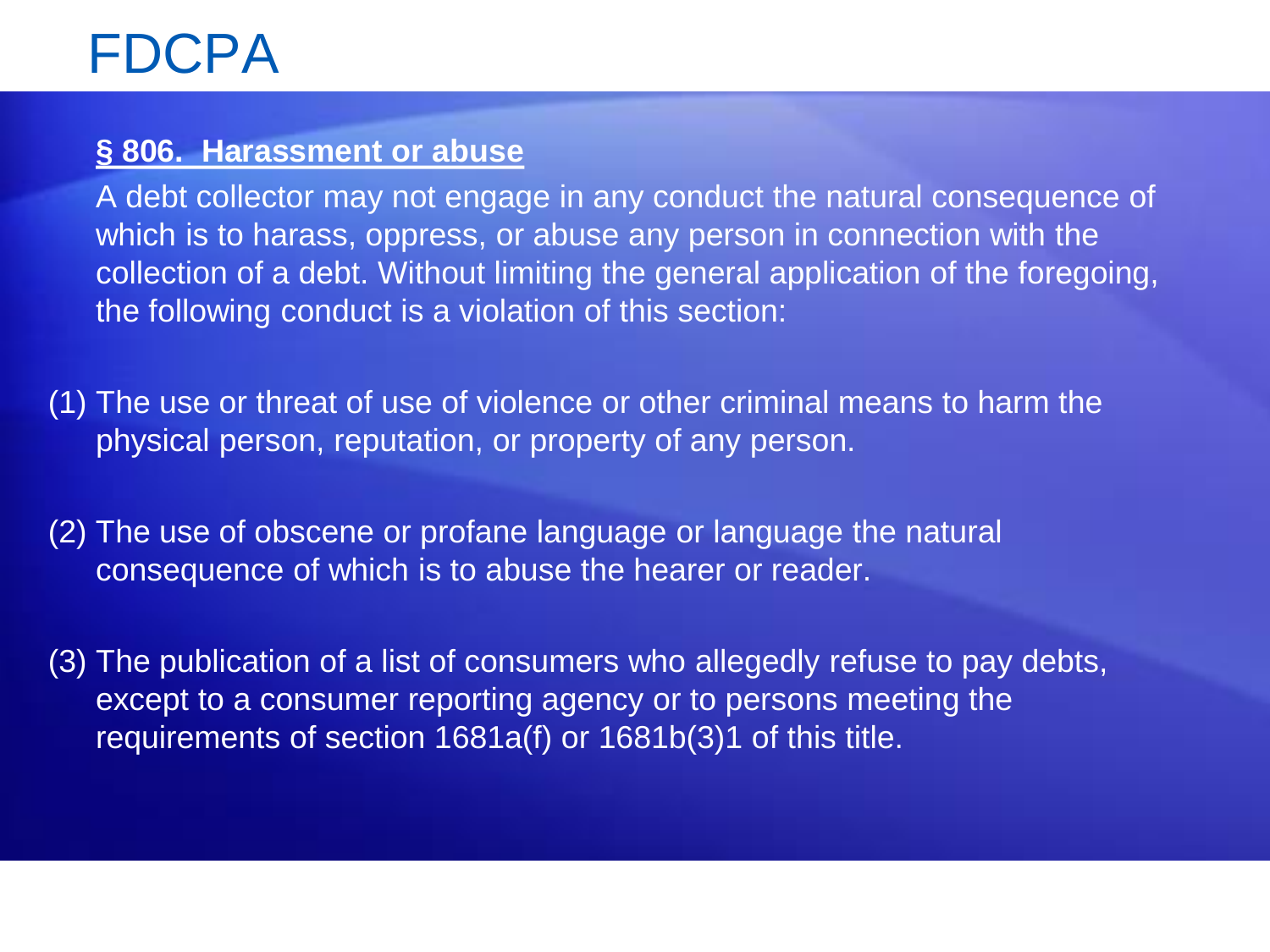**§ 806. Harassment or abuse**

(4) The advertisement for sale of any debt to coerce payment of the debt.

- (5) Causing a telephone to ring or engaging any person in telephone conversation repeatedly or continuously with intent to annoy, abuse, or harass any person at the called number.
- (6) Except as provided in section 1692b of this title, the placement of telephone calls without meaningful disclosure of the caller's identity.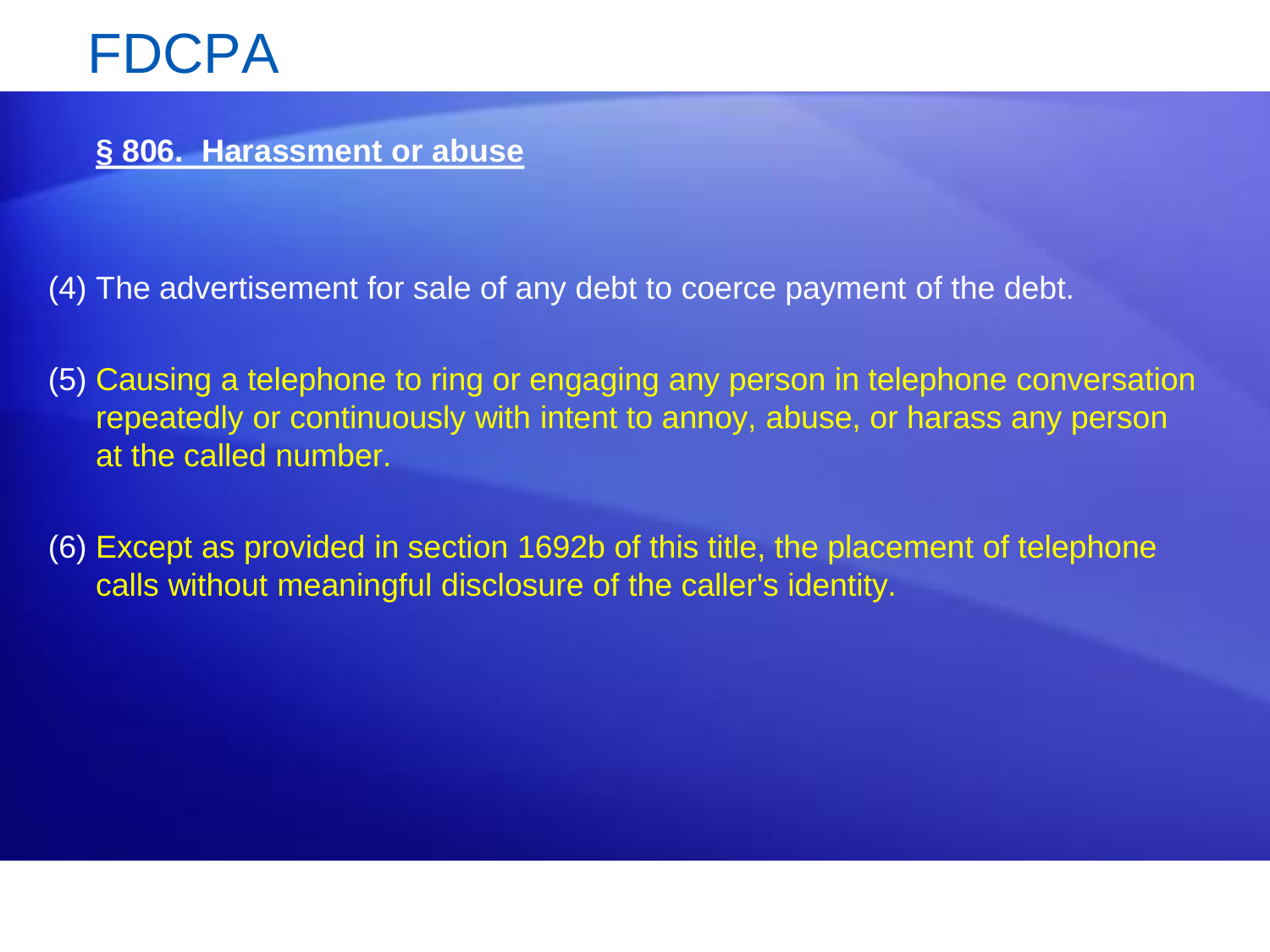#### **§ 807. False or misleading representations**

A debt collector may not use any false, deceptive, or misleading representation or means in connection with the collection of any debt. Without limiting the general application of the foregoing, the following conduct is a violation of this section:

(1) The false representation or implication that the debt collector is vouched for, bonded by, or affiliated with the United States or any State, including the use of any badge, uniform, or facsimile thereof.

(2) The false representation of --

(A) the character, amount, or legal status of any debt; or

(B) any services rendered or compensation which may be lawfully received by any debt collector for the collection of a debt.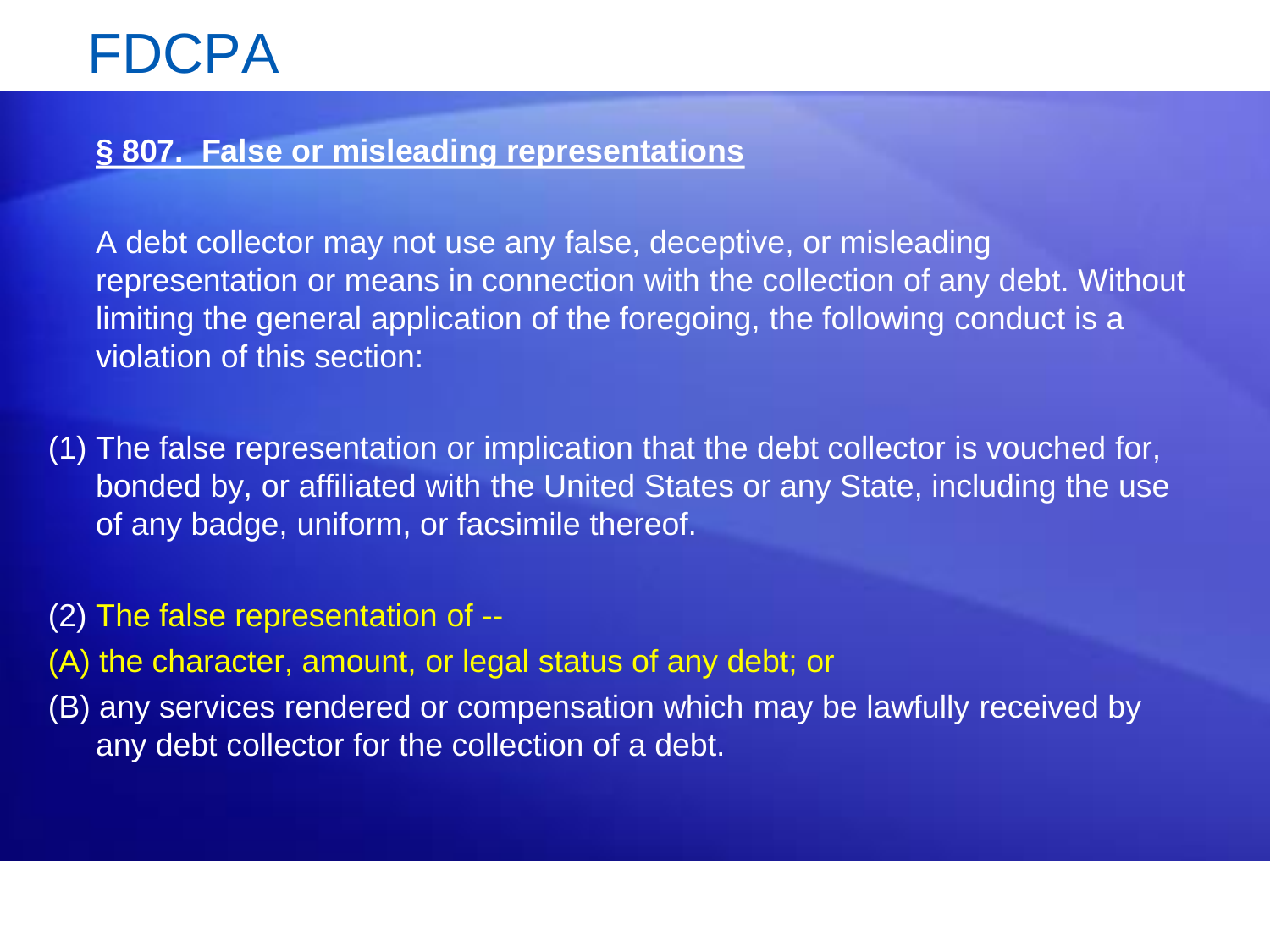#### **§ 807. False or misleading representations**

- (3) The false representation or implication that any individual is an attorney or that any communication is from an attorney.
- (4) The representation or implication that nonpayment of any debt will result in the arrest or imprisonment of any person or the seizure, garnishment, attachment, or sale of any property or wages of any person unless such action is lawful and the debt collector or creditor intends to take such action.
- (5) The threat to take any action that cannot legally be taken or that is not intended to be taken.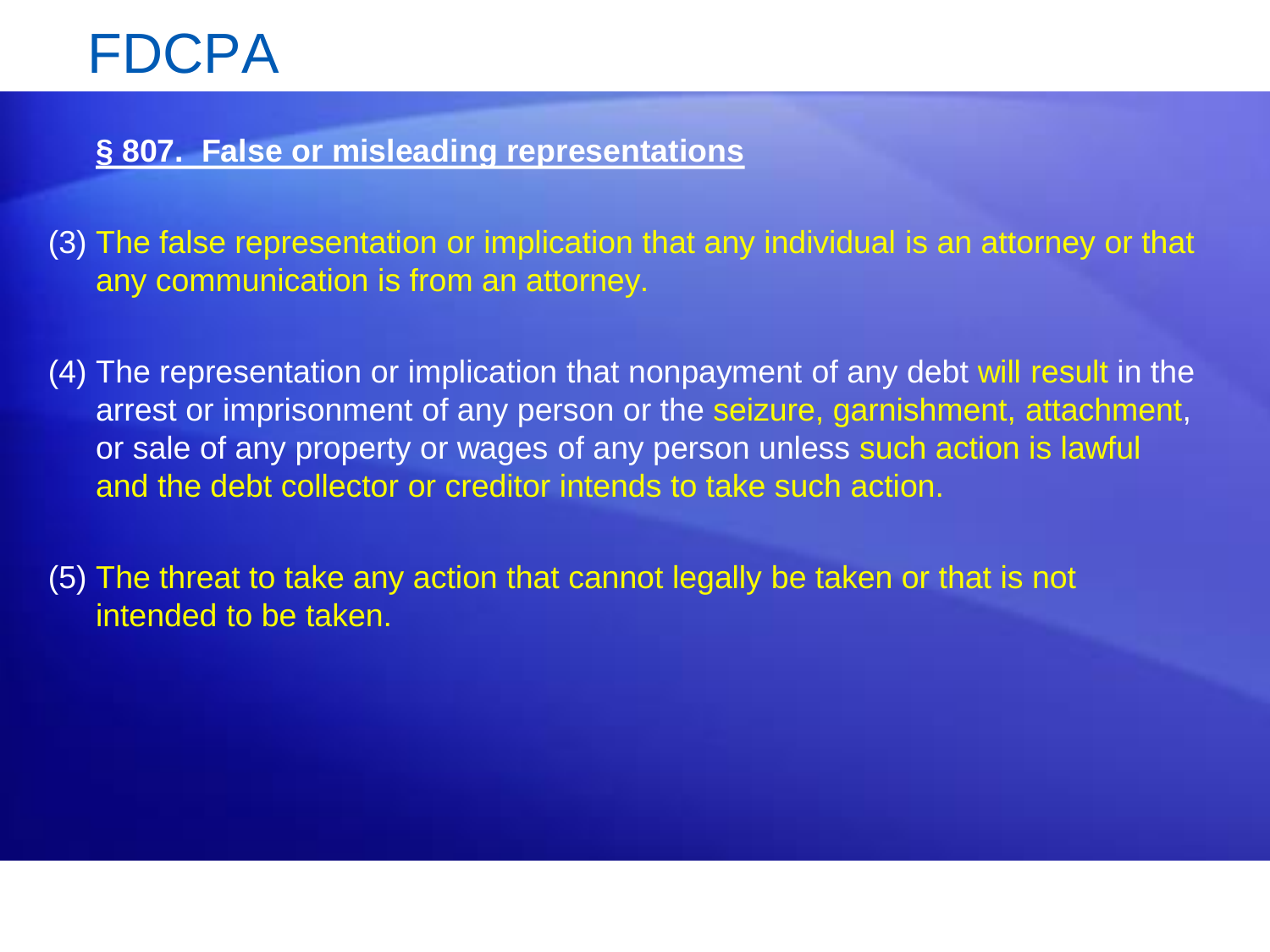#### **§ 807. False or misleading representations**

6) The false representation or implication that a sale, referral, or other transfer of any interest in a debt shall cause the consumer to -- (A) lose any claim or defense to payment of the debt; or (B) become subject to any practice prohibited by this subchapter.

(7) The false representation or implication that the consumer committed any crime or other conduct in order to disgrace the consumer.

(8) Communicating or threatening to communicate to any person credit information which is known or which should be known to be false, including the failure to communicate that a disputed debt is disputed.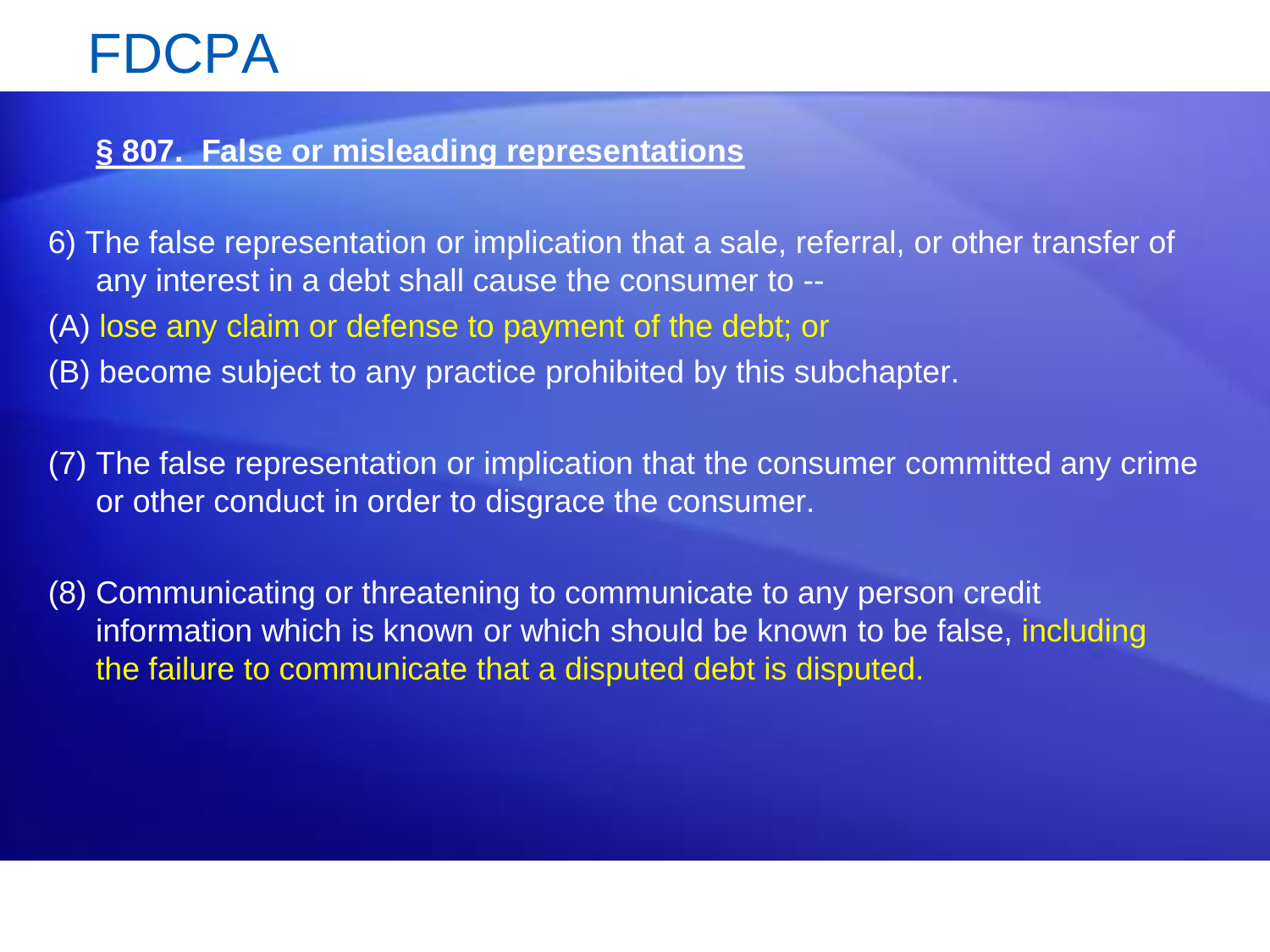#### **§ 807. False or misleading representations**

- (9) The use or distribution of any written communication which simulates or is falsely represented to be a document authorized, issued, or approved by any court, official, or agency of the United States or any State, or which creates a false impression as to its source, authorization, or approval.
- (10) The use of any false representation or deceptive means to collect or attempt to collect any debt or to obtain information concerning a consumer.
- (11) The failure to disclose in the initial written communication with the consumer and, in addition, if the initial communication with the consumer is oral, in that initial oral communication, that the debt collector is attempting to collect a debt and that any information obtained will be used for that purpose, and the failure to disclose in subsequent communications that the communication is from a debt collector, except that this paragraph shall not apply to a formal pleading made in connection with a legal action.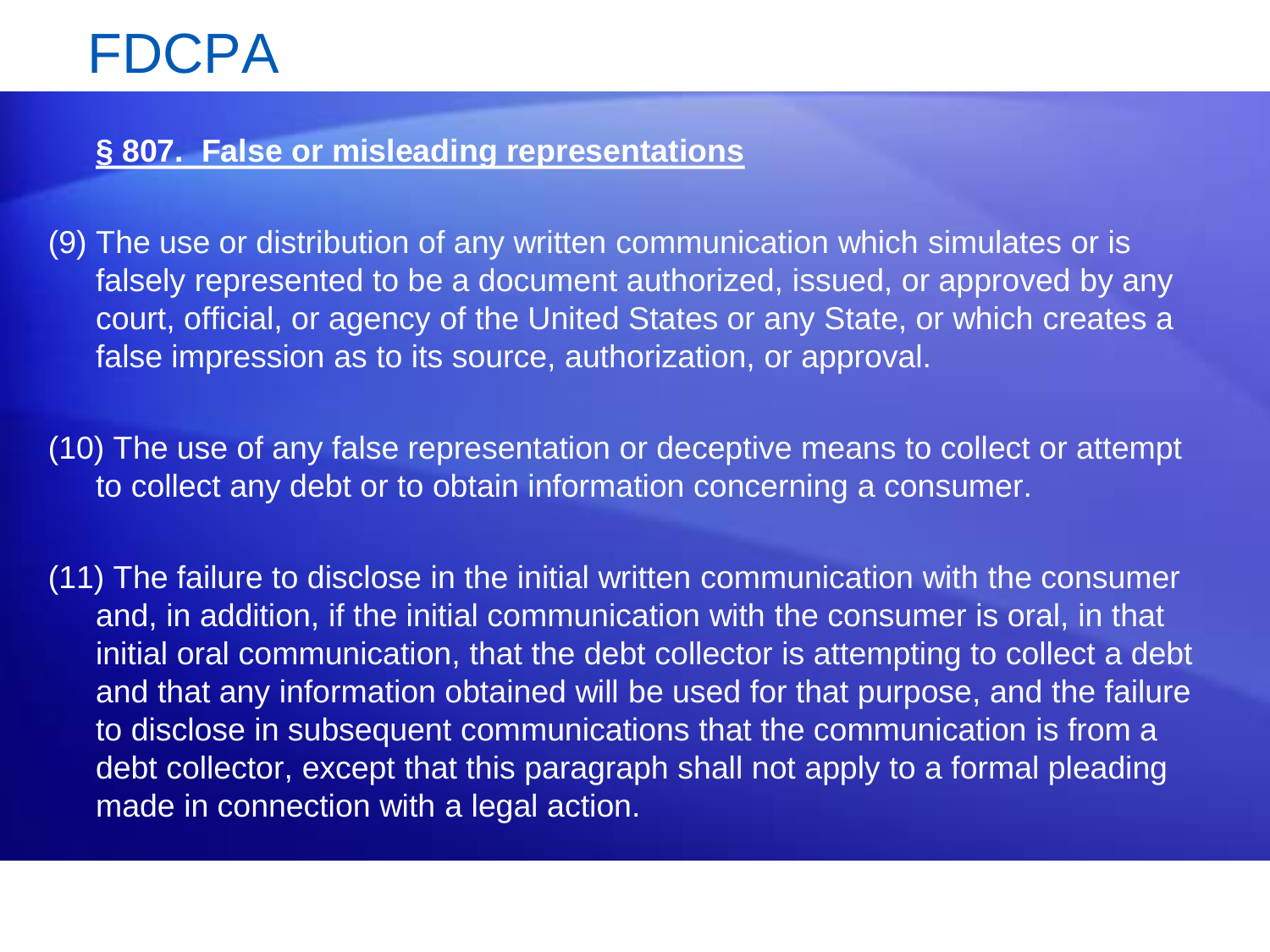#### **§ 807. False or misleading representations**

12) The false representation or implication that accounts have been turned over to innocent purchasers for value.

(13) The false representation or implication that documents are legal process.

(14) The use of any business, company, or organization name other than the true name of the debt collector's business, company, or organization.

(15) The false representation or implication that documents are not legal process forms or do not require action by the consumer.

(16) The false representation or implication that a debt collector operates or is employed by a consumer reporting agency as defined by section 1681a(f) of this title.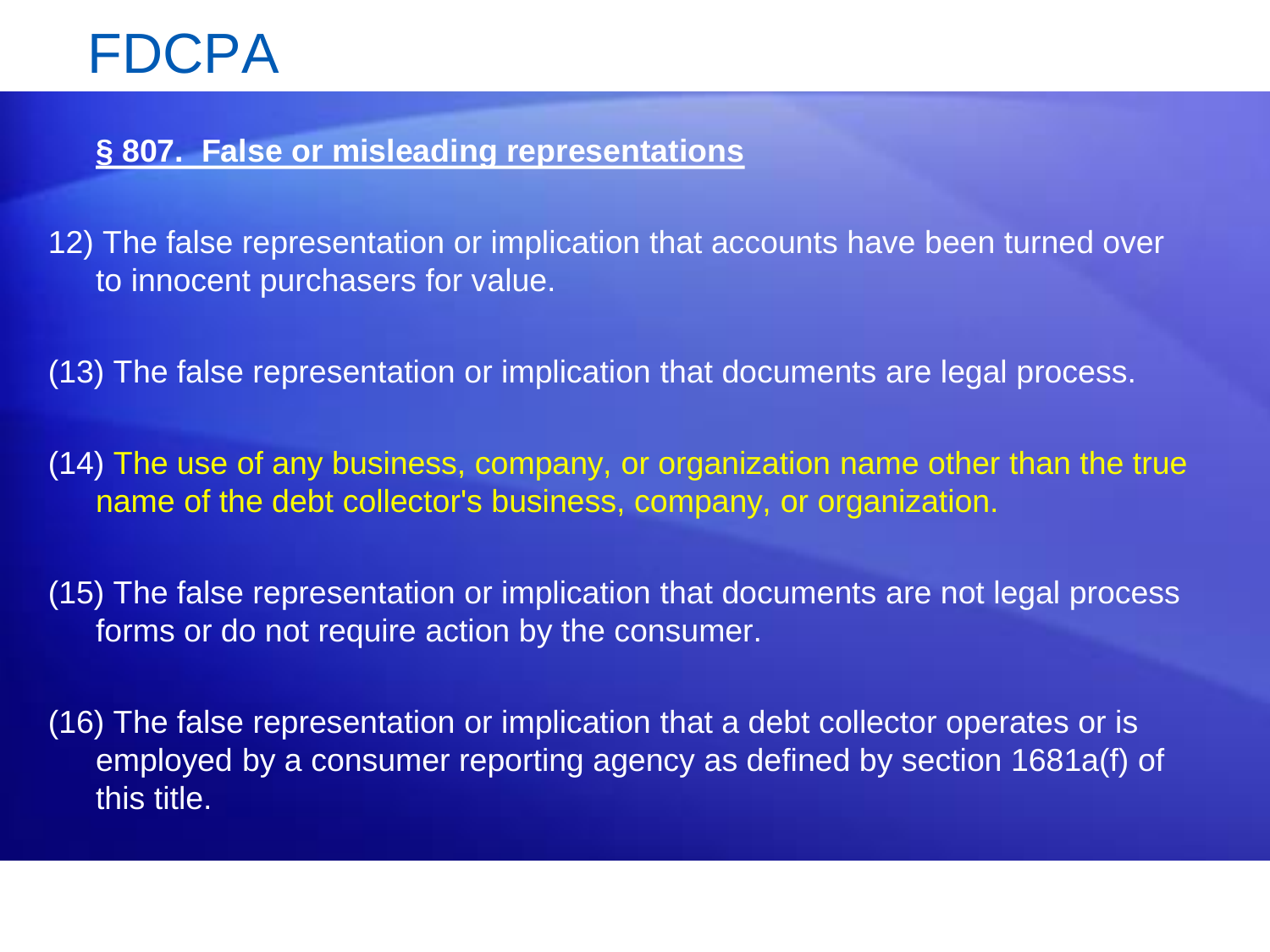#### **§ 808. Unfair practices**

A debt collector may not use unfair or unconscionable means to collect or attempt to collect any debt. Without limiting the general application of the foregoing, the following conduct is a violation of this section:

(1) The collection of any amount (including any interest, fee, charge, or expense incidental to the principal obligation) unless such amount is expressly authorized by the agreement creating the debt or permitted by law.

(2) The acceptance by a debt collector from any person of a check or other payment instrument postdated by more than five days unless such person is notified in writing of the debt collector's intent to deposit such check or instrument not more than ten nor less than three business days prior to such deposit.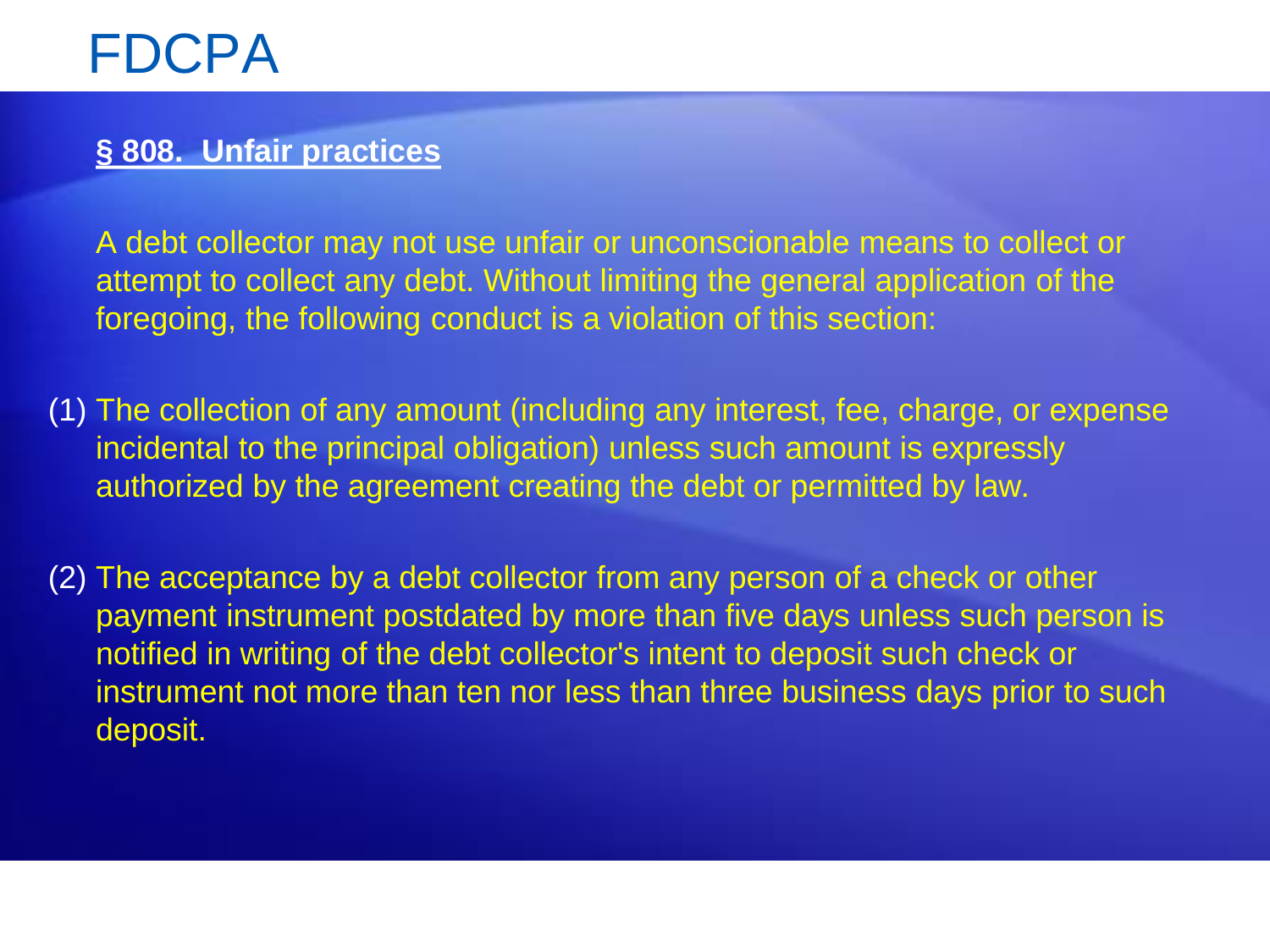#### **§ 808. Unfair practices**

- (3) The solicitation by a debt collector of any postdated check or other postdated payment instrument for the purpose of threatening or instituting criminal prosecution.
- (4) Depositing or threatening to deposit any postdated check or other postdated payment instrument prior to the date on such check or instrument.
- (5) Causing charges to be made to any person for communications by concealment of the true purpose of the communication. Such charges include, but are not limited to, collect telephone calls and telegram fees.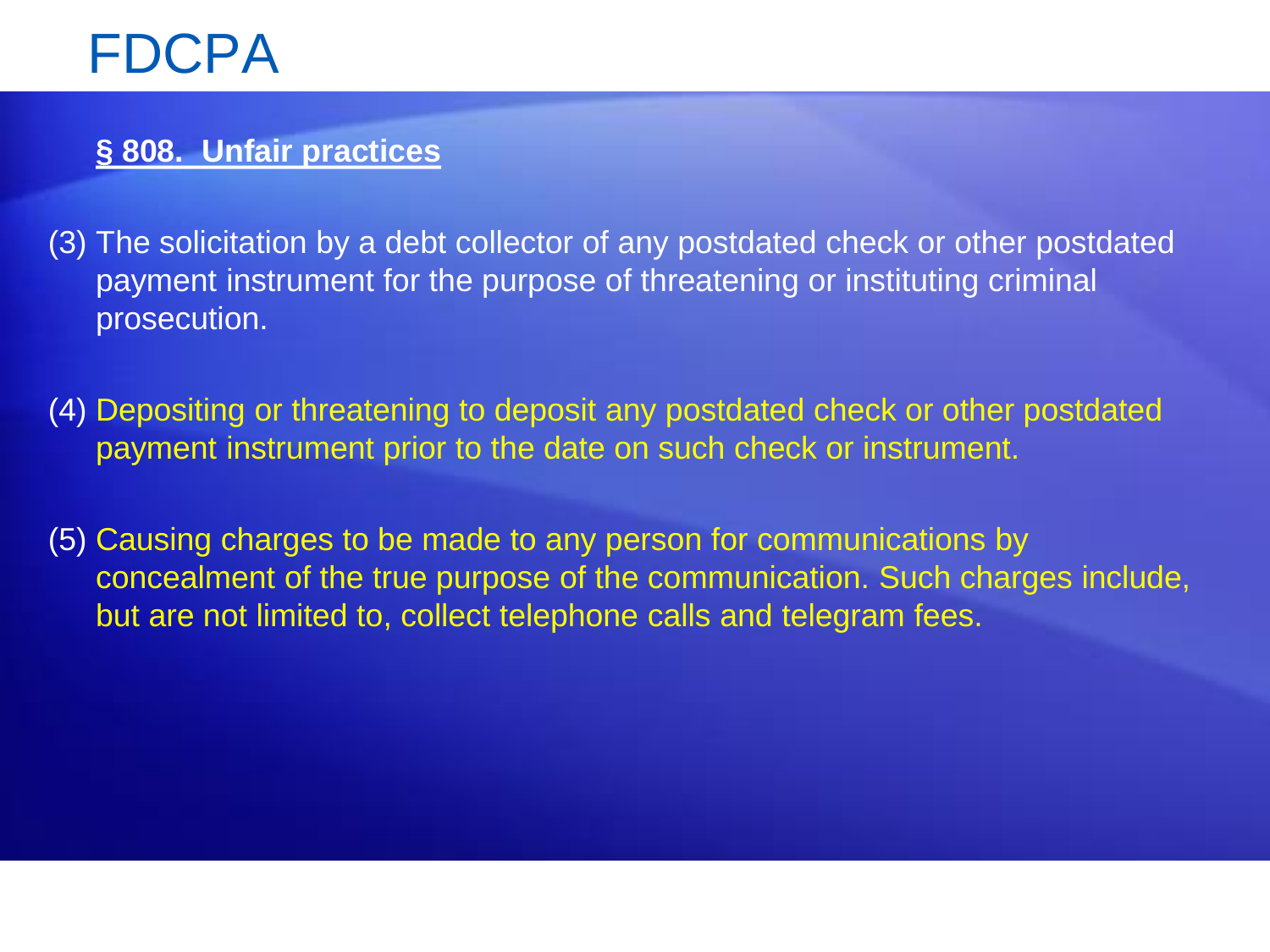#### **§ 808. Unfair practices**

- (6) Taking or threatening to take any nonjudicial action to effect dispossession or disablement of property if --
- (A) there is no present right to possession of the property claimed as collateral through an enforceable security interest;
- (B) there is no present intention to take possession of the property; or
- (C) the property is exempt by law from such dispossession or disablement.

#### (7) Communicating with a consumer regarding a debt by post card.

(8) Using any language or symbol, other than the debt collector's address, on any envelope when communicating with a consumer by use of the mails or by telegram, except that a debt collector may use his business name if such name does not indicate that he is in the debt collection business.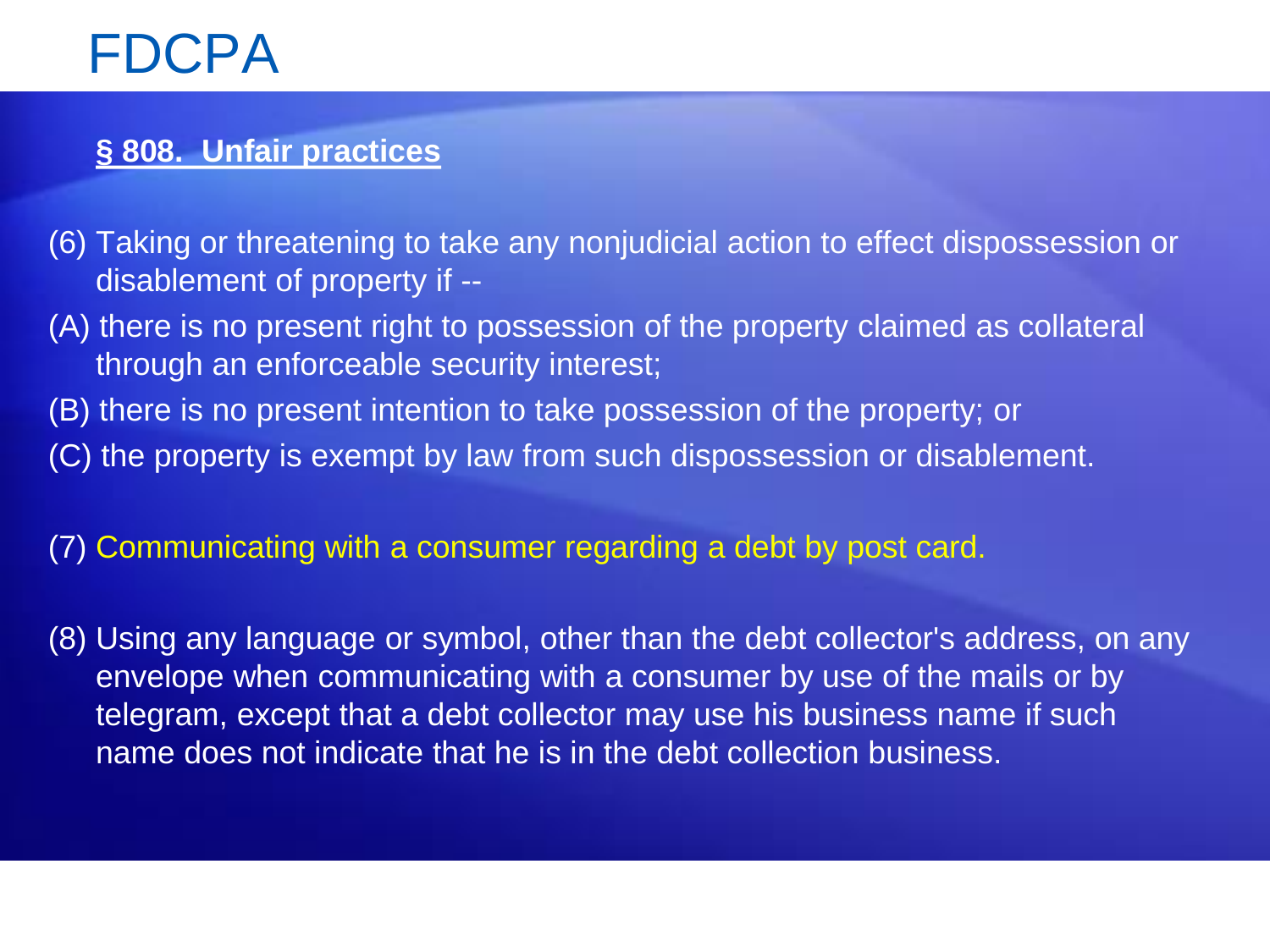#### **§ 809. Validation of debts**

(a) Notice of debt; contents

- Within five days after the initial communication with a consumer in connection with the collection of any debt, a debt collector shall, unless the following information is contained in the initial communication or the consumer has paid the debt, send the consumer a written notice containing --
- (1) the amount of the debt;\
- (2) the name of the creditor to whom the debt is owed;
- (3) a statement that unless the consumer, within thirty days after receipt of the notice, disputes the validity of the debt, or any portion thereof, the debt will be assumed to be valid by the debt collector;
- (4) a statement that if the consumer notifies the debt collector in writing within the thirty-day period that the debt, or any portion thereof, is disputed, the debt collector will obtain verification of the debt or a copy of a judgment against the consumer and a copy of such verification or judgment will be mailed to the consumer by the debt collector; and
- (5) a statement that, upon the consumer's written request within the thirty-day period, the debt collector will provide the consumer with the name and address of the original creditor, if different from the current creditor.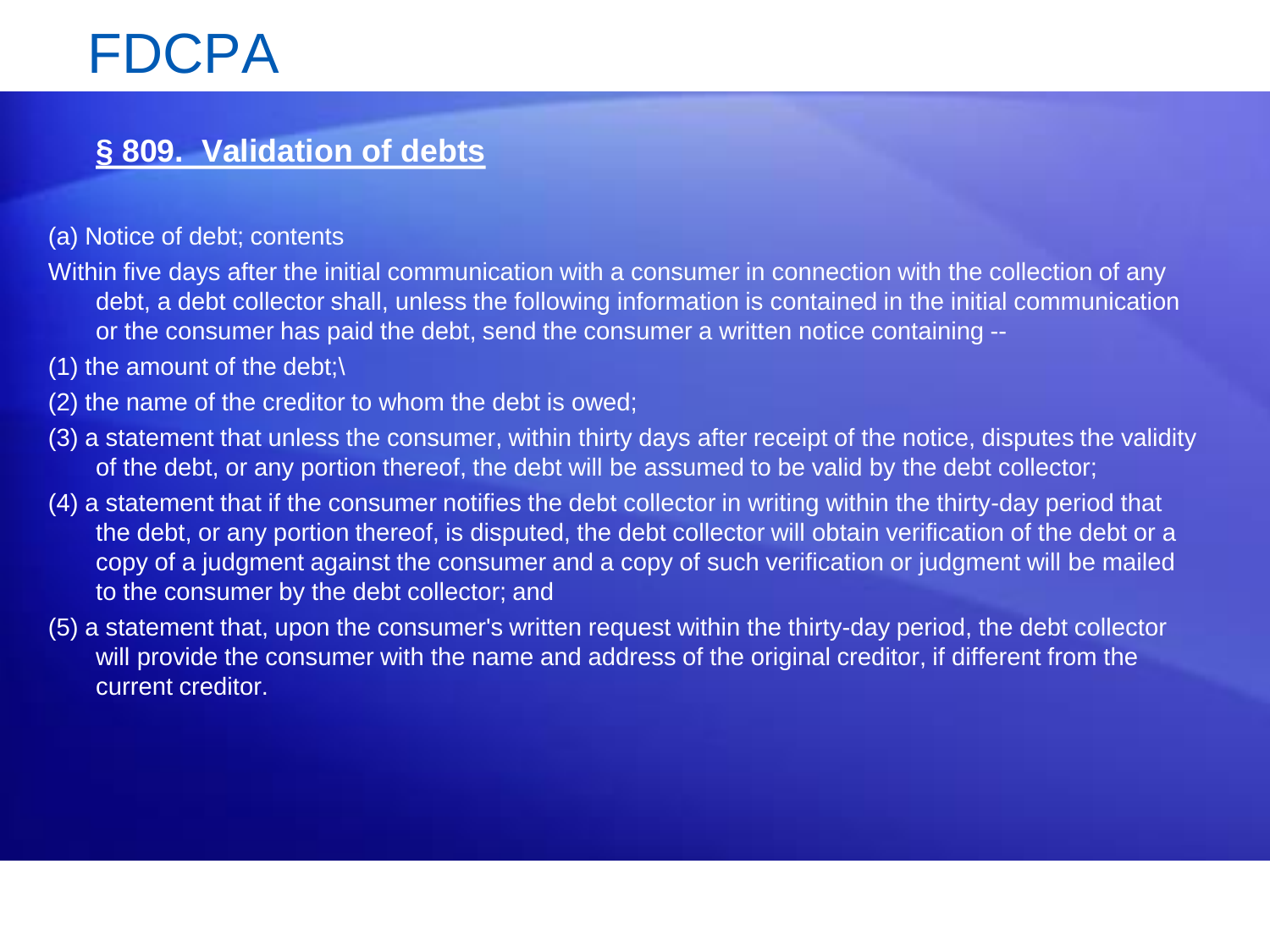#### **§ 809. Validation of debts**

#### (b) Disputed debts

If the consumer notifies the debt collector in writing within the thirty-day period described in subsection (a) of this section that the debt, or any portion thereof, is disputed, or that the consumer requests the name and address of the original creditor, the debt collector shall cease collection of the debt, or any disputed portion thereof, until the debt collector obtains verification of the debt or a copy of a judgment, or the name and address of the original creditor, and a copy of such verification or judgment, or name and address of the original creditor, is mailed to the consumer by the debt collector. Collection activities and communications that do not otherwise violate this subchapter may continue during the 30-day period referred to in subsection (a) unless the consumer has notified the debt collector in writing that the debt, or any portion of the debt, is disputed or that the consumer requests the name and address of the original creditor. Any collection activities and communication during the 30-day period may not overshadow or be inconsistent with the disclosure of the consumer's right to dispute the debt or request the name and address of the original creditor.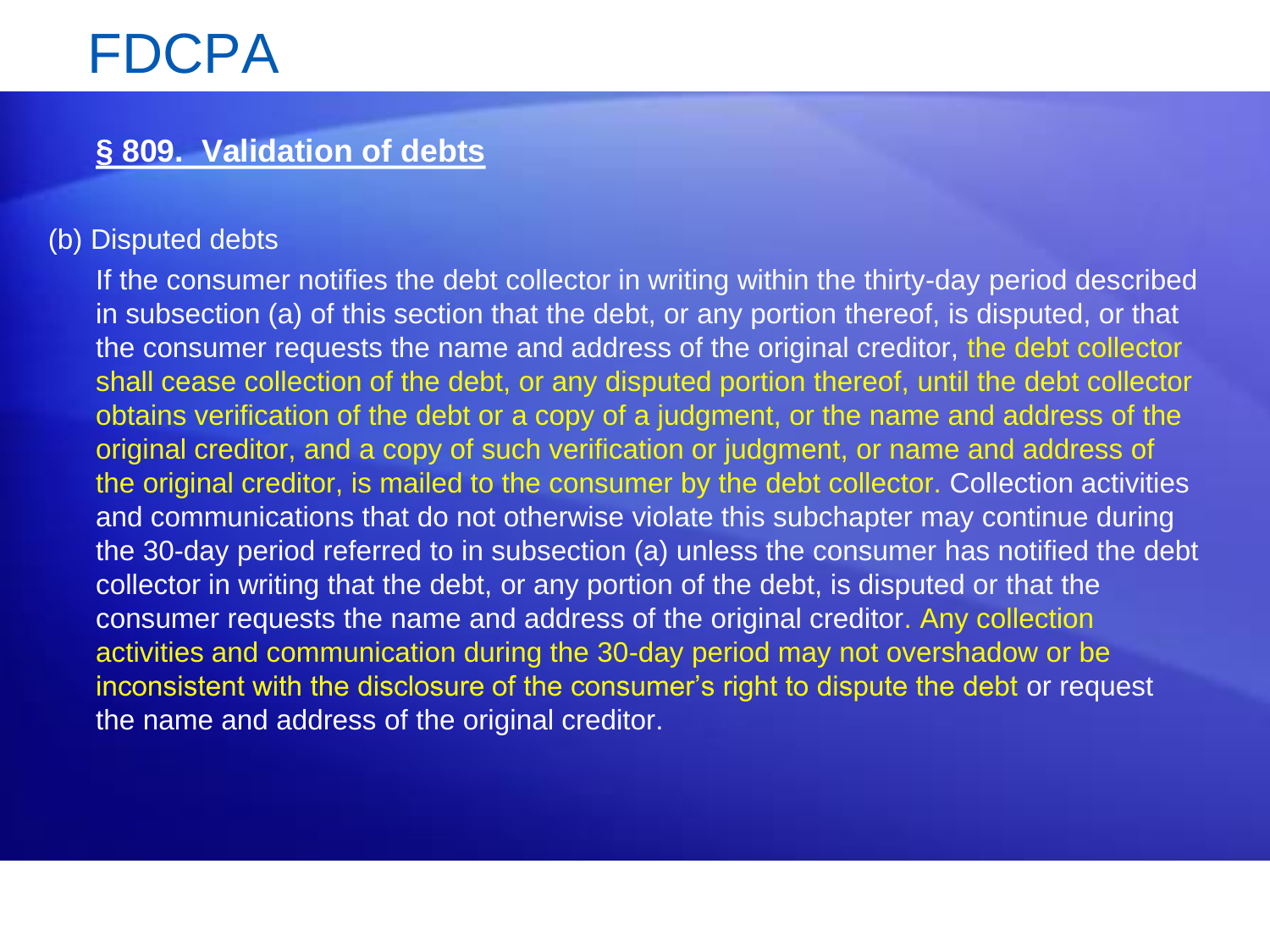#### **§ 809. Validation of debts**

#### (c) Admission of liability

The failure of a consumer to dispute the validity of a debt under this section may not be construed by any court as an admission of liability by the consumer.

#### (d) Legal pleadings

A communication in the form of a formal pleading in a civil action shall not be treated as an initial communication for purposes of subsection (a).

#### (e) Notice provisions

The sending or delivery of any form or notice which does not relate to the collection of a debt and is expressly required by title 26, title V of Gramm-Leach-Bliley Act [15 U.S.C. 6801 et seq.], or any provision of Federal or State law relating to notice of data security breach or privacy, or any regulation prescribed under any such provision of law, shall not be treated as an initial communication in connection with debt collection for purposes of this section.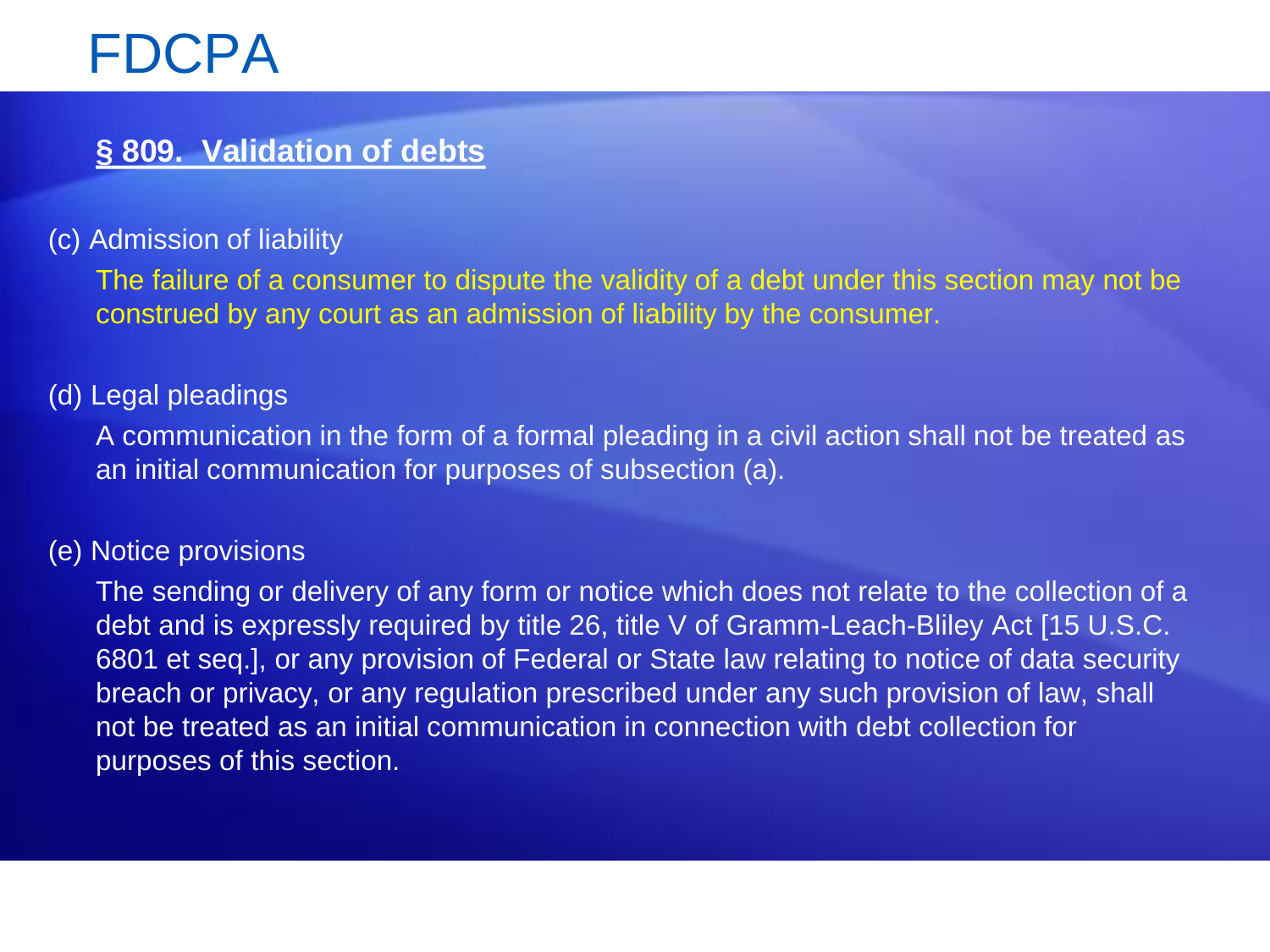#### **§ 810. Multiple debts**

If any consumer owes multiple debts and makes any single payment to any debt collector with respect to such debts, such debt collector may not apply such payment to any debt which is disputed by the consumer and, where applicable, shall apply such payment in accordance with the consumer's directions.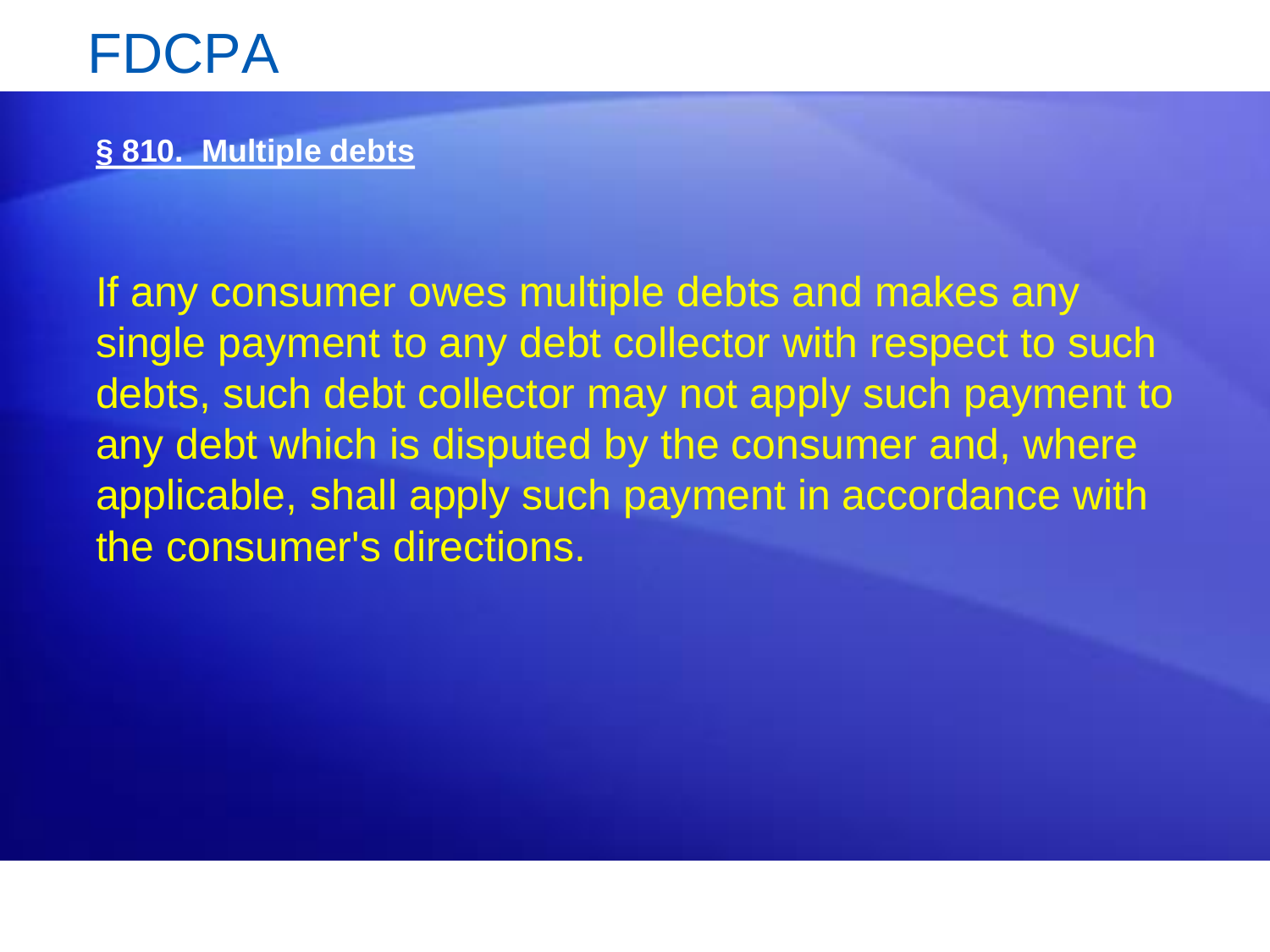**Billing Servicer Letters**

Past Due Notice

A RECOMMENDATION MAY BE MADE FOR ACTION BY A COLLECTION AGENCY. AVOID THIS BY BRINGING YOUR ACCOUNT CURRENT. ACT NOW.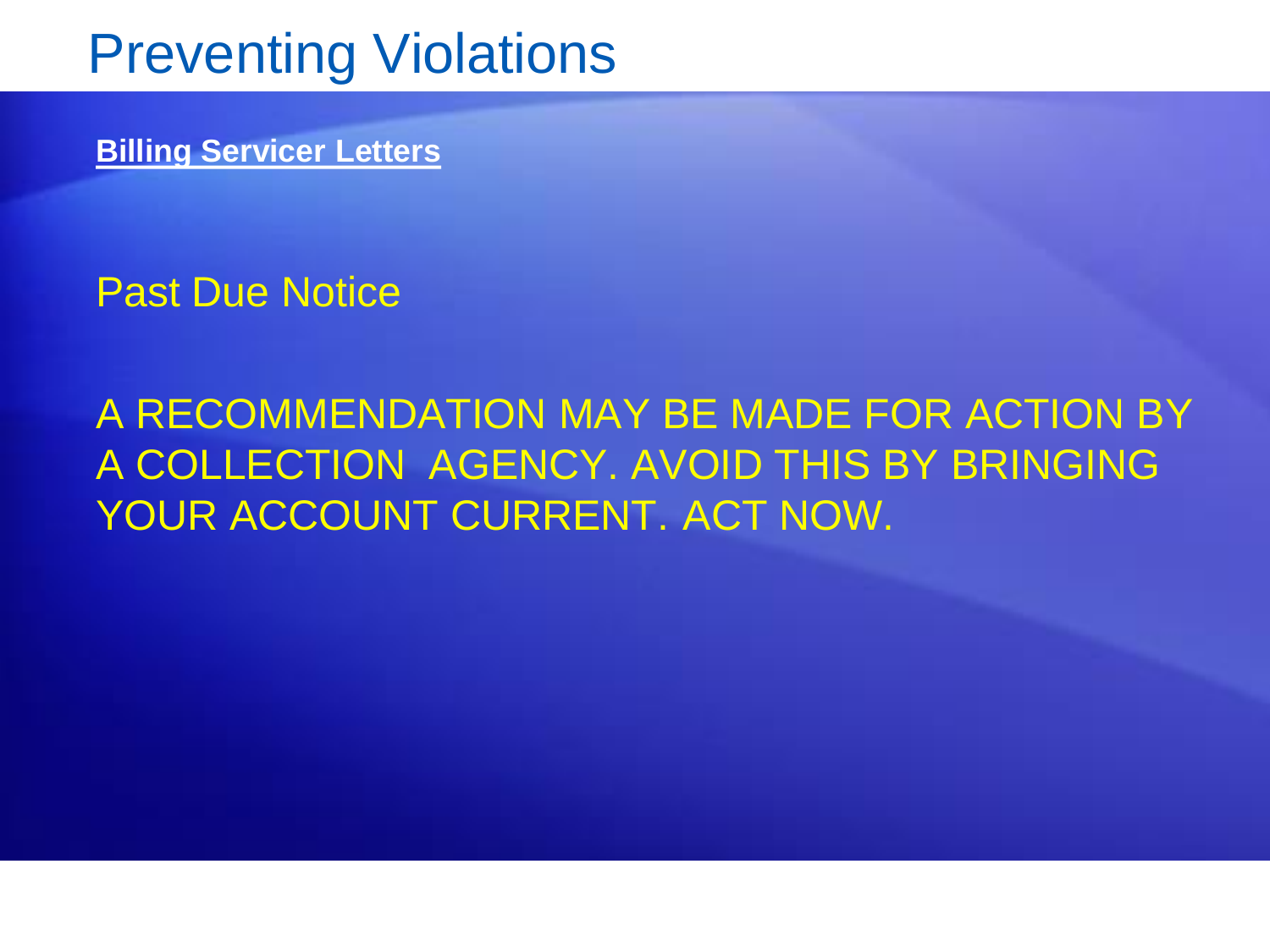**Billing Servicer Letters**

Demand Notice

YOU ARE HEREBY GIVEN NOTICE THAT THE ABOVE REFERENCED ACCOUNT IS PAST DUE IN THE AMOUNT OF \$2,571.50. THIS ACCOUNT MAY BE REFERRED FOR **COLLECTION OR LITIGATION** UNLESS APPROPRIATE ACTION IS TAKEN WITHIN 30 DAYS OF THIS LETTER.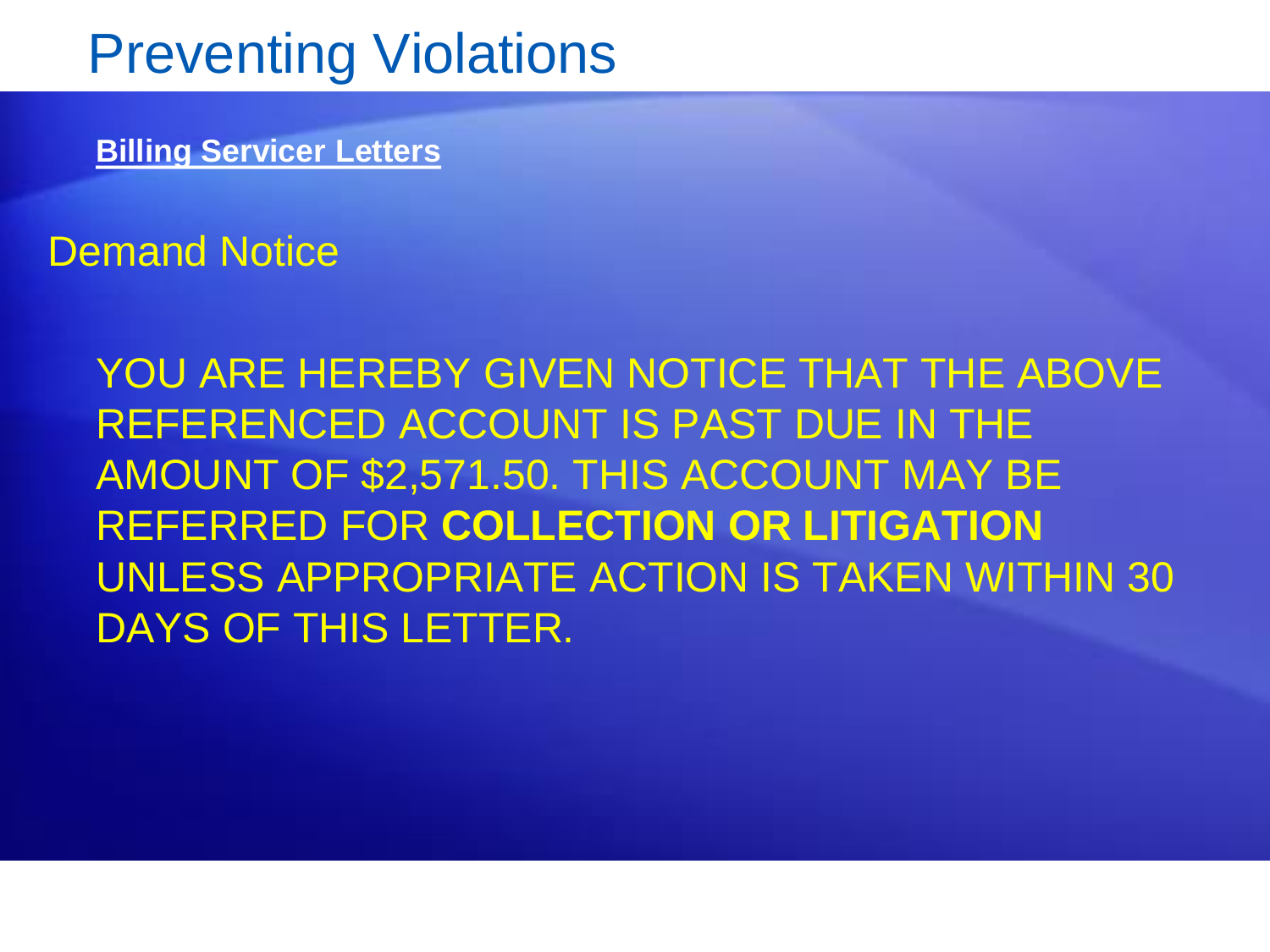**Billing Servicer Letters**

### Demand Notice

ADDITIONALLY, AT THE OPTION OF YOUR INSTITUTION/LENDER, THE ENTIRE PRINCIPAL BALANCE OF \$8,312.25 PLUS ACCRUED INTEREST, ANY APPLICABLE LATE CHARGES AND \***COLLECTION COSTS** MAY BECOME IMMEDIATELY DUE AND PAYABLE AT THE TIME OF THE REFERRAL. THIS ACTION CAN BE AVOIDED BY IMMEDIATELY PAYING THE FOLLOWING AMOUNTS DUE:

\*non-federal loan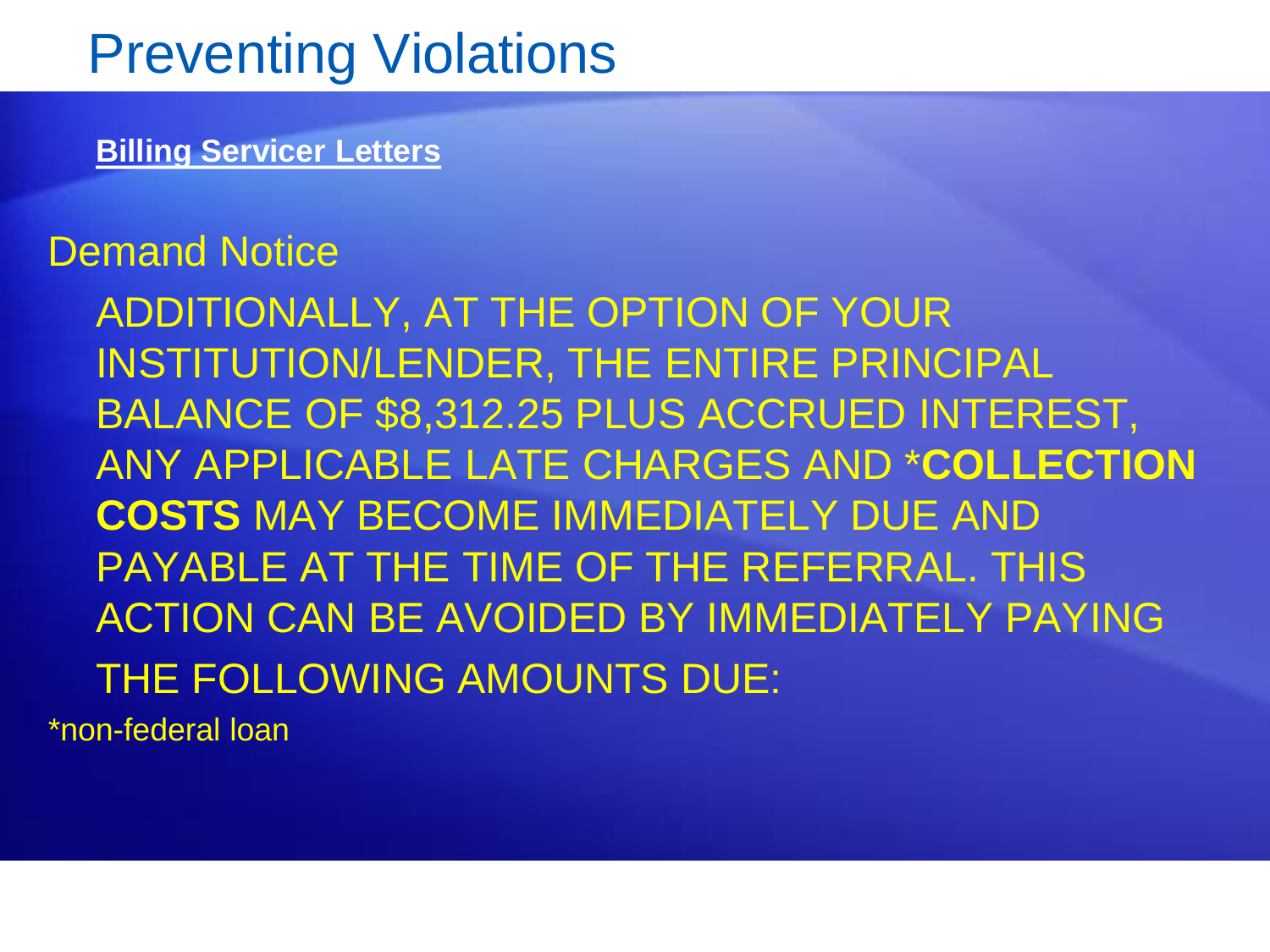#### **Institutional Letters**

Notice One

Dear

Federal Regulations governing your loan account allows College -Ndsl/Perkins to refer accounts to collection agencies if they become 90 days or more past due.

Our records indicate that the above referenced loan has reached at least 60 days past due, and you have not taken any action to bring your account current. Therefore, if a payment of \$510.74 is not received, or if arrangements are not made with us within the next 15 days, your account may be referred for collection. This could result in the total unpaid balance being due immediately, as agreed to when you signed your promissory note.

Please contact me immediately at

to discuss this debt.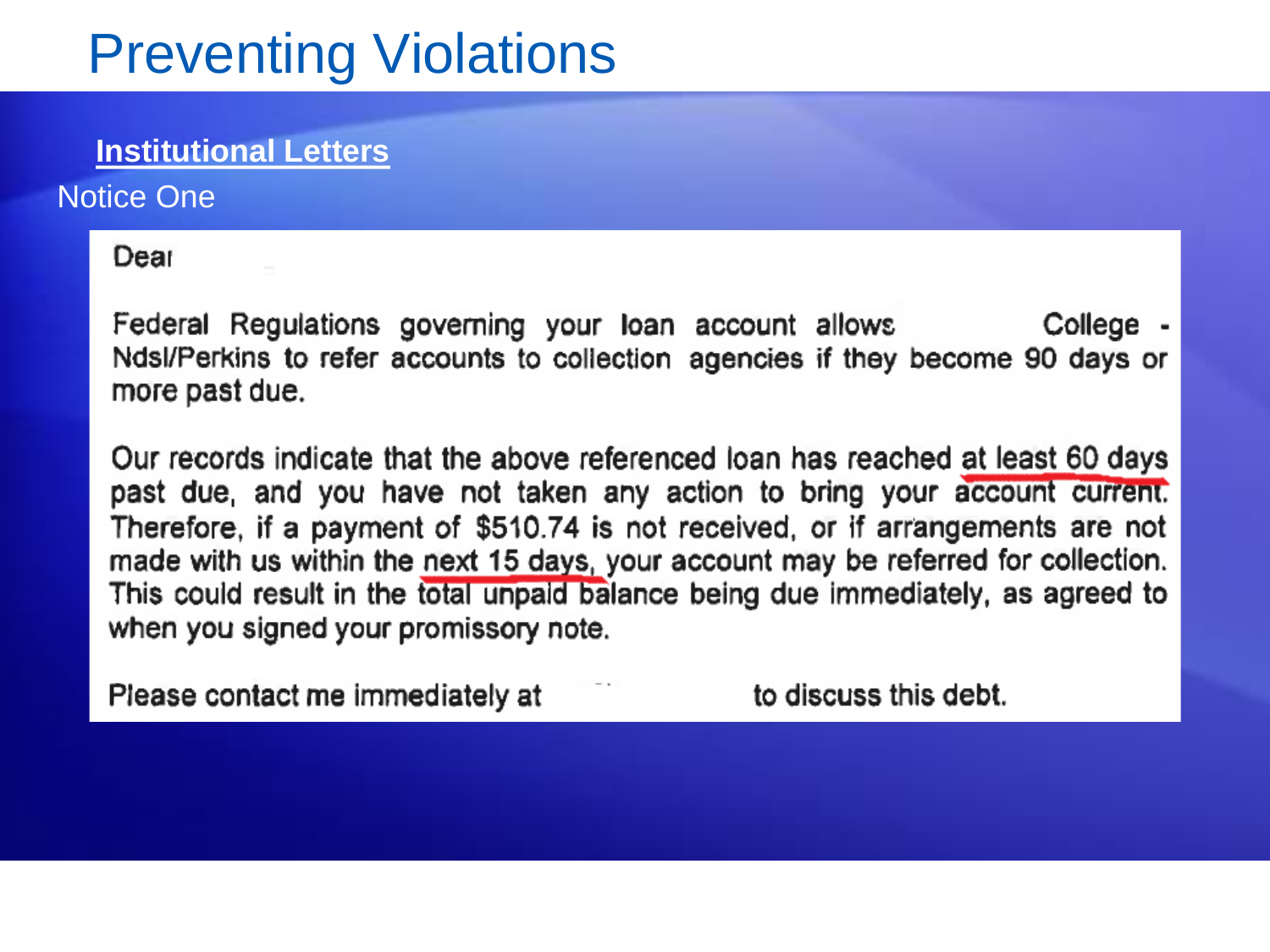#### **Institutional Letters**

#### Notice Two

Previous attempts to resolve your loan delinquency have failed. Please consider this letter official notice that your account may be referred to your lending institution's designated outside collection agency in 30 days.

Accelerating your account means that the ENTIRE loan balance will be due and payable immediately. Accelerated loans lose all options for deferment or other entitlement benefits

The collection agency is authorized to litigate accounts on behalf of College - Ndsl/Perkins and all expenses, including attorney fees and court costs, may also be charged to you.

Avoid this drastic action! Send your payment of \$510.74 today, or contact us at to make payment arrangements.

If you always send this letter then Notice 1 is always not true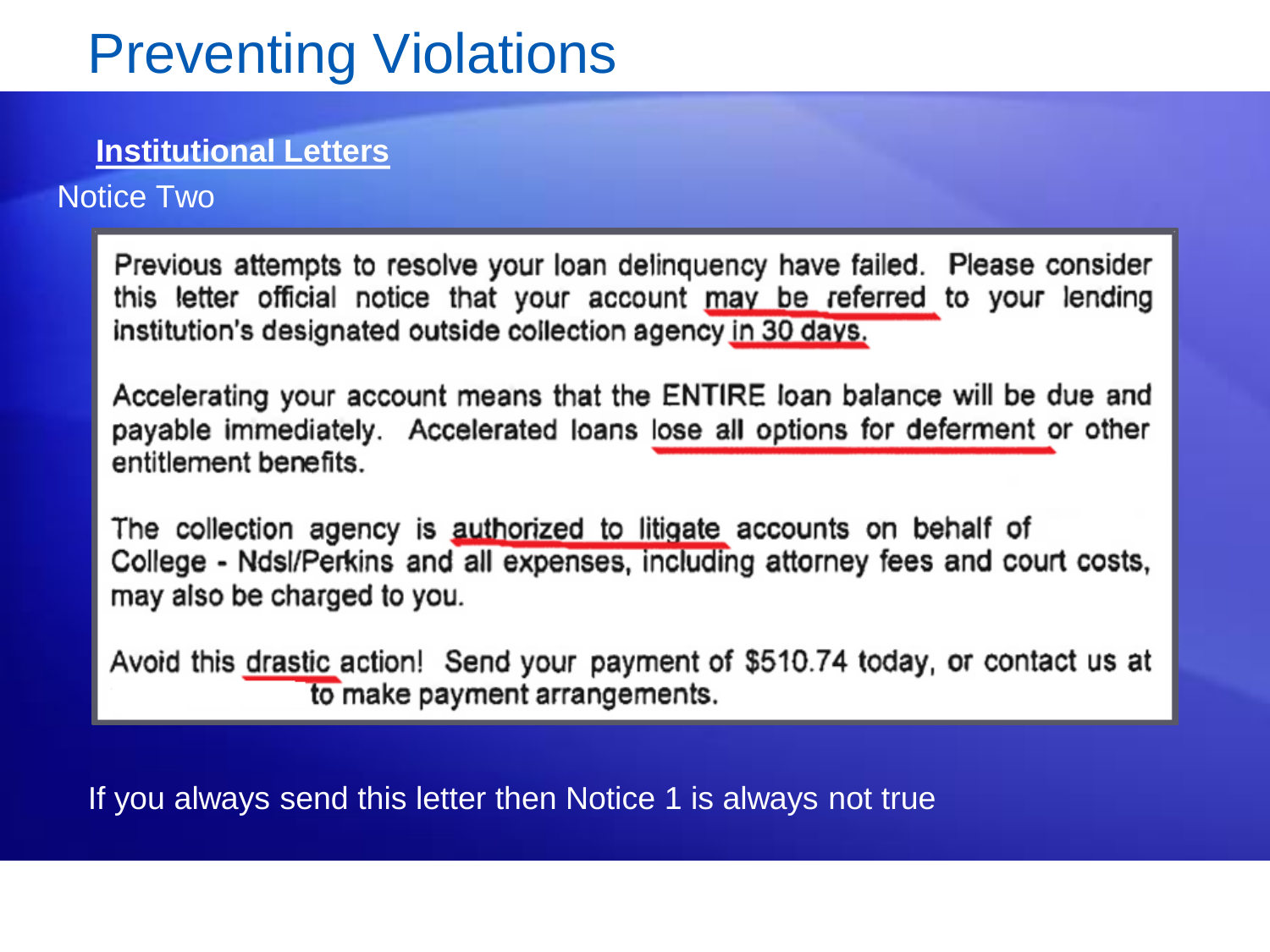**Possible Violations**

Telling a person that a Federal Perkins loan is nondischargeable through bankruptcy

Your billing servicers letter tells your borrower their account is going to go to a collection agency or faces litigation and you withhold that action regularly or do not litigate regularly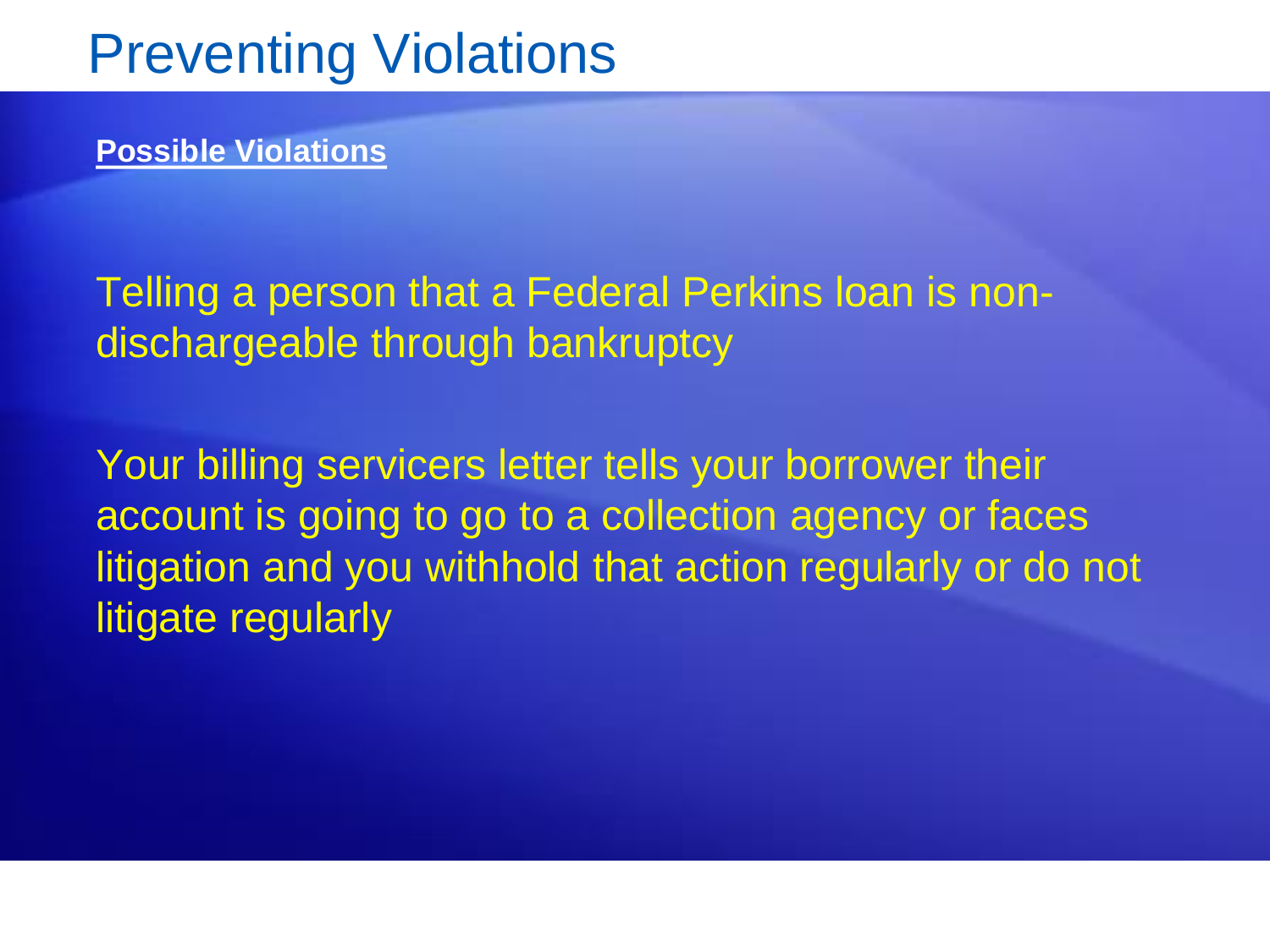**Possible Violations**

Your billing service final demand Perkins letter states their loan is in default but you follow with a letter stating that their loan is delinquent

You tell your borrower in haste "I may just have to send your account to collection agency" to encourage them to pay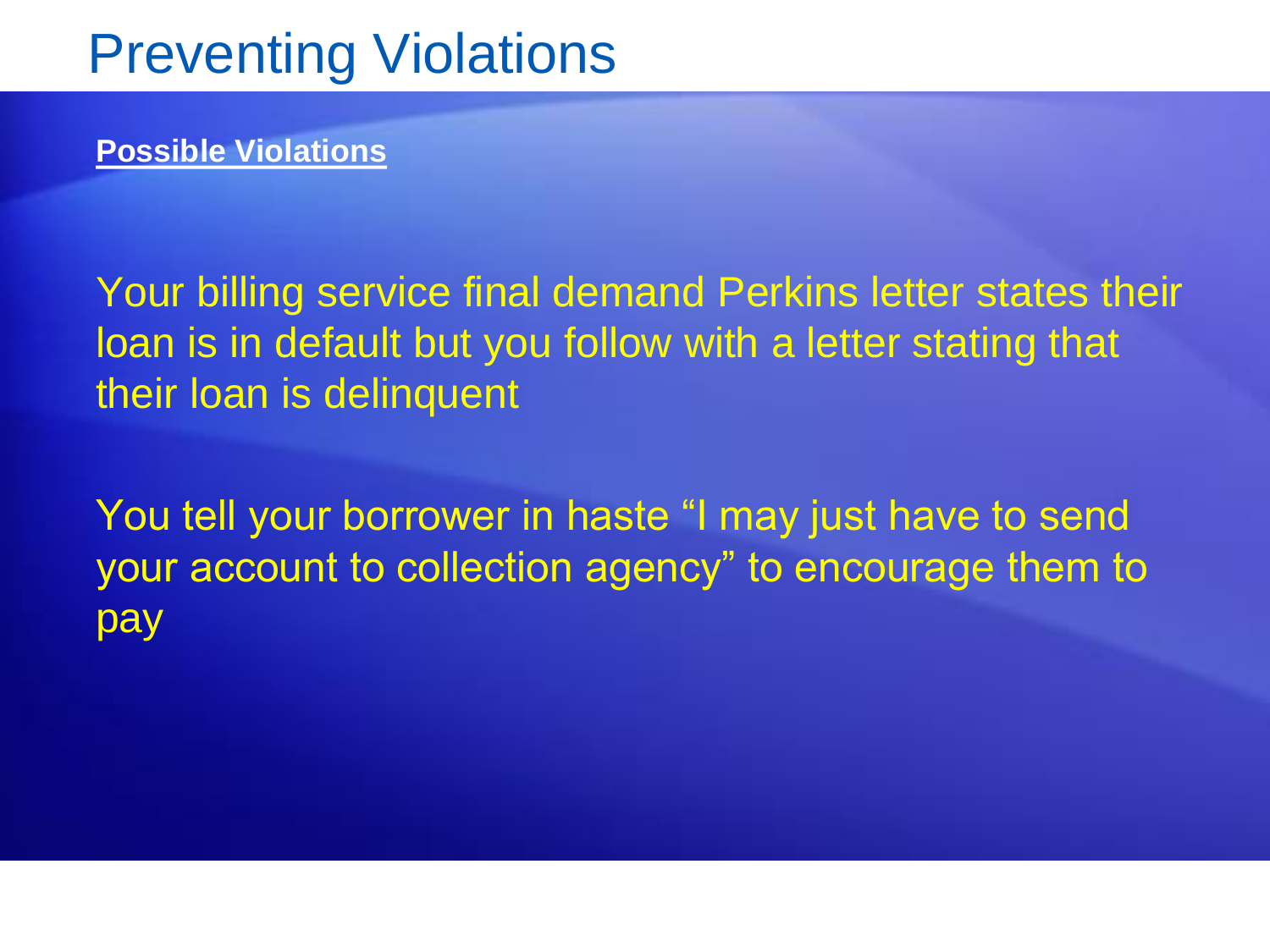**Possible Violations**

You call of a third-party and give a misleading reason as to the purpose of your call such as "oh it's nothing I just need to speak with him"

If calling a consumers parent and the parent divulges to you sensitive information about the account and you intimate to that parent that the borrower is not doing themselves any favors by not calling and that you can help them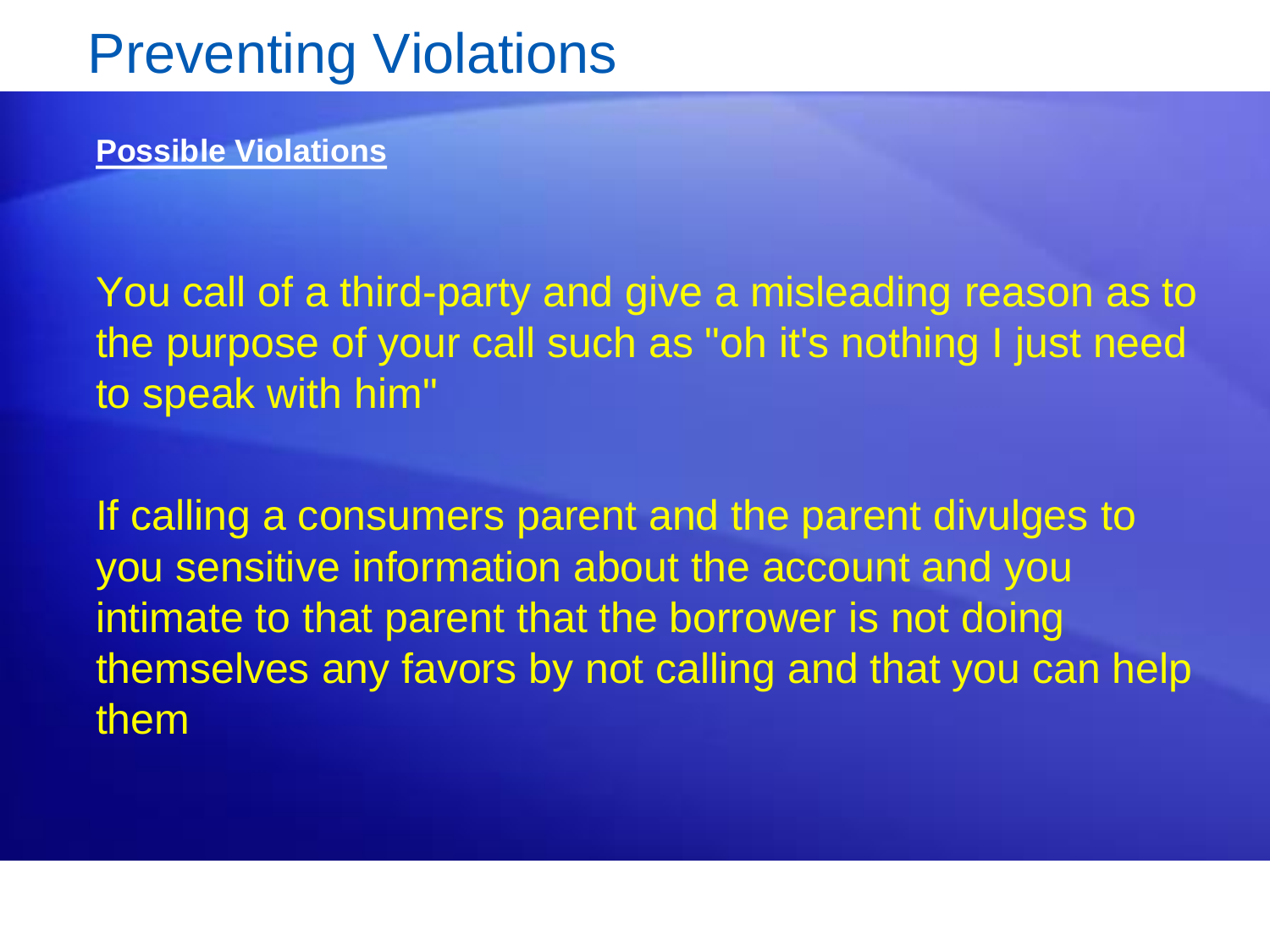**Possible Violations**

You tell a consumer that an account referred to a collection agency could damage their credit

Do you speak with your borrower about their account at your window?